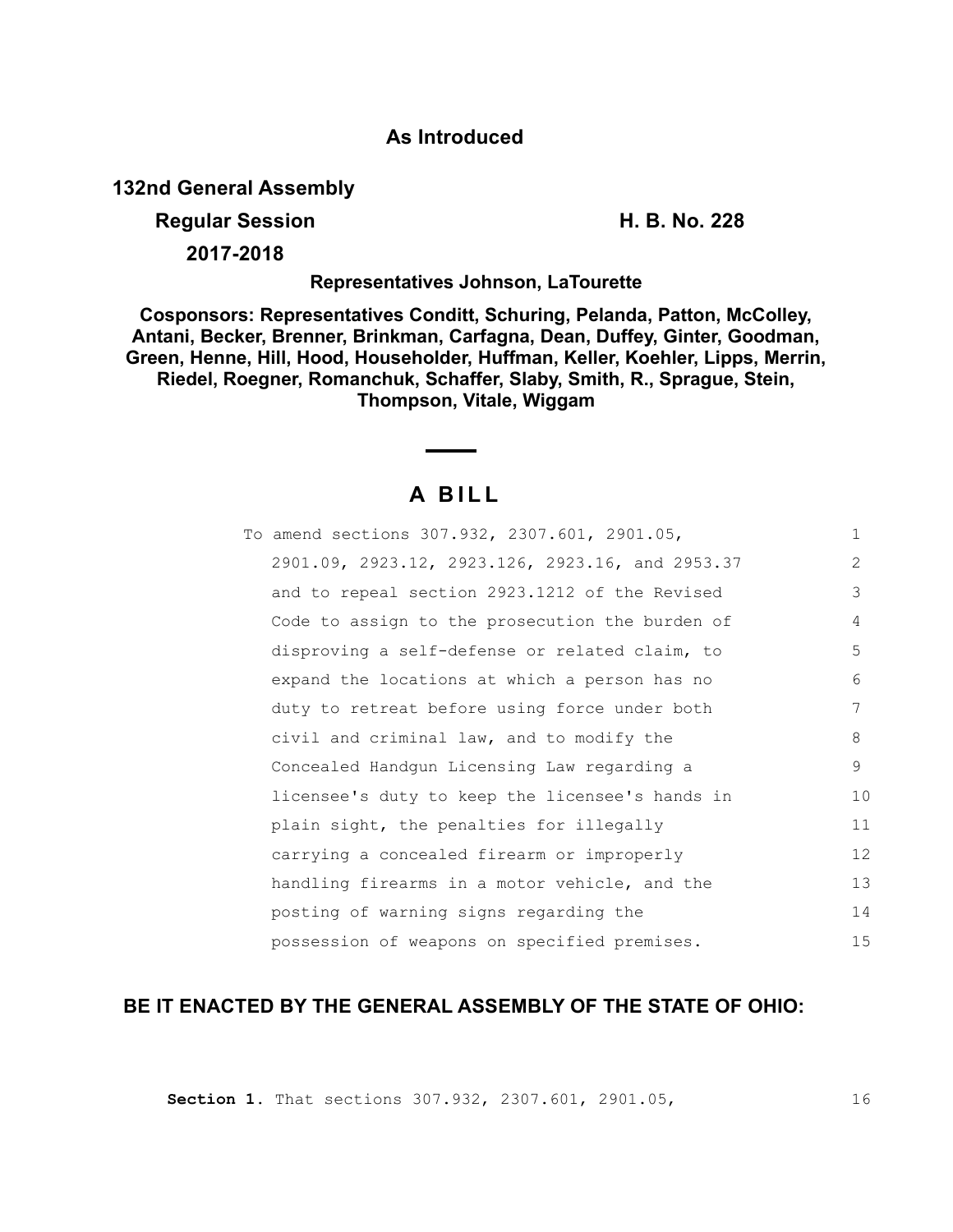#### **H. B. No. 228 Page 2 As Introduced**

2901.09, 2923.12, 2923.126, 2923.16, and 2953.37 of the Revised Code be amended to read as follows: **Sec. 307.932.** (A) As used in this section: (1) "Division of parole and community services" means the division of parole and community services of the department of rehabilitation and correction. (2) "Eligible offender" means, in relation to a particular community alternative sentencing center or district community alternative sentencing center established and operated under this section, an offender who has been convicted of or pleaded guilty to a qualifying misdemeanor offense, for whom no provision of the Revised Code or ordinance of a municipal corporation other than section 4511.19 of the Revised Code, both sections 4510.14 and 4511.19 of the Revised Code, or an ordinance or ordinances of a municipal corporation that provide the penalties for a municipal OVI offense or for both a municipal OVI ordinance and a municipal DUS ordinance of the municipal corporation requires the imposition of a mandatory jail term for that qualifying misdemeanor offense, and who is eligible to be sentenced directly to that center and admitted to it under rules adopted under division (G) of this section by the board of county commissioners, affiliated group of boards of county commissioners, or municipal corporation that established and operates that center. (3) "Municipal OVI offense" has the same meaning as in section 4511.181 of the Revised Code. (4) "OVI term of confinement" means a term of confinement imposed for a violation of section 4511.19 of the Revised Code 17 18 19 20 21 22 23  $24$ 25 26 27 28 29 30 31 32 33 34 35 36 37 38 39 40 41 42 43 44

or for a municipal OVI offense, including any mandatory jail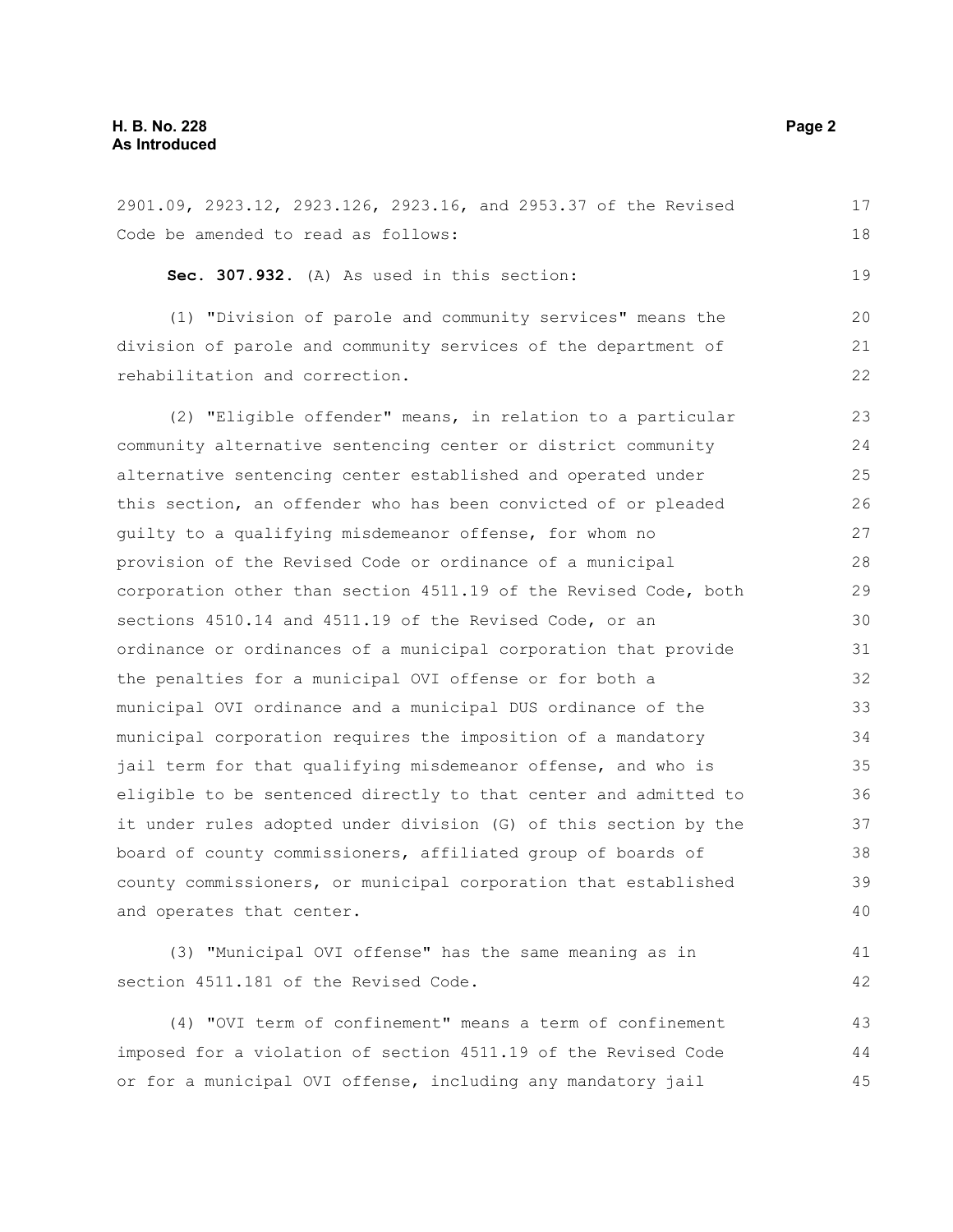term or mandatory term of local incarceration imposed for that violation or offense. (5) "Community residential sanction" means a community residential sanction imposed under section 2929.26 of the Revised Code for a misdemeanor violation of a section of the Revised Code or a term of confinement imposed for a misdemeanor violation of a municipal ordinance that is not a jail term. (6) "Qualifying misdemeanor offense" means a violation of any section of the Revised Code that is a misdemeanor or a violation of any ordinance of a municipal corporation located in the county that is a misdemeanor. (7) "Municipal DUS offense" means a violation of a municipal ordinance that is substantially equivalent to section 4510.14 of the Revised Code. (B)(1) The board of county commissioners of any county, in consultation with the sheriff of the county, may establish a community alternative sentencing center that, upon implementation by the county or being subcontracted to or operated by a nonprofit organization, shall be used for the confinement of eligible offenders sentenced directly to the center by a court located in any county pursuant to a community residential sanction of not more than ninety days or pursuant to an OVI term of confinement of not more than ninety days, and for the purpose of closely monitoring those eligible offenders' adjustment to community supervision. A board that establishes a center pursuant to this division shall do so by resolution. (2) The boards of county commissioners of two or more 46 47 48 49 50 51 52 53 54 55 56 57 58 59 60 61 62 63 64 65 66 67 68 69 70 71 72

adjoining or neighboring counties, in consultation with the sheriffs of each of those counties, may affiliate and establish 73 74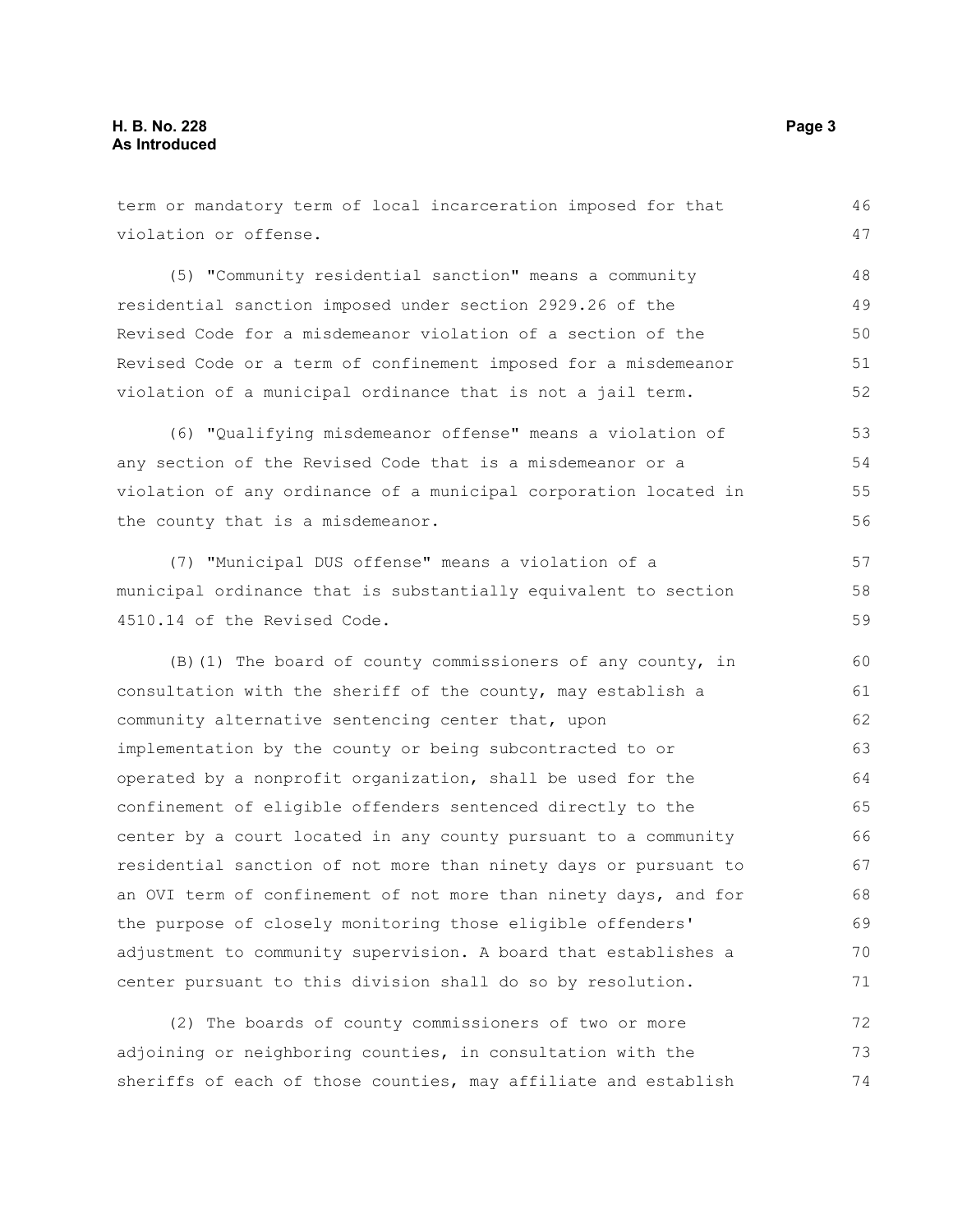#### **H. B. No. 228 Page 4 As Introduced**

by resolution adopted by each of them a district community alternative sentencing center that, upon implementation by the counties or being subcontracted to or operated by a nonprofit organization, shall be used for the confinement of eligible offenders sentenced directly to the center by a court located in any county pursuant to a community residential sanction of not more than ninety days or pursuant to an OVI term of confinement of not more than ninety days, and for the purpose of closely monitoring those eligible offenders' adjustment to community supervision. Each board that affiliates with one or more other boards to establish a center pursuant to this division shall do so by resolution. 75 76 77 78 79 80 81 82 83 84 85 86

(3) A municipal corporation may establish a community alternative sentencing center that, upon implementation by the municipal corporation or being subcontracted to or operated by a nonprofit organization, shall be used for the confinement of eligible offenders sentenced directly to the center by a court located in any county pursuant to a community residential sanction of not more than ninety days or pursuant to an OVI term of confinement of not more than ninety days, and for the purpose of closely monitoring those eligible offenders' adjustment to community supervision. A municipal corporation that establishes a center pursuant to this division shall do so by resolution. 87 88 89 90 91 92 93 94 95 96 97

(C) Each resolution establishing a community alternative sentencing center or a district community alternative sentencing center under division (B) of this section shall include provisions for operation of the center and for criteria to define which offenders are eligible to be sentenced directly to the center and admitted to it. At a minimum, the criteria that define which offenders are eligible to be sentenced directly to the center and admitted to it shall provide that an offender is 98 99 100 101 102 103 104 105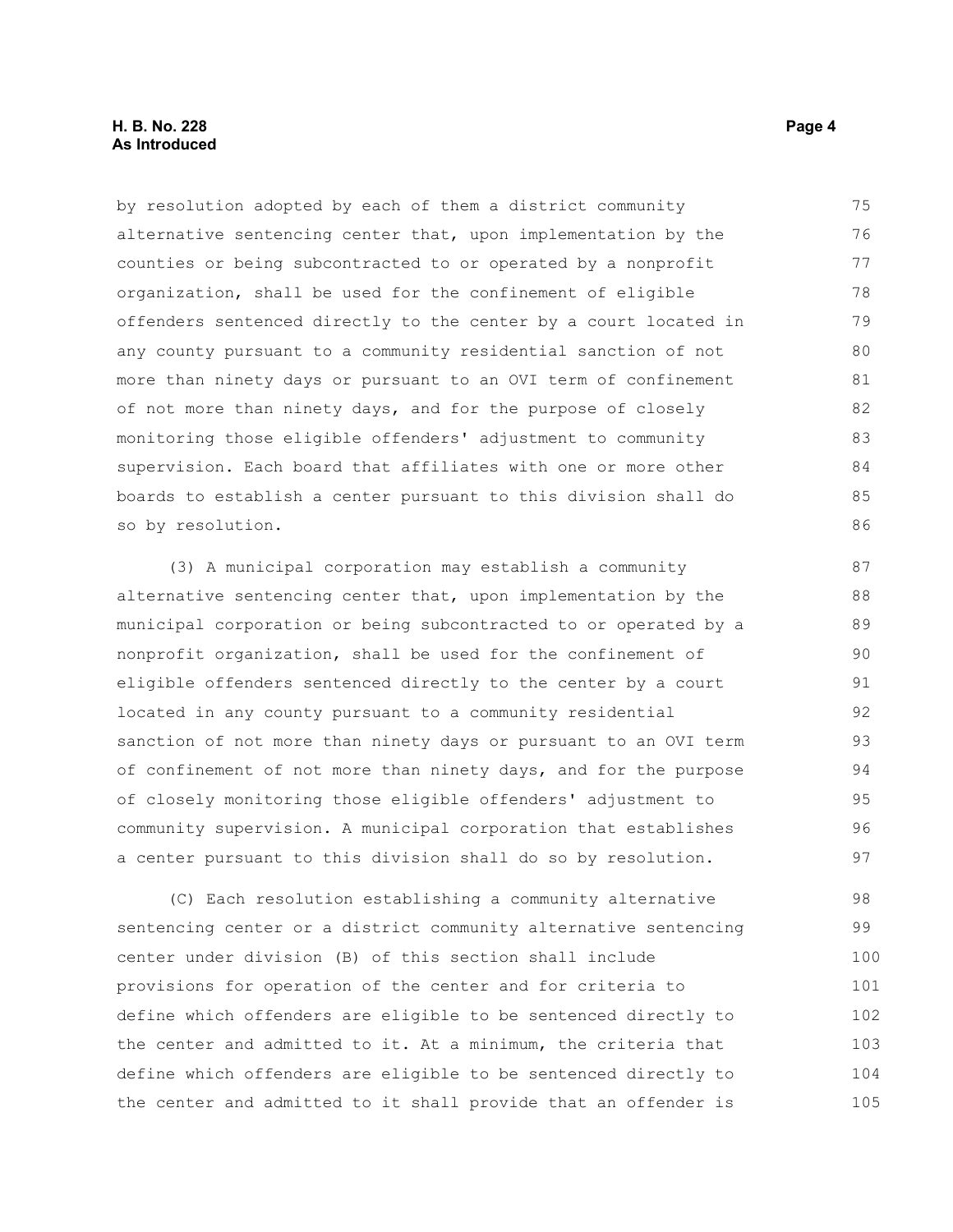#### **H. B. No. 228 Page 5 As Introduced**

eligible to be sentenced directly to the center and admitted to it if the offender has been convicted of or pleaded guilty to a qualifying misdemeanor offense and is sentenced directly to the center for the qualifying misdemeanor offense pursuant to a community residential sanction of not more than ninety days or pursuant to an OVI term of confinement of not more than ninety days by a court that is located in any county. 106 107 108 109 110 111 112

(D) If a community alternative sentencing center or a district community alternative sentencing center that is established under division (B) of this section contemplates the use of an existing facility, or a part of an existing facility, as the center, nothing in this section limits, restricts, or precludes the use of the facility, the part of the facility, or any other part of the facility for any purpose other than as a community alternative sentencing center or district community alternative sentencing center. 113 114 115 116 117 118 119 120 121

(E) If a board of county commissioners, an affiliated group of boards of county commissioners, or municipal corporation establishes and operates or subcontracts with a nonprofit organization for the operation of a community alternative sentencing center or district community alternative sentencing center under this division, except as otherwise provided in this division, the center is not a minimum security jail under section 341.14, section 753.21, or any other provision of the Revised Code, is not a jail or alternative residential facility as defined in section 2929.01 of the Revised Code, is not required to satisfy or comply with minimum standards for minimum security jails or other jails that are promulgated under division (A) of section 5120.10 of the Revised Code, is not a local detention facility as defined in section 2929.36 of the Revised Code, and is not a residential unit as 122 123 124 125 126 127 128 129 130 131 132 133 134 135 136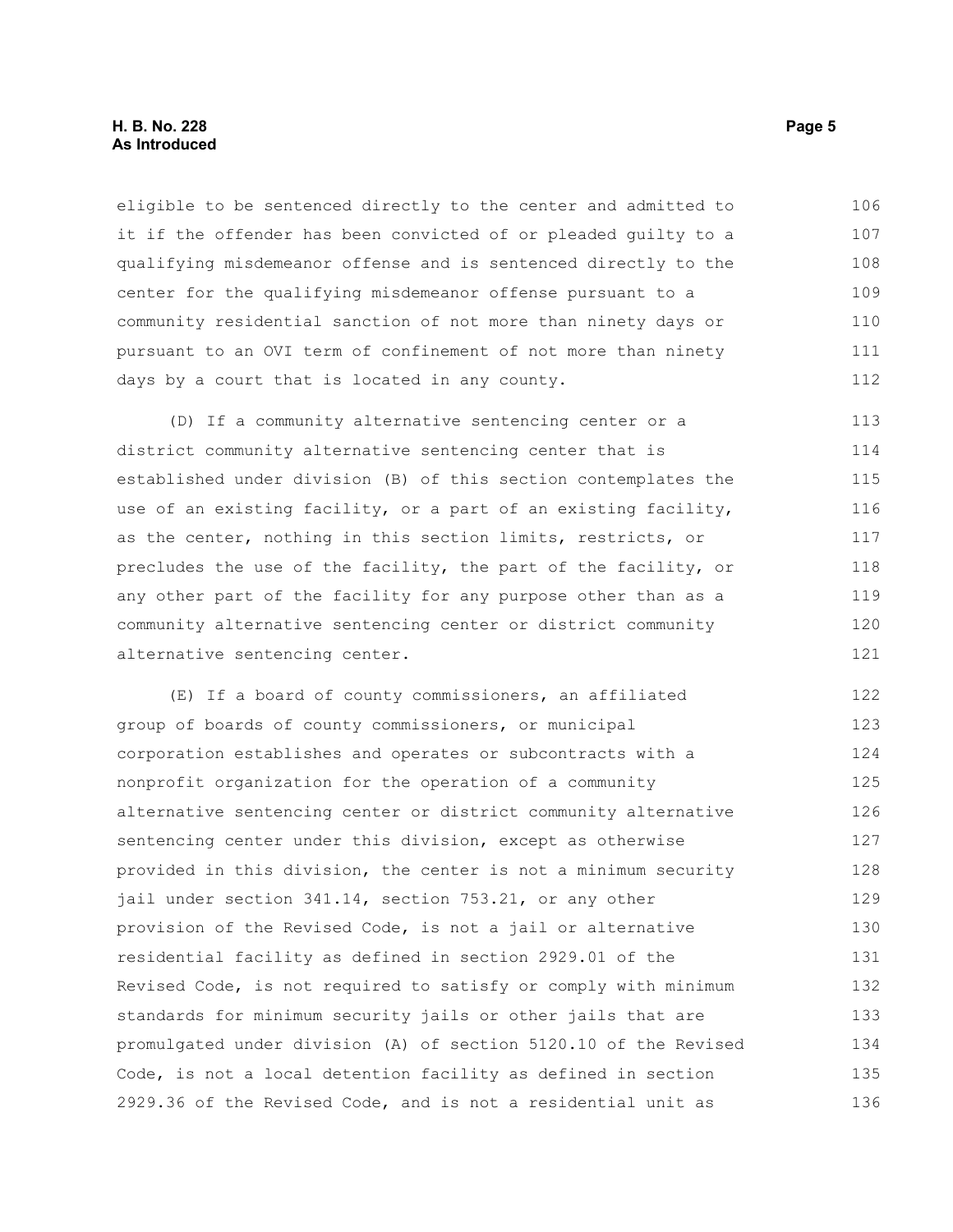#### **H. B. No. 228 Page 6 As Introduced**

defined in section 2950.01 of the Revised Code. The center is a detention facility as defined in sections 2921.01 and 2923.124 of the Revised Code, and an eligible offender confined in the center is under detention as defined in section 2921.01 of the Revised Code. Regarding persons sentenced directly to the center under an OVI term of confinement or under both an OVI term of confinement and confinement for a violation of section 4510.14 of the Revised Code or a municipal DUS offense, the center shall be considered a "jail" or "local correctional facility" for purposes of any provision in section 4510.14 or 4511.19 of the Revised Code or in an ordinance of a municipal corporation that requires a mandatory jail term or mandatory term of local incarceration for the violation of section 4511.19 of the Revised Code, the violation of both section-sections 4510.14 and 4511.19 of the Revised Code, the municipal OVI offense, or the municipal OVI offense and the municipal DUS offense, and a direct sentence of a person to the center under an OVI term of confinement or under both an OVI term of confinement and confinement for a violation of section 4510.14 of the Revised Code or a municipal DUS offense shall be considered to be a sentence to a "jail" or "local correctional facility" for purposes of any such provision in section 4510.14 or 4511.19 of the Revised Code or in an ordinance of a municipal corporation. 137 138 139 140 141 142 143 144 145 146 147 148 149 150 151 152 153 154 155 156 157 158 159

(F)(1) If the board of county commissioners of a county that is being served by a community alternative sentencing center established pursuant to this section determines that it no longer wants to be served by the center, the board may dissolve the center by adopting a resolution evidencing the determination to dissolve the center. 160 161 162 163 164 165

(2) If the boards of county commissioners of all of the counties served by any district community alternative sentencing 166 167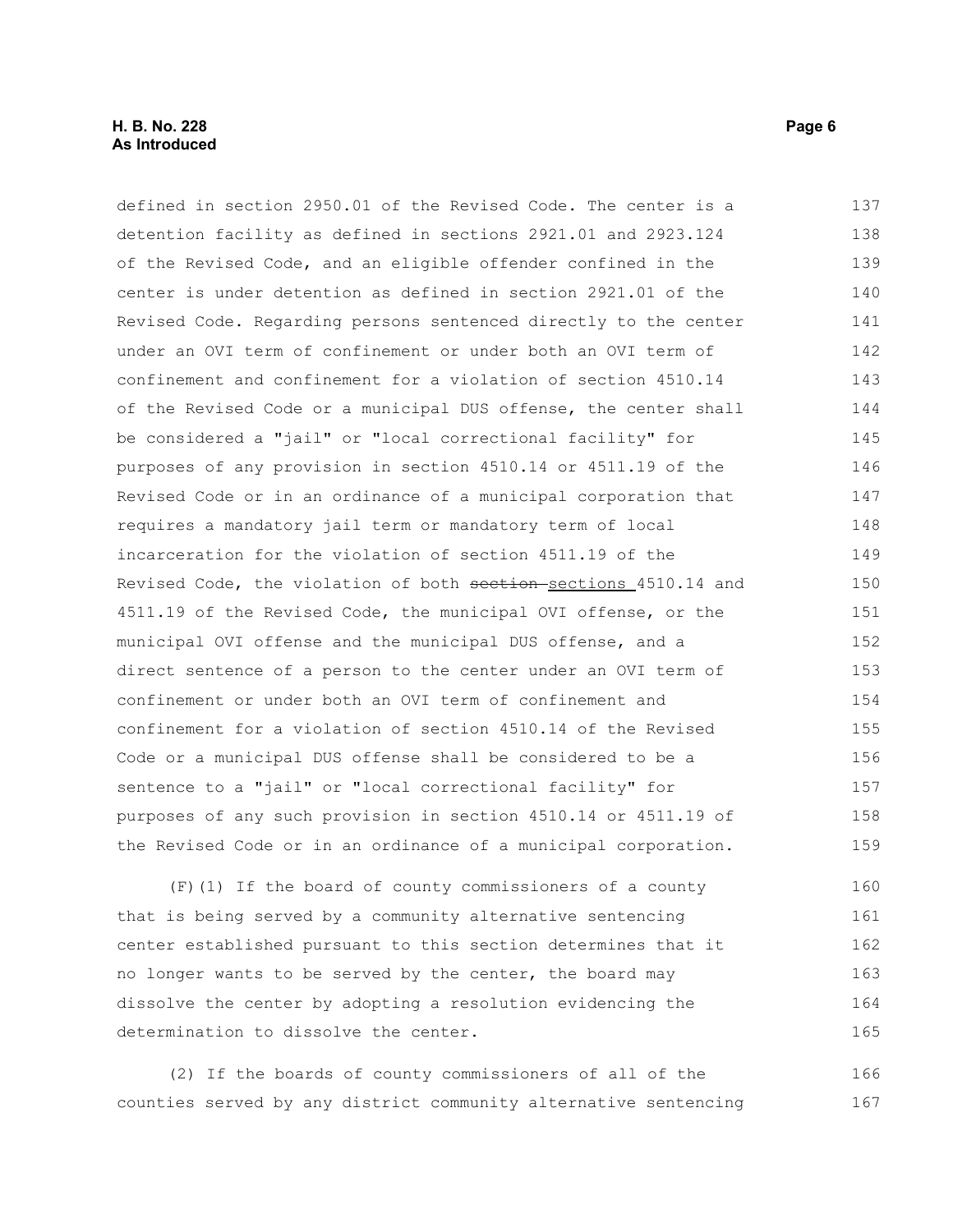#### **H. B. No. 228 Page 7 As Introduced**

center established pursuant to this section determine that they no longer want to be served by the center, the boards may dissolve the center by adopting in each county a resolution evidencing the determination to dissolve the center. 168 169 170 171

(3) If at least one, but not all, of the boards of county commissioners of the counties being served by any district community alternative sentencing center established pursuant to this section determines that it no longer wants to be served by the center, the board may terminate its involvement with the center by adopting a resolution evidencing the determination to terminate its involvement with the center. If at least one, but not all, of the boards of county commissioners of the counties being served by any community alternative sentencing center terminates its involvement with the center in accordance with this division, the other boards of county commissioners of the counties being served by the center may continue to be served by the center. 172 173 174 175 176 177 178 179 180 181 182 183 184

(4) If a municipal corporation that is being served by a community alternative sentencing center established pursuant to this section determines that it no longer wants to be served by the center, the municipal corporation may dissolve the center by adopting a resolution evidencing the determination to dissolve the center. 185 186 187 188 189 190

(G) Prior to operating a community alternative sentencing center or a district community alternative sentencing center, the board of county commissioners, the affiliated group of boards of county commissioners, or municipal corporation that established the center shall adopt rules for the operation of the center. The rules shall include criteria that define which offenders are eligible to be sentenced directly to the center 191 192 193 194 195 196 197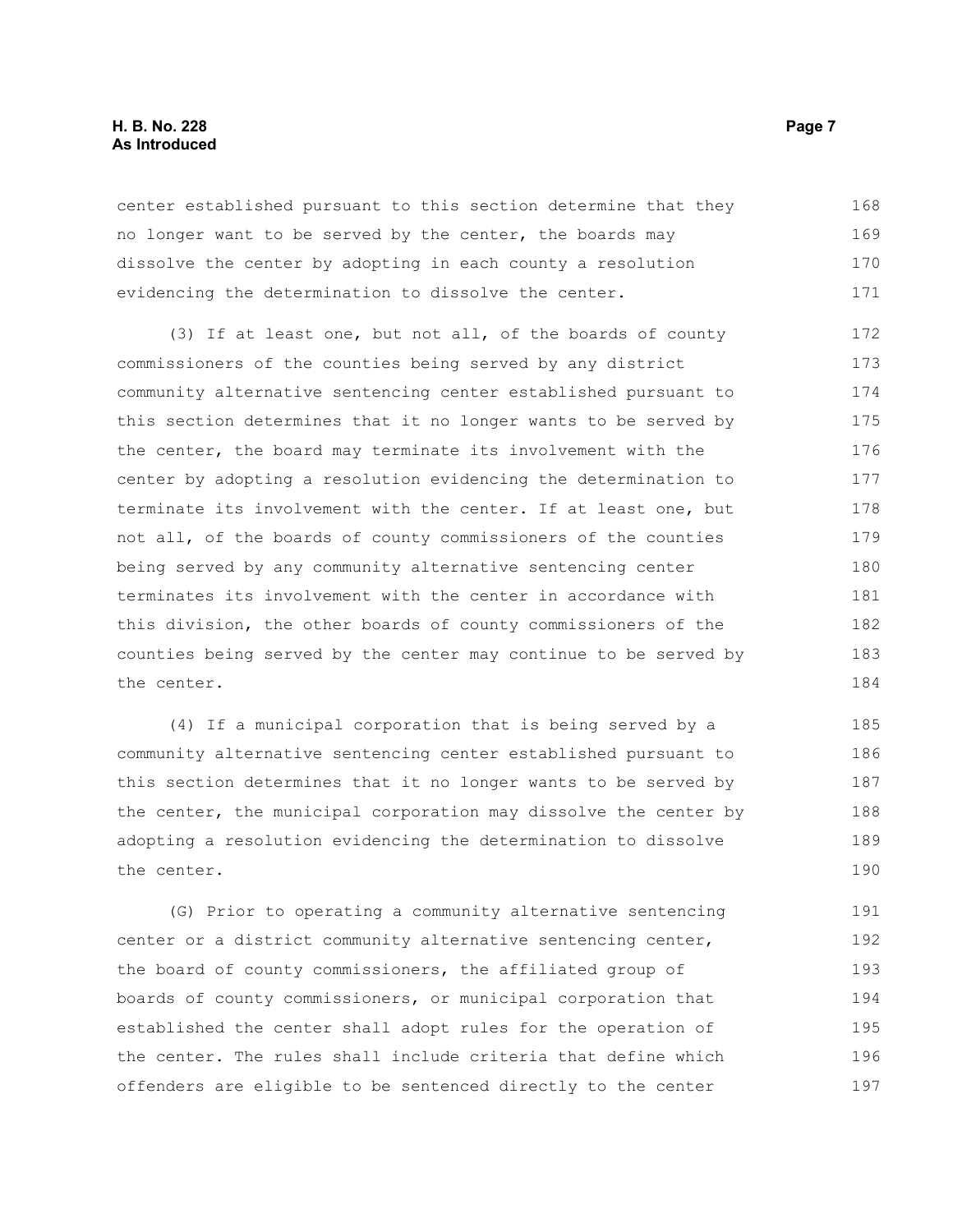and admitted to it.

(H) If a board of county commissioners operates or subcontracts with a nonprofit organization for the operation of a community alternative sentencing center, an affiliated group of boards of county commissioners operates or subcontracts with a nonprofit organization for the operation of a district community alternative sentencing center, or a municipal corporation operates or subcontracts with a nonprofit organization for the operation of a community alternative sentencing center under this section, all of the following apply: 199 200 201 202 203 204 205 206 207 208

(1) With the approval of the operator of the center, a court located within any county may directly sentence eligible offenders to a community alternative sentencing center or district community alternative sentencing center pursuant to a community residential sanction of not more than ninety days or pursuant to an OVI term of confinement, a combination of an OVI term of confinement and confinement for a violation of section 4510.14 of the Revised Code, or confinement for a municipal DUS offense of not more than ninety days.

(2) Each eligible offender who is sentenced to the center as described in division (H)(1) of this section and admitted to it shall be offered during the eligible offender's confinement at the center educational and vocational services and reentry planning and may be offered any other treatment and rehabilitative services that are available and that the court that sentenced the particular eligible offender to the center and the administrator of the center determine are appropriate based upon the offense for which the eligible offender was sentenced to the community residential sanction and the length 218 219 220 221 222 223 224 225 226 227

198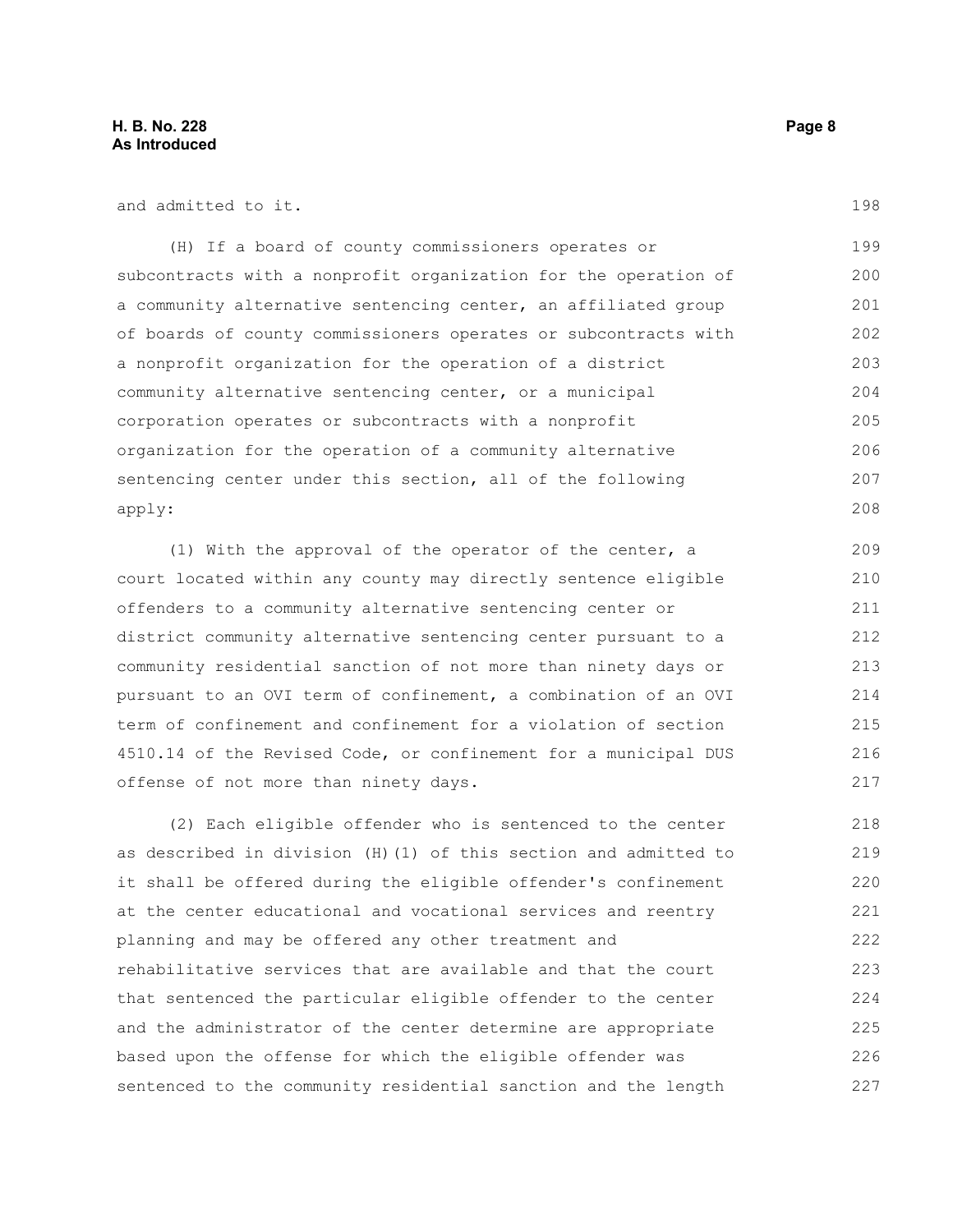of the sanction.

(3) Before accepting an eligible offender sentenced to the center by a court, the board, the affiliated group of boards, or the municipal corporation shall enter into an agreement with a political subdivision that operates that court that addresses the cost and payment of medical treatment or services received by eligible offenders sentenced by that court while they are confined in the center. The agreement may provide for the payment of the costs by the particular eligible offender who receives the treatment or services, as described in division (I) of this section. 229 230 231 232 233 234 235 236 237 238

(4) If an eligible offender a court sentences to the center is admitted to the center, all of the following apply:

(a) The admission shall be under the terms and conditions established by the court and the administrator of the center, and the court and the administrator of the center shall provide for the confinement of the eligible offender and supervise the eligible offender as provided in divisions (H)(4)(b) to (f) of this section.

(b) The eligible offender shall be confined in the center during any period of time that the eligible offender is not actually working at the eligible offender's approved work release described in division (H)(4)(c) of this section, engaged in community service activities described in division (H)(4)(d) of this section, engaged in authorized vocational training or another authorized educational program, engaged in another program designated by the administrator of the center, or engaged in other activities approved by the court and the administrator of the center. 247 248 249 250 251 252 253 254 255 256

228

239 240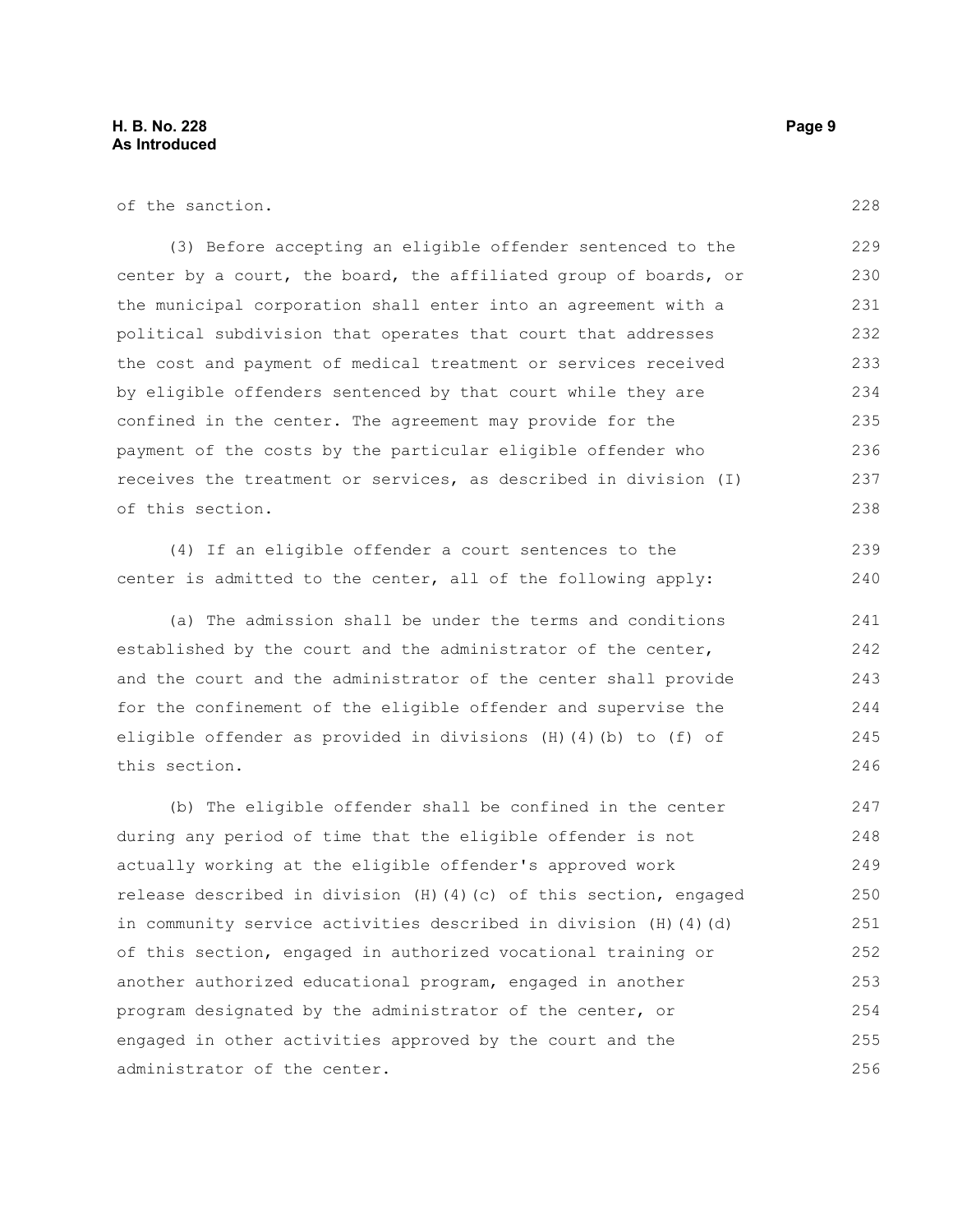### **H. B. No. 228 Page 10 As Introduced**

(c) If the court and the administrator of the center determine that work release is appropriate based upon the offense for which the eligible offender was sentenced to the community residential sanction or OVI term of confinement and the length of the sanction or term, the eligible offender may be offered work release from confinement at the center and be released from confinement while engaged in the work release. 257 258 259 260 261 262 263

(d) An eligible offender may not participate in community service without the court's approval. If the administrator of the center determines that community service is appropriate and if the eligible offender will be confined for more than ten days at the center, the eligible offender may be required to participate in community service activities approved by the court and by the political subdivision served by the court. Community service activities that may be required under this division may take place in facilities of the political subdivision that operates the court, in the community, or in both such locales. The eligible offender shall be released from confinement while engaged in the community service activities. Community service activities required under this division shall be supervised by the court or an official designated by the board of county commissioners or affiliated group of boards of county commissioners that established and is operating the center. Community service activities required under this division shall not exceed in duration the period for which the eligible offender will be confined at the center under the community residential sanction or the OVI term of confinement. 264 265 266 267 268 269 270 271 272 273 274 275 276 277 278 279 280 281 282 283

(e) The confinement of the eligible offender in the center shall be considered for purposes of this division and division (H)(4)(f) of this section as including any period of time described in division (H)(4)(b) of this section when the 284 285 286 287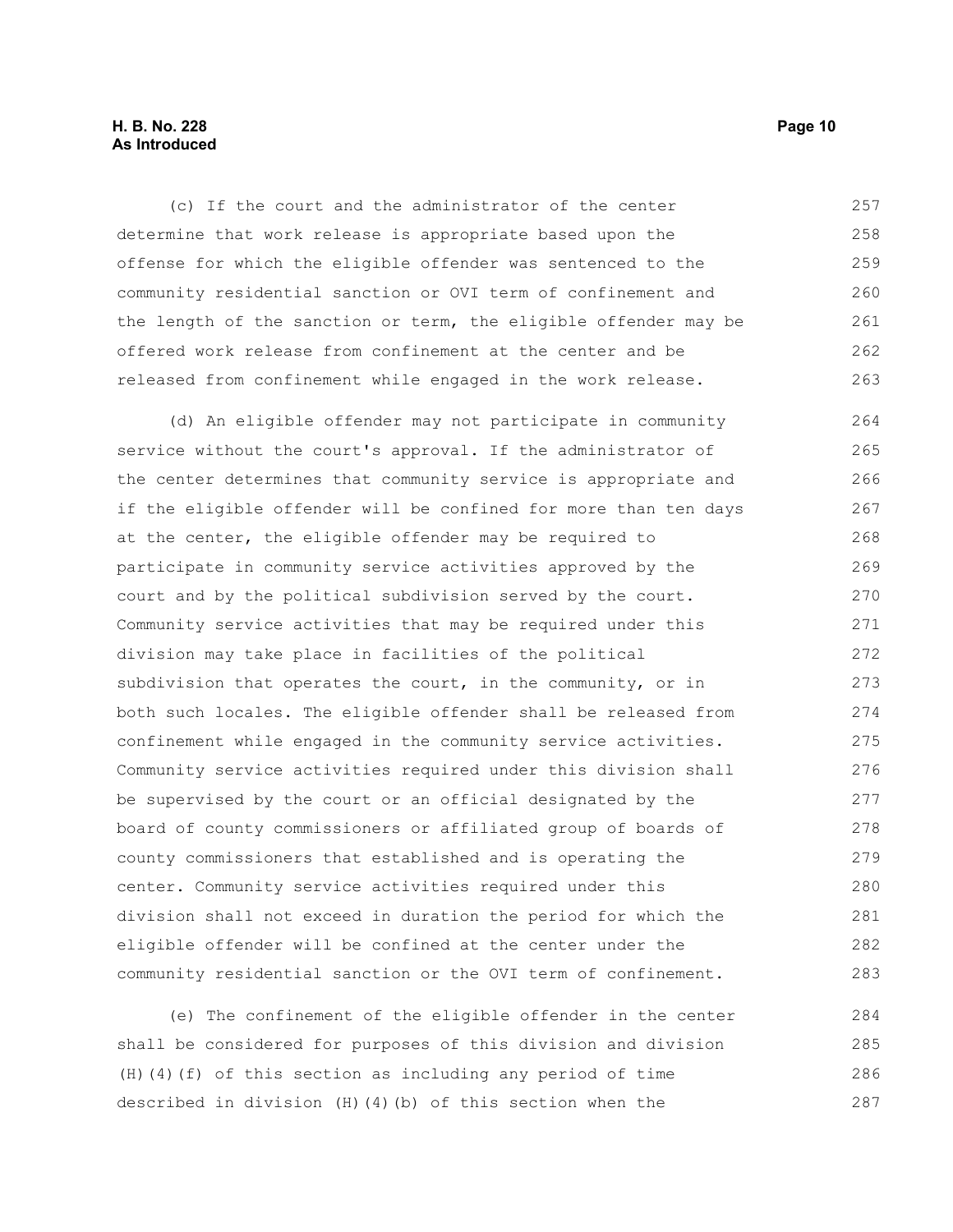#### **H. B. No. 228 Page 11 As Introduced**

eligible offender may be outside of the center and shall continue until the expiration of the community residential sanction, the OVI term of confinement, or the combination of the OVI term of confinement and the confinement for the violation of section 4510.14 of the Revised Code or the municipal DUS ordinance that the eligible offender is serving upon admission to the center. 288 289 290 291 292 293 294

(f) After the admission and until the expiration of the community residential sanction or OVI term of confinement that the eligible offender is serving upon admission to the center, the eligible offender shall be considered for purposes of any provision in Title XXIX of the Revised Code to be serving the community residential sanction or OVI term of confinement. 295 296 297 298 299 300

(5) The administrator of the center, or the administrator's designee, shall post a sign as described in division (A)(4) of section 2923.1212 of the Revised Code in a conspicuous location at the center. 301 302 303 304

(I) The board of county commissioners that establishes a community alternative sentencing center under this section, the affiliated group of boards of county commissioners that establishes a district community alternative sentencing center under this section, or the municipal corporation that establishes a community alternative sentencing center under this section, may require an eligible offender who is sentenced directly to the center and admitted to it to pay to the county served by the board, the counties served by the affiliated group of boards, the municipal corporation, or the entity operating the center the reasonable expenses incurred by the county, counties, municipal corporation, or entity, whichever is applicable, in supervising or confining the eligible offender 305 306 307 308 309 310 311 312 313 314 315 316 317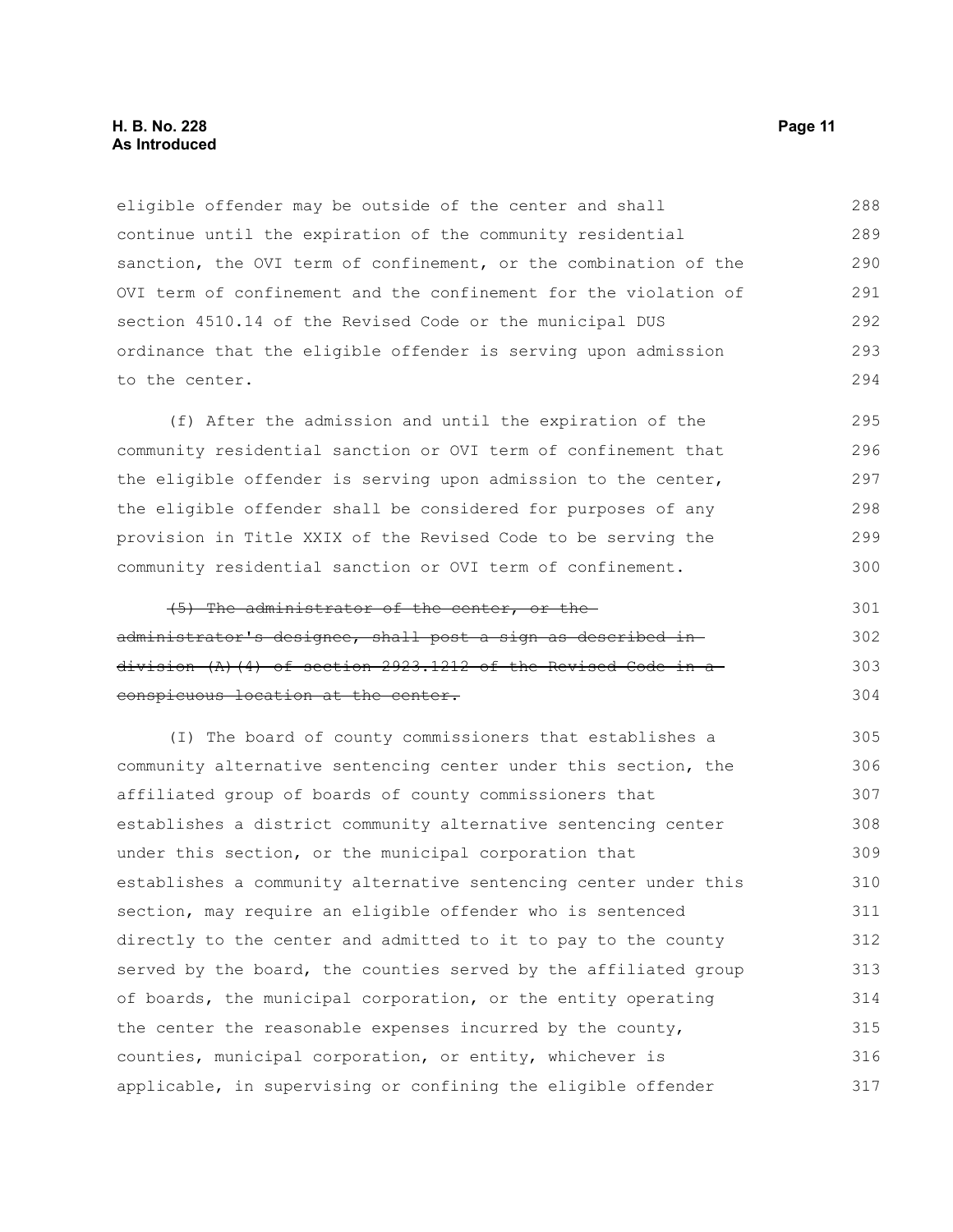after being sentenced to the center and admitted. Inability to pay those reasonable expenses shall not be grounds for refusing to admit an otherwise eligible offender to the center. 318 319 320

(J)(1) If an eligible offender who is directly sentenced to a community alternative sentencing center or district community alternative sentencing center and admitted to the center successfully completes the service of the community residential sanction in the center, the administrator of the center shall notify the court that imposed the sentence, and the court shall enter into the journal that the eligible offender successfully completed the service of the sanction. 321 322 323 324 325 326 327 328

(2) If an eligible offender who is directly sentenced to a community alternative sentencing center or district community alternative sentencing center and admitted to the center violates any rule established under this section by the board of county commissioners or the affiliated group of boards of county commissioners that establishes the center, violates any condition of the community residential sanction, the OVI term of confinement, or the combination of the OVI term of confinement and the confinement for the violation of section 4510.14 of the Revised Code or the municipal OVI ordinance imposed by the sentencing court, or otherwise does not successfully complete the service of the community residential sanction or OVI term of confinement in the center, the administrator of the center shall report the violation or failure to successfully complete the sanction or term directly to the court or to the probation department or probation officer with general control and supervision over the eligible offender. A failure to successfully complete the service of the community residential sanction, the OVI term of confinement, or the combination of the OVI term of confinement and the confinement for the violation of 329 330 331 332 333 334 335 336 337 338 339 340 341 342 343 344 345 346 347 348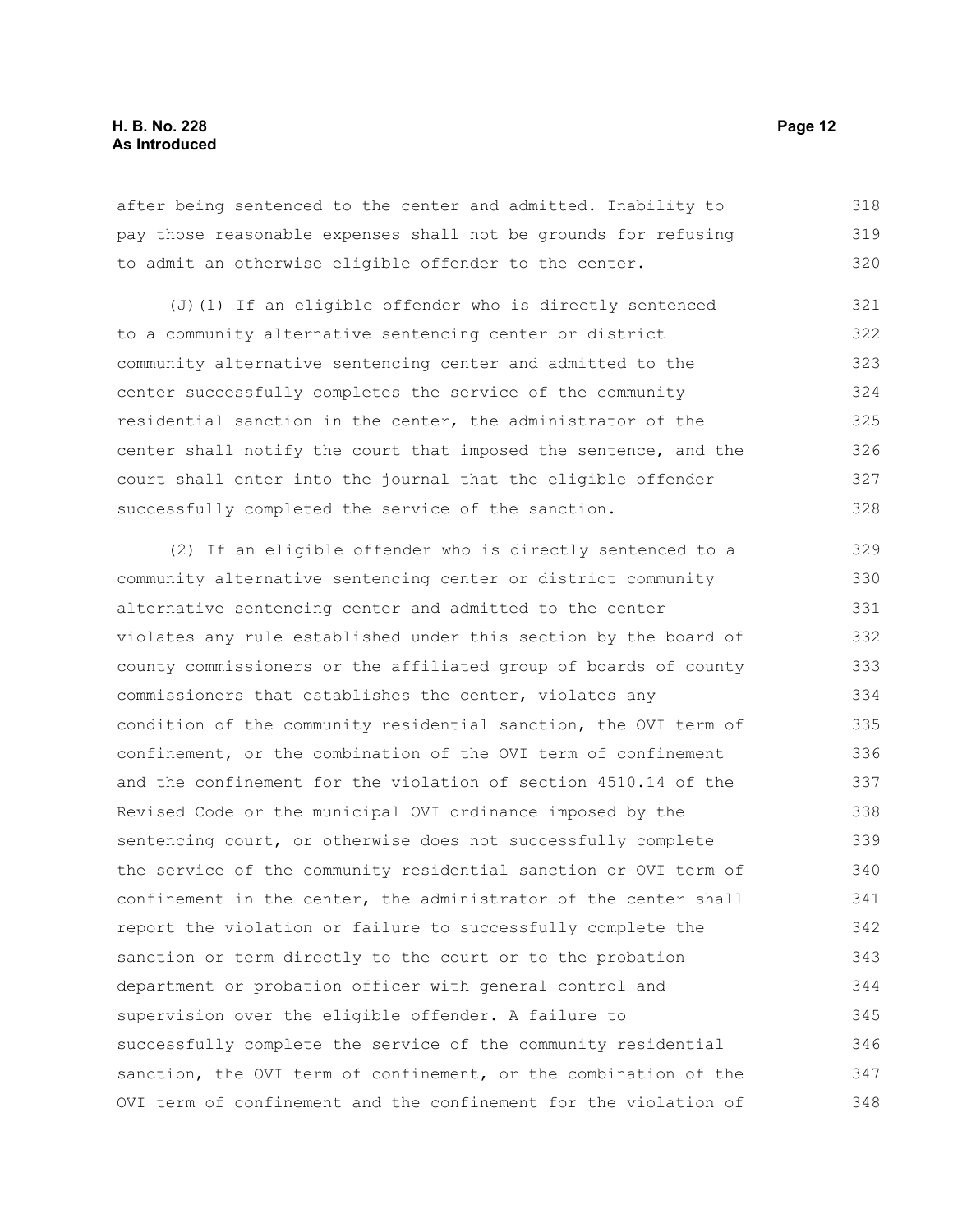section 4510.14 of the Revised Code or the municipal OVI ordinance in the center shall be considered a violation of a condition of the community residential sanction or the OVI term of confinement. If the administrator reports the violation to the probation department or probation officer, the department or officer shall report the violation to the court. Upon its receipt under this division of a report of a violation or failure to complete the sanction by a person sentenced to the center under a community residential sanction, the court may proceed as specified in division (C)(2) of section 2929.25 of the Revised Code based on the violation or as provided by ordinance of the municipal corporation based on the violation, whichever is applicable. Upon its receipt under this division of a report of a violation or failure to complete the term by a person sentenced to the center under an OVI term of confinement, the court shall determine the place at which the offender is to serve the remainder of the term of confinement. The eligible offender shall receive credit towards completing the eligible offender's sentence for the time spent in the center after admission to it. **Sec. 2307.601.** (A) As used in this section $\div$ (1) "Residence" and "vehicle" have the same meanings as in section 2901.05 of the Revised Code. 349 350 351 352 353 354 355 356 357 358 359 360 361 362 363 364 365 366 367 368 369 370 371

(2) "Tort , "tort action" has the same meaning as in section 2307.60 of the Revised Code. 372 373

(B) For purposes of determining the potential liability of a person in a tort action related to the person's use of force alleged to be in self-defense, defense of another, or defense of the person's residence, if the person lawfully is in thatperson's residence, the person has no duty to retreat before 374 375 376 377 378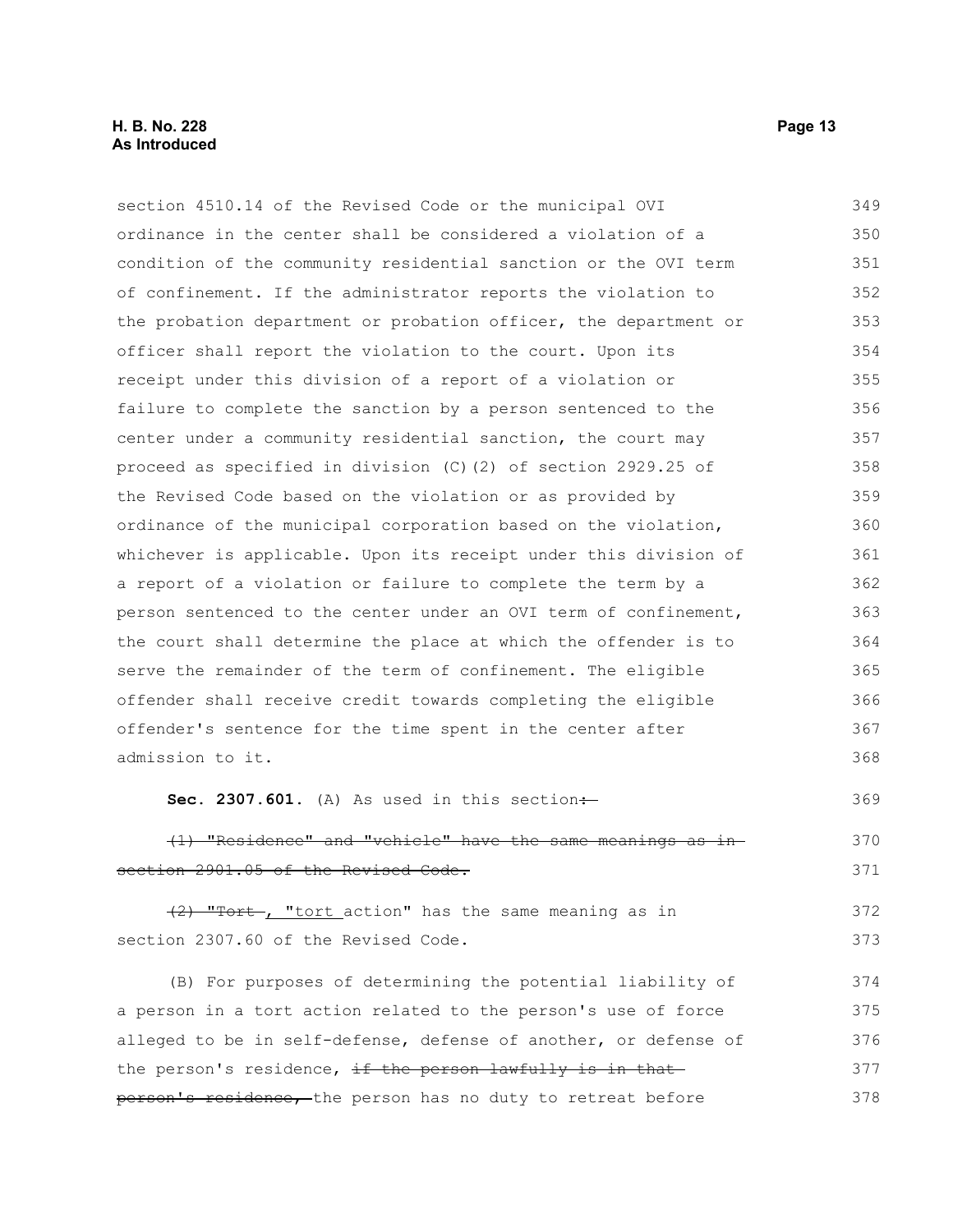| using force in self-defense, defense of another, or defense of    | 379 |
|-------------------------------------------------------------------|-----|
| that person's residence, and, if the person lawfully is an        | 380 |
| occupant of that person's vehicle or lawfully is an occupant in-  | 381 |
| a vehicle owned by an immediate family member of the person, the  | 382 |
| person has no duty to retreat before using force in self-defense- | 383 |
| or defense of another if that person is in a place in which the   | 384 |
| person lawfully has a right to be.                                | 385 |
| (C) A trier of fact shall not consider the possibility of         | 386 |
| retreat as a factor in determining whether or not a person who    | 387 |
| used force in self-defense, defense of another, or defense of     | 388 |
| that person's residence reasonably believed that the force was    | 389 |
| necessary to prevent injury, loss, or risk to life or safety.     | 390 |
| Sec. 2901.05. (A) Every person accused of an offense is           | 391 |
| presumed innocent until proven guilty beyond a reasonable doubt,  | 392 |
| and the burden of proof for all elements of the offense is upon   | 393 |
| the prosecution. The burden of going forward with the evidence    | 394 |
| of an affirmative defense, and the burden of proof, by a          | 395 |
| preponderance of the evidence, for an affirmative defense_other_  | 396 |
| than self-defense, defense of another, or defense of the          | 397 |
| accused's residence as described in division (B) (1) of this      | 398 |
| section, is upon the accused.                                     | 399 |
| (B) (1) A person is allowed to act in self-defense, defense       | 400 |
| of another, or defense of that person's residence. If, at the     | 401 |
| trial of a person who is accused of an offense that involved the  | 402 |
| person's use of force against another, there is evidence          | 403 |
| presented that tends to support that the accused person used the  | 404 |
| force in self-defense, defense of another, or defense of that     | 405 |
| person's residence, the prosecution must prove beyond a           | 406 |
| reasonable doubt that the accused person did not use the force    | 407 |
| in self-defense, defense of another, or defense of that person's  | 408 |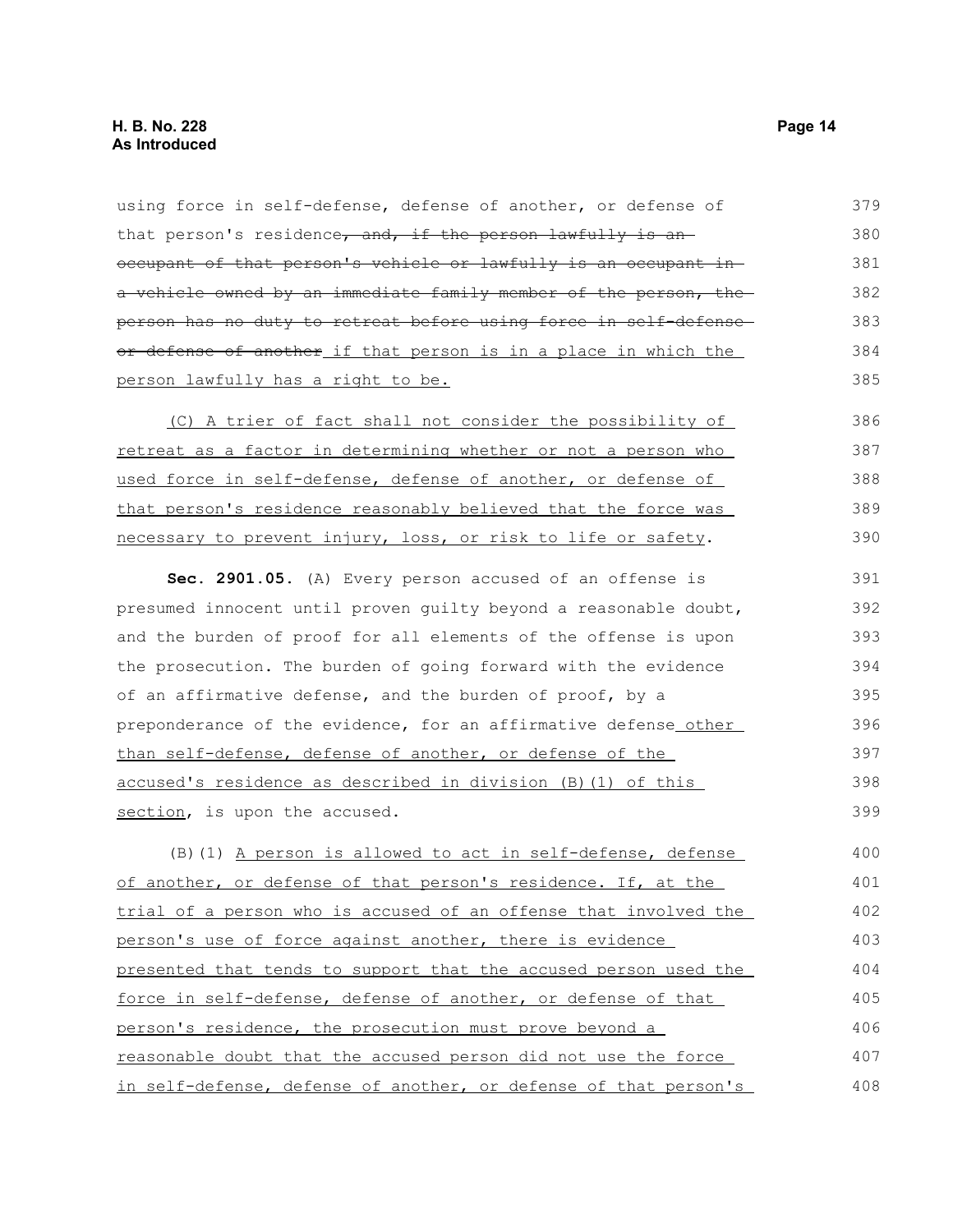#### residence, as the case may be.

 $(2)$  Subject to division (B) $(2)$  (3) of this section, a person is presumed to have acted in self-defense or defense of another when using defensive force that is intended or likely to cause death or great bodily harm to another if the person against whom the defensive force is used is in the process of unlawfully and without privilege to do so entering, or has unlawfully and without privilege to do so entered, the residence or vehicle occupied by the person using the defensive force. 410 411 412 413 414 415 416 417

 $(2)(a)(3)$  The presumption set forth in division (B) $(1)(2)$ of this section does not apply if either of the following is true: 418 419 420

(a) The person against whom the defensive force is used has a right to be in, or is a lawful resident of, the residence or vehicle.

(b) The presumption set forth in division  $(B)$   $(1)$  of this section does not apply if the person who uses the defensive force uses it while in a residence or vehicle and the person is unlawfully, and without privilege to be, in that residence or vehicle. 424 425 426 427 428

 $(3)$ (4) The presumption set forth in division (B) $(1)$ (2) of this section is a rebuttable presumption and may be rebutted by a preponderance of the evidence, provided that the prosecution's burden of proof remains proof beyond a reasonable doubt as described in divisions (A) and  $(B)$  (1) of this section. 429 430 431 432 433

(C) As part of its charge to the jury in a criminal case, the court shall read the definitions of "reasonable doubt" and "proof beyond a reasonable doubt," contained in division (D) of this section. 434 435 436 437

409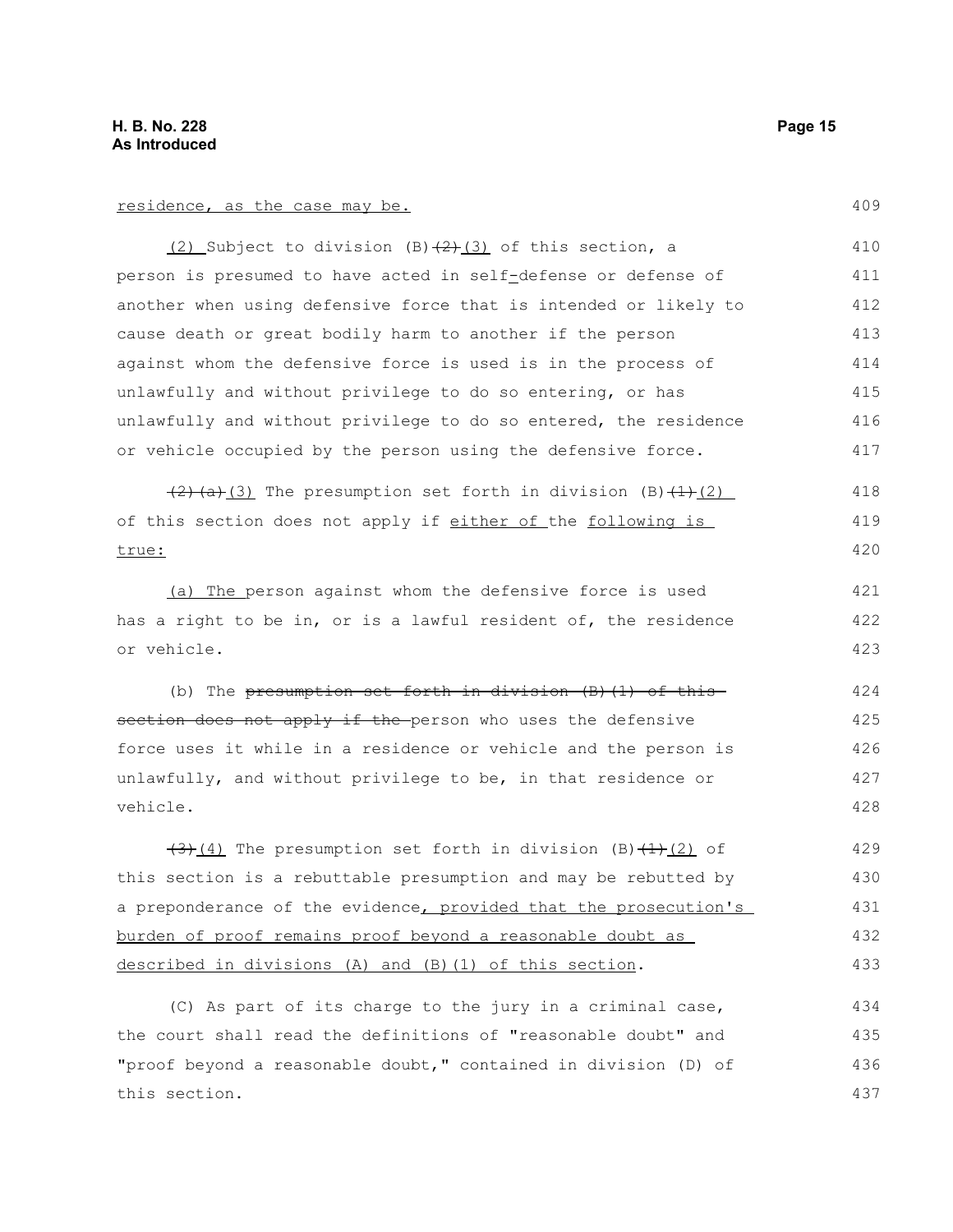| (D) As used in this section:                                     | 438 |
|------------------------------------------------------------------|-----|
| (1) An "affirmative defense" is either of the following:         | 439 |
| (a) A defense expressly designated as affirmative;               | 440 |
| (b) A defense involving an excuse or justification               | 441 |
| peculiarly within the knowledge of the accused, on which the     | 442 |
| accused can fairly be required to adduce supporting evidence.    | 443 |
| (2) "Dwelling" means a building or conveyance of any kind        | 444 |
| that has a roof over it and that is designed to be occupied by   | 445 |
| people lodging in the building or conveyance at night,           | 446 |
| regardless of whether the building or conveyance is temporary or | 447 |
| permanent or is mobile or immobile. As used in this division, a  | 448 |
| building or conveyance includes, but is not limited to, an       | 449 |
| attached porch, and a building or conveyance with a roof over it | 450 |
| includes, but is not limited to, a tent.                         | 451 |
| (3) "Residence" means a dwelling in which a person resides       | 452 |
| either temporarily or permanently or is visiting as a guest.     | 453 |
| (4) "Vehicle" means a conveyance of any kind, whether or         | 454 |
| not motorized, that is designed to transport people or property. | 455 |
| (E) "Reasonable doubt" is present when the jurors, after         | 456 |
| they have carefully considered and compared all the evidence,    | 457 |
| cannot say they are firmly convinced of the truth of the charge. | 458 |
| It is a doubt based on reason and common sense. Reasonable doubt | 459 |
| is not mere possible doubt, because everything relating to human | 460 |
| affairs or depending on moral evidence is open to some possible  | 461 |
| or imaginary doubt. "Proof beyond a reasonable doubt" is proof   | 462 |
| of such character that an ordinary person would be willing to    | 463 |
| rely and act upon it in the most important of the person's own   | 464 |
| affairs.                                                         | 465 |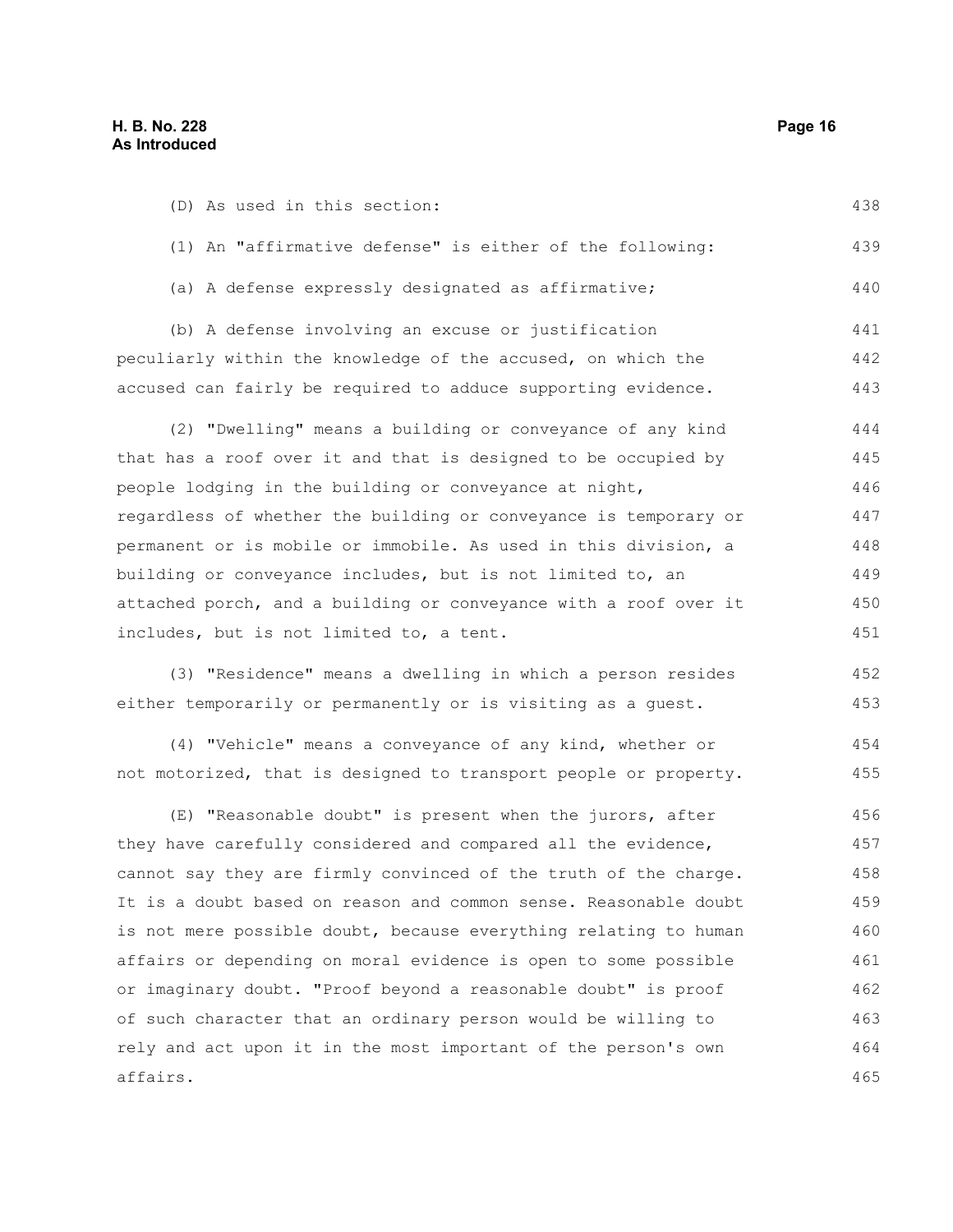| Sec. 2901.09. (A) As used in this section, "residence" and        | 466 |
|-------------------------------------------------------------------|-----|
| "vehicle" have the same meanings as in section 2901.05 of the     | 467 |
| Revised Code.                                                     | 468 |
| (B) For purposes of any section of the Revised Code that          | 469 |
| sets forth a criminal offense, a person who lawfully is in that   | 470 |
| person's residence has no duty to retreat before using force in   | 471 |
| self-defense, defense of another, or defense of that person's     | 472 |
| residence, and a person who lawfully is an occupant of that       | 473 |
| person's vehicle or who lawfully is an occupant in a vehicle-     | 474 |
| owned by an immediate family member of the person has no duty to  | 475 |
| retreat before using force in self-defense or defense of another- | 476 |
| if that person is in a place in which the person lawfully has a   | 477 |
| right to be.                                                      | 478 |
| (B) A trier of fact shall not consider the possibility of         | 479 |
| retreat as a factor in determining whether or not a person who    | 480 |
| used force in self-defense, defense of another, or defense of     | 481 |
| that person's residence reasonably believed that the force was    | 482 |
| necessary to prevent injury, loss, or risk to life or safety.     | 483 |
| Sec. 2923.12. (A) No person shall knowingly carry or have,        | 484 |
| concealed on the person's person or concealed ready at hand, any  | 485 |
| of the following:                                                 | 486 |
| (1) A deadly weapon other than a handgun;                         | 487 |
| (2) A handgun other than a dangerous ordnance;                    | 488 |
| (3) A dangerous ordnance.                                         | 489 |
| (B) No person who has been issued a concealed handgun             | 490 |
| license shall do any of the following:                            | 491 |
| (1) If the person is stopped for a law enforcement purpose        | 492 |
| and is carrying a concealed handgun, fail to promptly inform any  | 493 |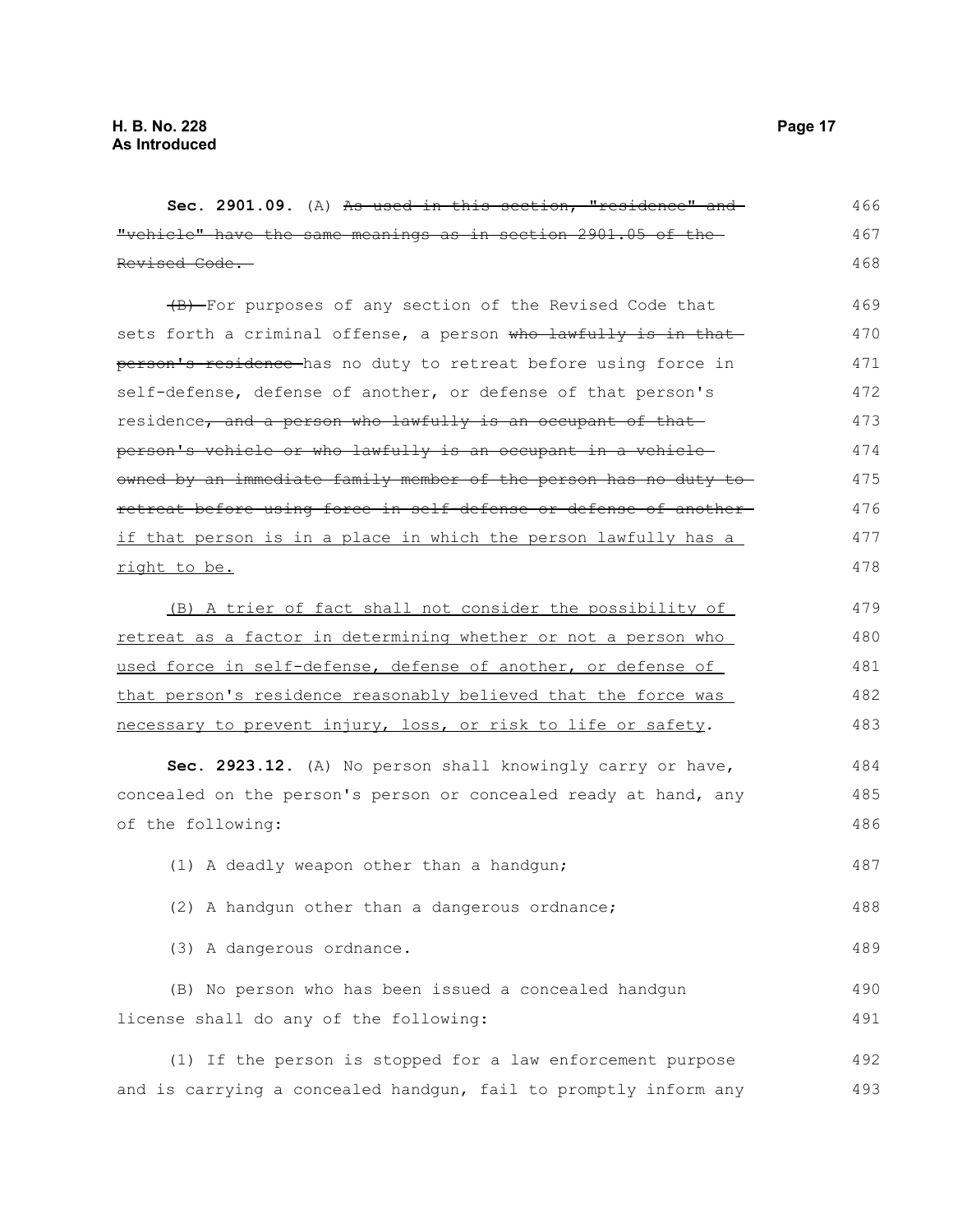law enforcement officer who approaches the person after the person has been stopped that the person has been issued a concealed handgun license and that the person then is carrying a concealed handgun; 494 495 496 497

(2) If the person is stopped for a law enforcement purpose and is carrying a concealed handgun, knowingly fail to keep the person's hands in plain sight at any time after any law enforcement officer begins approaching the person while stopped and before the law enforcement officer leaves, unless it is impractical to keep the person's hands in plain sight in that manner or the failure is pursuant to and in accordance with directions given by a law enforcement officer; 498 499 500 501 502 503 504 505

(3) If the person is stopped for a law enforcement purpose, if the person is carrying a concealed handgun, and if the person is approached by any law enforcement officer while stopped, knowingly remove or attempt to remove the loaded handgun from the holster, pocket, or other place in which the person is carrying it, knowingly grasp or hold the loaded handgun, or knowingly have contact with the loaded handgun by touching it with the person's hands or fingers at any time after the law enforcement officer begins approaching and before the law enforcement officer leaves, unless the person removes, attempts to remove, grasps, holds, or has contact with the loaded handgun pursuant to and in accordance with directions given by the law enforcement officer; 506 507 508 509 510 511 512 513 514 515 516 517 518

(4) If the person is stopped for a law enforcement purpose and is carrying a concealed handgun, knowingly disregard or fail to comply with any lawful order of any law enforcement officer given while the person is stopped, including, but not limited to, a specific order to the person to keep the person's hands in 519 520 521 522 523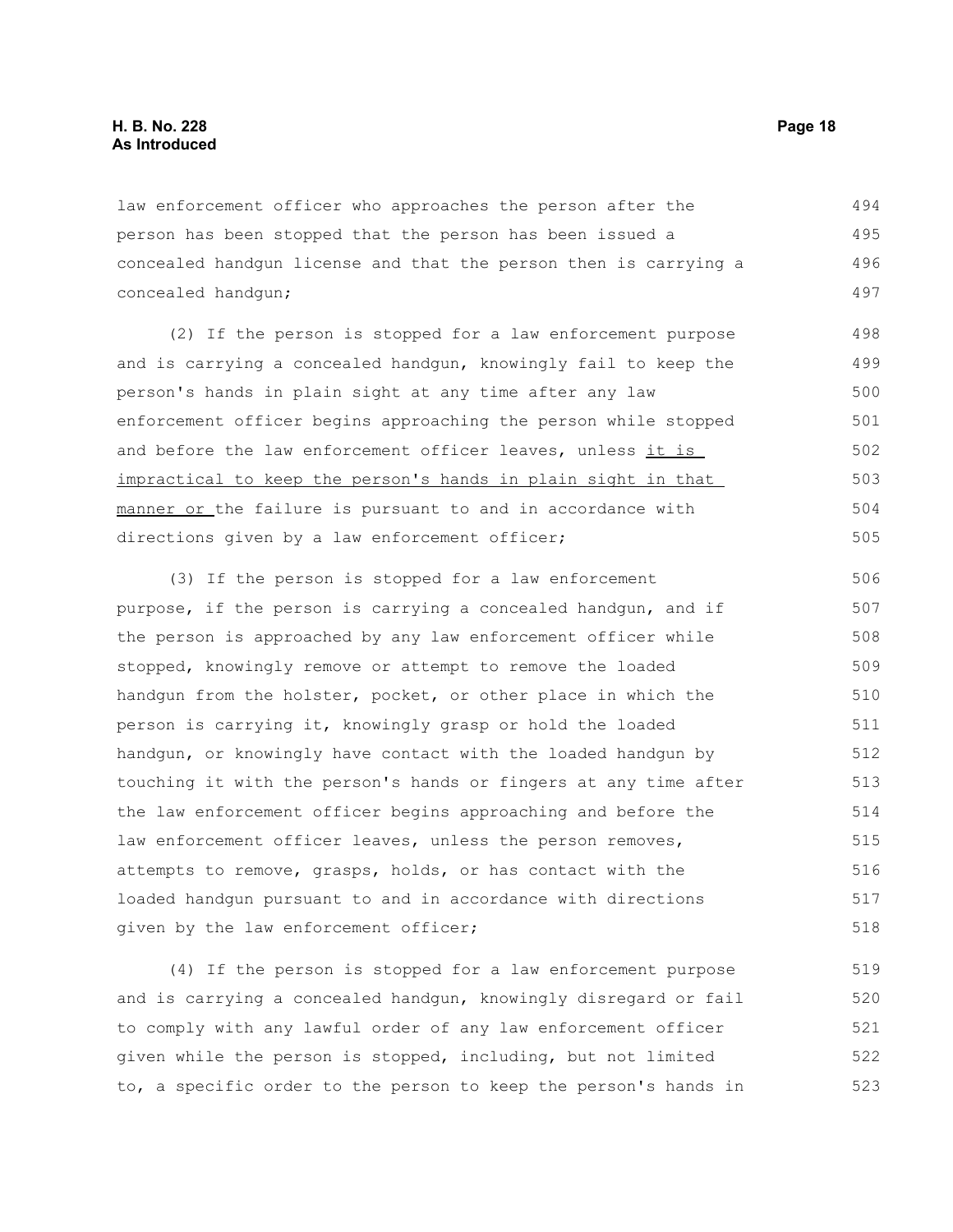plain sight. (C)(1) This section does not apply to any of the following: (a) An officer, agent, or employee of this or any other state or the United States, or to a law enforcement officer, who is authorized to carry concealed weapons or dangerous ordnance or is authorized to carry handguns and is acting within the scope of the officer's, agent's, or employee's duties; (b) Any person who is employed in this state, who is authorized to carry concealed weapons or dangerous ordnance or is authorized to carry handguns, and who is subject to and in compliance with the requirements of section 109.801 of the Revised Code, unless the appointing authority of the person has expressly specified that the exemption provided in division (C) (1)(b) of this section does not apply to the person; (c) A person's transportation or storage of a firearm, other than a firearm described in divisions (G) to (M) of section 2923.11 of the Revised Code, in a motor vehicle for any lawful purpose if the firearm is not on the actor's person; (d) A person's storage or possession of a firearm, other than a firearm described in divisions (G) to (M) of section 2923.11 of the Revised Code, in the actor's own home for any lawful purpose. 524 525 526 527 528 529 530 531 532 533 534 535 536 537 538 539 540 541 542 543 544 545 546

(2) Division (A)(2) of this section does not apply to any person who, at the time of the alleged carrying or possession of a handgun, either is carrying a valid concealed handgun license or is an active duty member of the armed forces of the United States and is carrying a valid military identification card and documentation of successful completion of firearms training that 547 548 549 550 551 552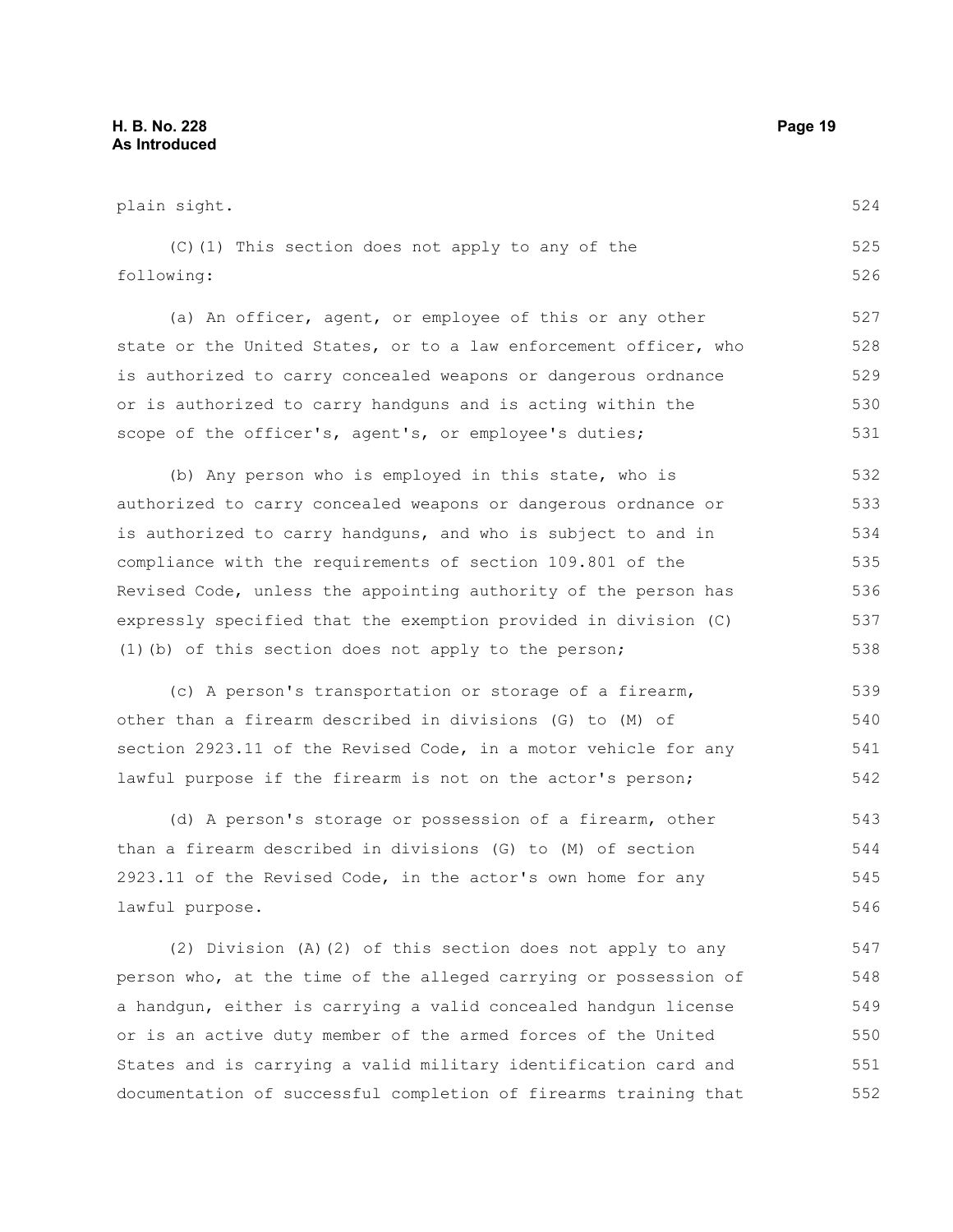meets or exceeds the training requirements described in division (G)(1) of section 2923.125 of the Revised Code, unless the person knowingly is in a place described in division (B) of section 2923.126 of the Revised Code. 553 554 555 556

(D) It is an affirmative defense to a charge under division (A)(1) of this section of carrying or having control of a weapon other than a handgun and other than a dangerous ordnance that the actor was not otherwise prohibited by law from having the weapon and that any of the following applies: 557 558 559 560 561

(1) The weapon was carried or kept ready at hand by the actor for defensive purposes while the actor was engaged in or was going to or from the actor's lawful business or occupation, which business or occupation was of a character or was necessarily carried on in a manner or at a time or place as to render the actor particularly susceptible to criminal attack, such as would justify a prudent person in going armed. 562 563 564 565 566 567 568

(2) The weapon was carried or kept ready at hand by the actor for defensive purposes while the actor was engaged in a lawful activity and had reasonable cause to fear a criminal attack upon the actor, a member of the actor's family, or the actor's home, such as would justify a prudent person in going armed. 569 570 571 572 573 574

(3) The weapon was carried or kept ready at hand by the actor for any lawful purpose and while in the actor's own home. 575 576

(E) No person who is charged with a violation of this section shall be required to obtain a concealed handgun license as a condition for the dismissal of the charge.

(F)(1) Whoever violates this section is guilty of carrying concealed weapons. Except as otherwise provided in this division 580 581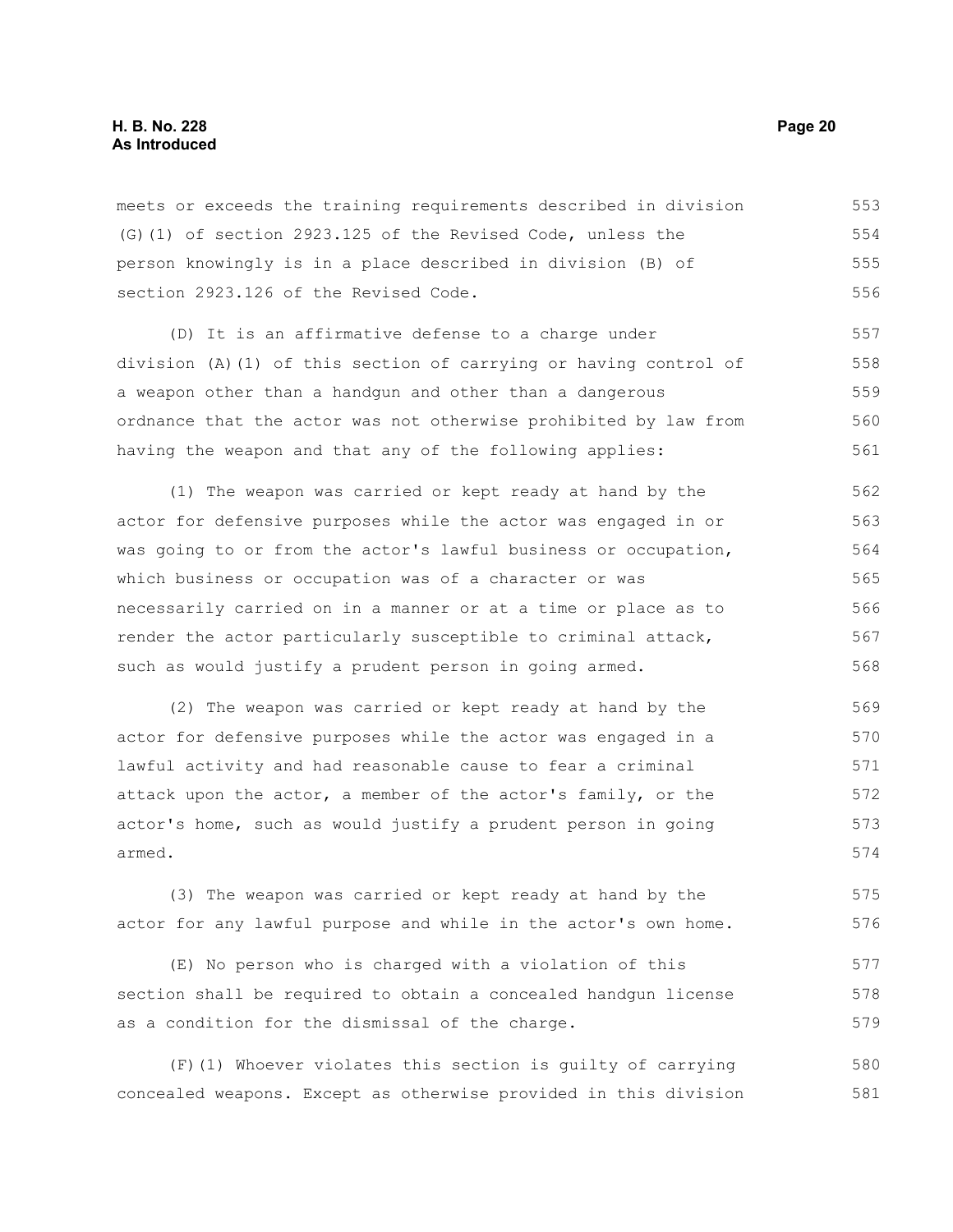or divisions  $(F)(2)$ ,  $(6)$ , and  $(7)$  of this section, carrying concealed weapons in violation of division (A)(1) or (3) of this section is a misdemeanor of the first degree. Except as otherwise provided in this division or divisions (F)(2), (6), and (7) of this section, if the offender previously has been convicted of a violation of this section or of any offense of violence, if the weapon involved is a firearm that is either loaded or for which the offender has ammunition ready at hand, or if the weapon involved is dangerous ordnance, carrying concealed weapons in violation of division (A)(1) or (3) of this section is a felony of the fourth degree. Except Except as otherwise provided in this division or divisions 582 583 584 585 586 587 588 589 590 591 592 593

 $(F)(2)$ ,  $(6)$ , and  $(7)$  of this section, carrying concealed weapons in violation of division (A)(2) of this section is a minor misdemeanor. Except as otherwise provided in this division or divisions  $(F)$  (2), (6), and (7) of this section, carrying concealed weapons in violation of division (A)(2) of this section committed in circumstances in which the offender committed any other offense while carrying concealed the handgun is a misdemeanor of the first degree. Except as otherwise provided in this division or divisions (F)(2), (6), and (7) of this section, if the offender committed any other offense while carrying the concealed handgun and the offender previously has been convicted of a violation of this section or of any offense of violence or if the handgun involved is either loaded or is a handgun for which the offender has ammunition ready at hand, carrying concealed weapons in violation of division (A)(2) of this section is a felony of the fourth degree. 594 595 596 597 598 599 600 601 602 603 604 605 606 607 608 609

Except as otherwise provided in divisions (F)(2) and (6) of this section, if the offense is committed aboard an aircraft, or with purpose to carry a concealed weapon aboard an aircraft, 610 611 612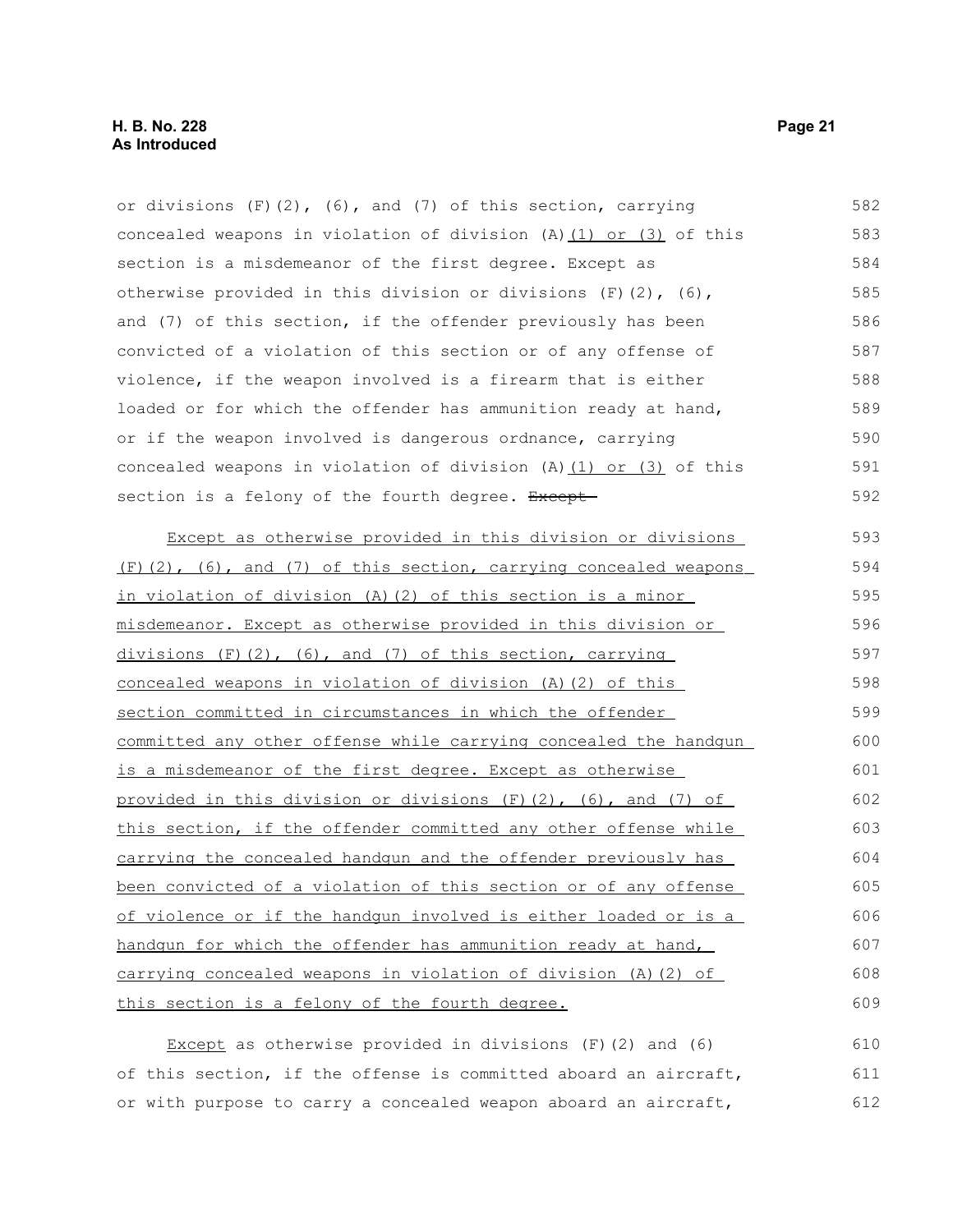regardless of the weapon involved, carrying concealed weapons in violation of division  $(A)$   $(1)$ ,  $(2)$ , or  $(3)$  of this section is a felony of the third degree. 613 614 615

(2) Except as provided in division (F)(6) of this section, if a person being arrested for a violation of division (A)(2) of this section promptly produces a valid concealed handgun license, and if at the time of the violation the person was not knowingly in a place described in division (B) of section 2923.126 of the Revised Code, the officer shall not arrest the person for a violation of that division. If the person is not able to promptly produce any concealed handgun license and if the person is not in a place described in that section, the officer may arrest the person for a violation of that division, and the offender shall be punished as follows: 616 617 618 619 620 621 622 623 624 625 626

(a) The offender shall be guilty of a minor misdemeanor if both of the following apply: 627 628

(i) Within ten days after the arrest, the offender presents a concealed handgun license, which license was valid at the time of the arrest to the law enforcement agency that employs the arresting officer. 629 630 631 632

(ii) At the time of the arrest, the offender was not knowingly in a place described in division (B) of section 2923.126 of the Revised Code. 633 634 635

(b) The offender shall be guilty of a misdemeanor and shall be fined five hundred dollars if all of the following apply: 636 637 638

(i) The offender previously had been issued a concealed handgun license, and that license expired within the two yearsimmediately preceding the arrest. 639 640 641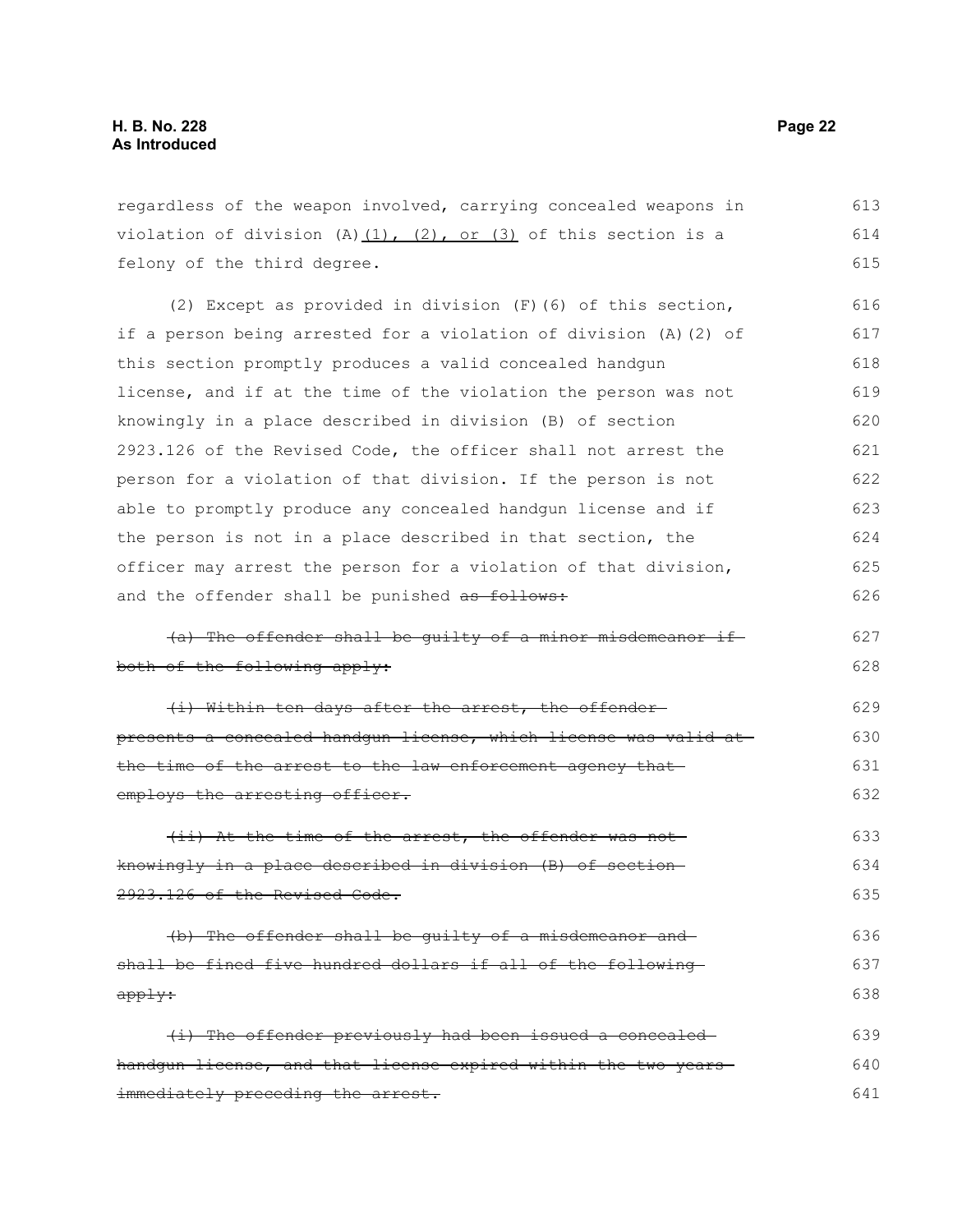| (ii) Within forty five days after the arrest, the offender-            | 642 |
|------------------------------------------------------------------------|-----|
|                                                                        |     |
| presents a concealed handgun license to the law enforcement            | 643 |
| agency that employed the arresting officer, and the offender-          | 644 |
| waives in writing the offender's right to a speedy trial on the        | 645 |
| charge of the violation that is provided in section 2945.71 of         | 646 |
| the Revised Code.                                                      | 647 |
| (iii) At the time of the commission of the offense, the                | 648 |
| offender was not knowingly in a place described in division (B)-       | 649 |
| of section 2923.126 of the Revised Code.                               | 650 |
| $(e)$ If divisions $(F)$ $(2)$ $(a)$ and $(b)$ and $(F)$ $(6)$ of this | 651 |
| section do not apply, the offender shall be punished under             | 652 |
| division $(F)$ $(1)$ or $(7)$ of this section.                         | 653 |
| (3) Except as otherwise provided in this division,                     | 654 |
| carrying concealed weapons in violation of division (B) (1) of         | 655 |
| this section is a misdemeanor of the first degree, and, in             | 656 |
| addition to any other penalty or sanction imposed for a                | 657 |
| violation of division (B) (1) of this section, the offender's          | 658 |
| concealed handgun license shall be suspended pursuant to               | 659 |
| division (A)(2) of section 2923.128 of the Revised Code. If, at        | 660 |
| the time of the stop of the offender for a law enforcement             | 661 |
| purpose that was the basis of the violation, any law enforcement       | 662 |
| officer involved with the stop had actual knowledge that the           | 663 |
| offender has been issued a concealed handgun license, carrying         | 664 |
| concealed weapons in violation of division (B)(1) of this              | 665 |
| section is a minor misdemeanor, and the offender's concealed           | 666 |
| handgun license shall not be suspended pursuant to division (A)        | 667 |
| (2) of section 2923.128 of the Revised Code.                           | 668 |
| (4) Carrying concealed weapons in violation of division                | 669 |
| $(R)$ $(2)$ or $(4)$ of this section is a misdemeanor of the first     | 670 |

(B)(2) or (4) of this section is a misdemeanor of the first degree or, if the offender previously has been convicted of or 670 671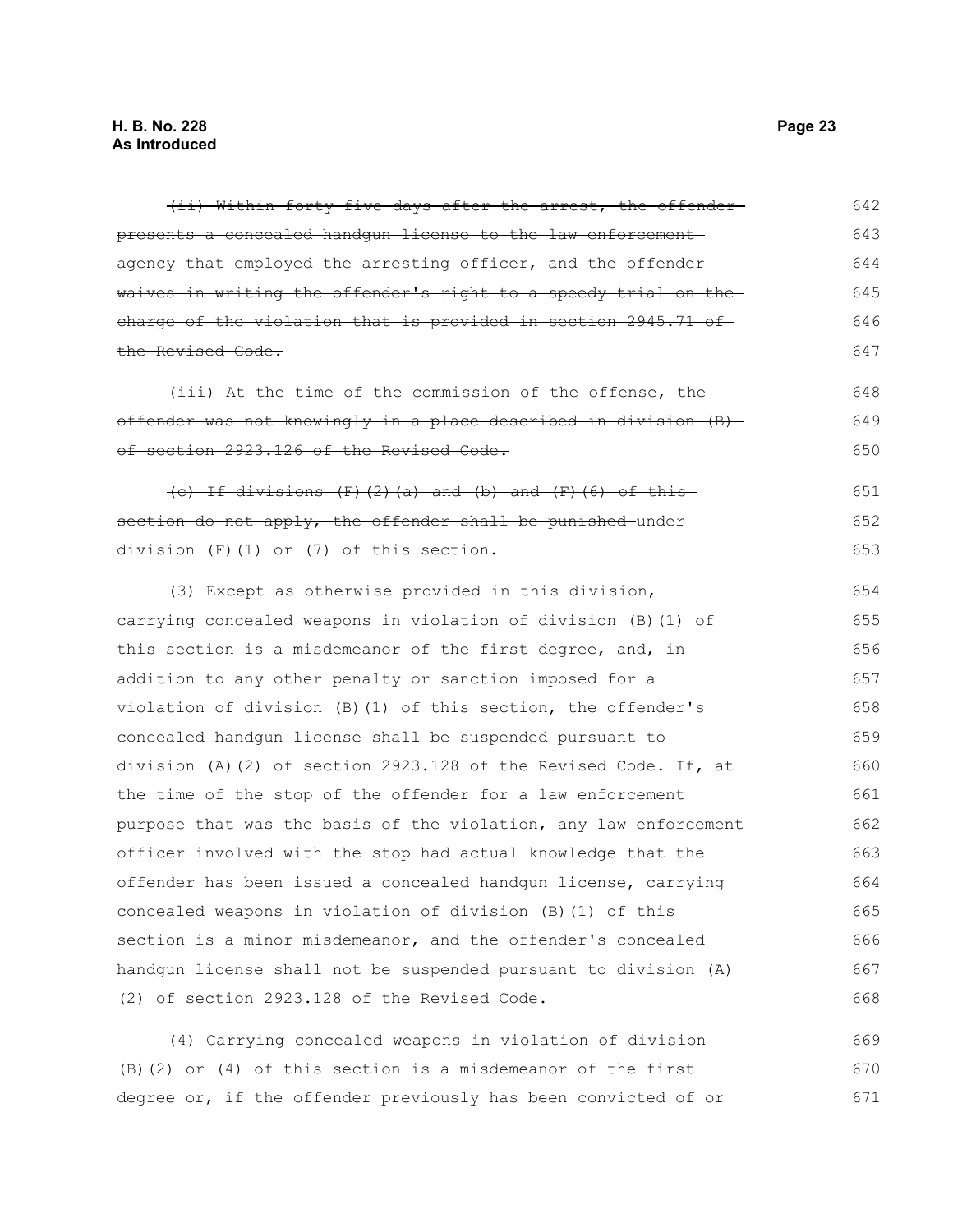#### **H. B. No. 228 Page 24 As Introduced**

pleaded guilty to a violation of division (B)(2) or (4) of this section, a felony of the fifth degree. In addition to any other penalty or sanction imposed for a misdemeanor violation of division (B)(2) or (4) of this section, the offender's concealed handgun license shall be suspended pursuant to division (A)(2) of section 2923.128 of the Revised Code. 672 673 674 675 676 677

(5) Carrying concealed weapons in violation of division (B)(3) of this section is a felony of the fifth degree. 678 679

(6) If a person being arrested for a violation of division (A)(2) of this section is an active duty member of the armed forces of the United States and is carrying a valid military identification card and documentation of successful completion of firearms training that meets or exceeds the training requirements described in division (G)(1) of section 2923.125 of the Revised Code, and if at the time of the violation the person was not knowingly in a place described in division (B) of section 2923.126 of the Revised Code, the officer shall not arrest the person for a violation of that division. If the person is not able to promptly produce a valid military identification card and documentation of successful completion of firearms training that meets or exceeds the training requirements described in division (G)(1) of section 2923.125 of the Revised Code and if the person is not in a place described in division (B) of section 2923.126 of the Revised Code, the officer shall issue a citation and the offender shall be assessed a civil penalty of not more than  $f$ ive one hundred fifty dollars. The citation shall be automatically dismissed and the civil penalty shall not be assessed if both of the following apply: 680 681 682 683 684 685 686 687 688 689 690 691 692 693 694 695 696 697 698 699 700

(a) Within ten days after the issuance of the citation,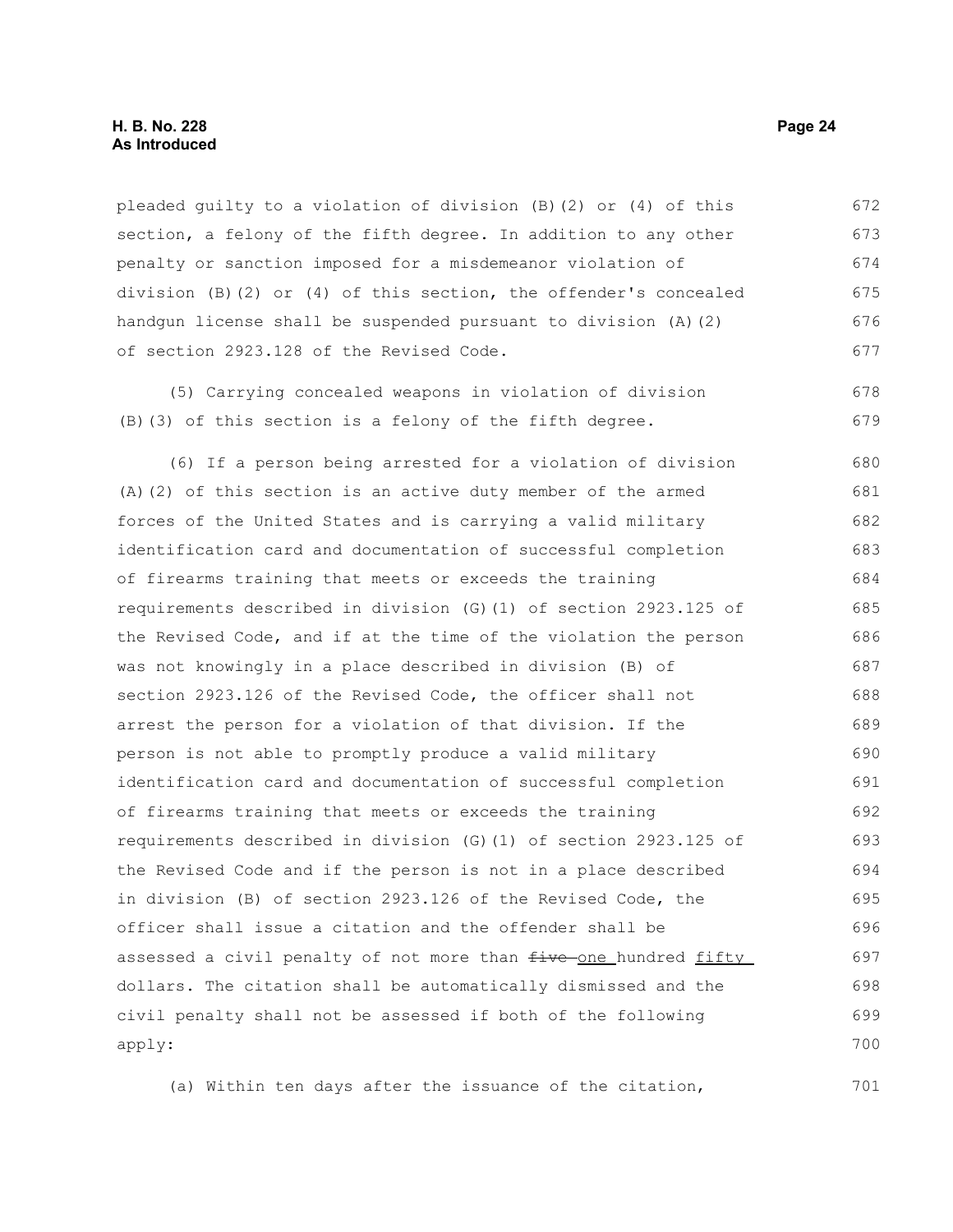#### **H. B. No. 228 Page 25 As Introduced**

the offender presents a valid military identification card and documentation of successful completion of firearms training that meets or exceeds the training requirements described in division (G)(1) of section 2923.125 of the Revised Code, which were both valid at the time of the issuance of the citation to the law enforcement agency that employs the citing officer. 702 703 704 705 706 707

(b) At the time of the citation, the offender was not knowingly in a place described in division (B) of section 2923.126 of the Revised Code. 708 709 710

(7) If a person being arrested for a violation of division (A)(2) of this section is knowingly in a place described in division (B)(5) of section 2923.126 of the Revised Code and is not authorized to carry a handgun or have a handgun concealed on the person's person or concealed ready at hand under that division, the penalty shall be as follows: 711 712 713 714 715 716

(a) Except as otherwise provided in  $\frac{\text{this}}{\text{this}}$  division (F)(7) (b), (c), or (d) of this section, if the person produces a validconcealed handgun license within ten days after the arrest and has not previously been convicted or pleaded guilty to a violation of division (A)(2) of this section, the person is guilty of a minor misdemeanor; 717 718 719 720 721 722

(b) Except as otherwise provided in  $\frac{\text{this}}{\text{this}}$  division (F)(7) (d) of this section, if the person has previously been convicted of or pleaded guilty to  $a$ -one violation of division (A)(2) of this section, the person is guilty of a misdemeanor of the fourth degree; 723 724 725 726 727

(c) Except as otherwise provided in  $\frac{1}{2}$  this division (F)(7) (d) of this section, if the person has previously been convicted of or pleaded guilty to two violations of division (A)(2) of 728 729 730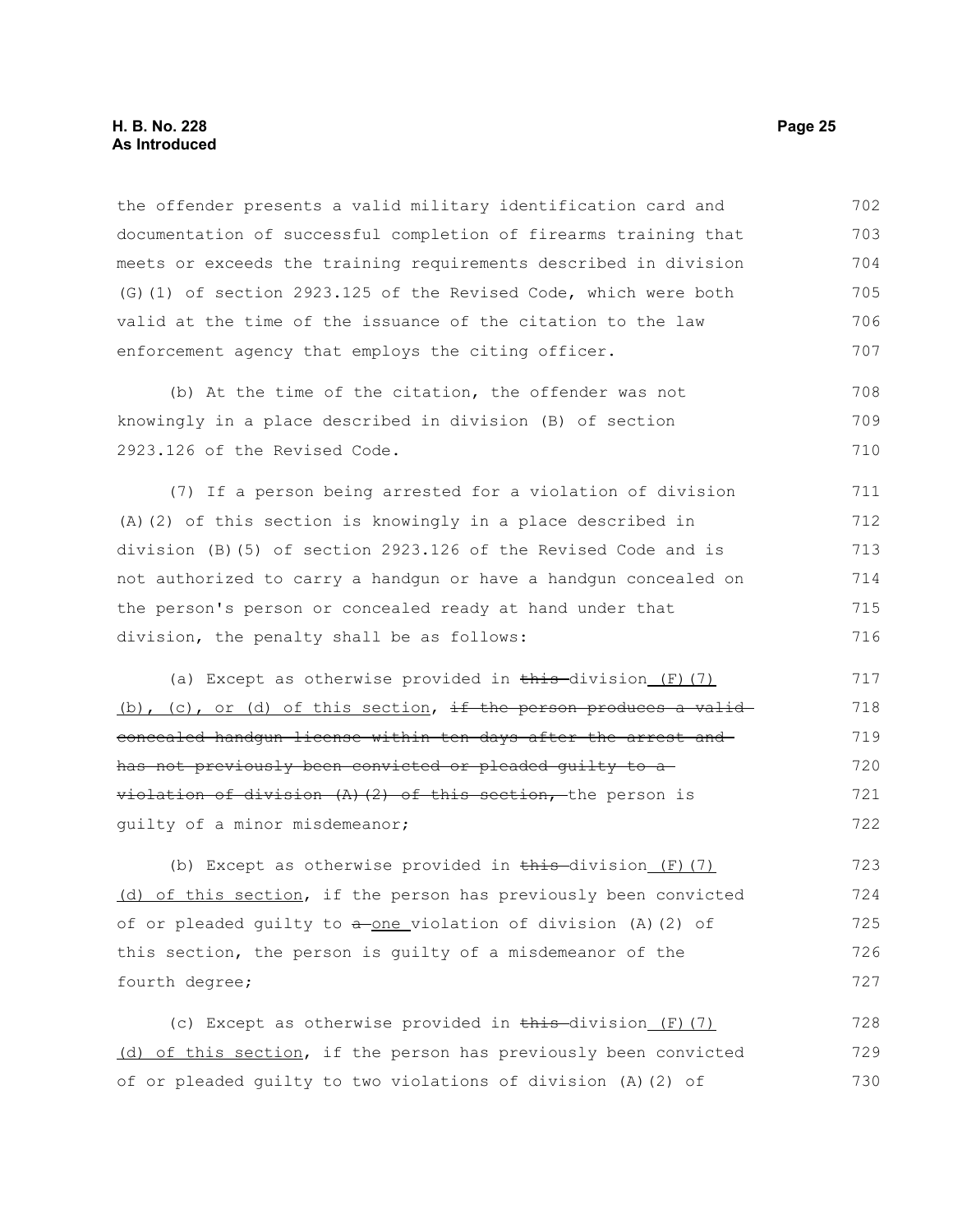#### this section, the person is guilty of a misdemeanor of the third degree; (d) Except as otherwise provided in this division, if If the person has previously been convicted of or pleaded guilty to three or more violations of division (A)(2) of this section, or eonvicted of or pleaded quilty to of any offense of violence, if the weapon involved is a firearm that is either loaded or for which the offender has ammunition ready at hand, or if the weapon involved is a dangerous ordnance, the person is guilty of a misdemeanor of the second degree. (G) If a law enforcement officer stops a person to question the person regarding a possible violation of this section, for a traffic stop, or for any other law enforcement purpose, if the person surrenders a firearm to the officer, either voluntarily or pursuant to a request or demand of the officer, and if the officer does not charge the person with a violation of this section or arrest the person for any offense, the person is not otherwise prohibited by law from possessing the firearm, and the firearm is not contraband, the officer shall return the firearm to the person at the termination of the stop. If a court orders a law enforcement officer to return a firearm to a person pursuant to the requirement set forth in this division, division (B) of section 2923.163 of the Revised Code applies. **Sec. 2923.126.** (A) A concealed handgun license that is issued under section 2923.125 of the Revised Code shall expire 731 732 733 734 735 736 737 738 739 740 741 742 743 744 745 746 747 748 749 750 751 752 753 754 755 756

five years after the date of issuance. A licensee who has been issued a license under that section shall be granted a grace period of thirty days after the licensee's license expires during which the licensee's license remains valid. Except as 757 758 759 760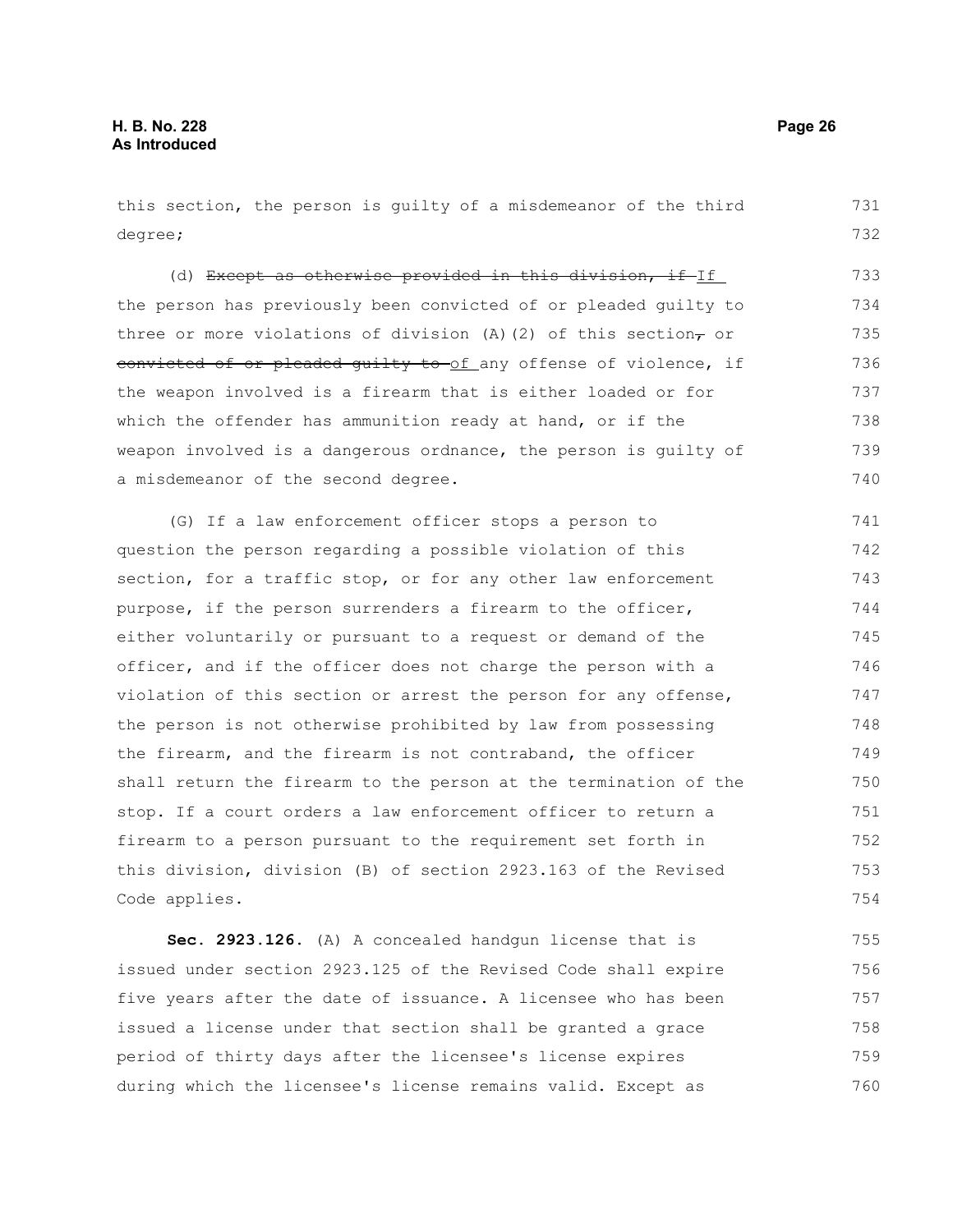provided in divisions (B) and (C) of this section, a licensee who has been issued a concealed handgun license under section 2923.125 or 2923.1213 of the Revised Code may carry a concealed handgun anywhere in this state if the licensee also carries a valid license and valid identification when the licensee is in actual possession of a concealed handgun. The licensee shall give notice of any change in the licensee's residence address to the sheriff who issued the license within forty-five days after that change. 761 762 763 764 765 766 767 768 769

If a licensee is the driver or an occupant of a motor vehicle that is stopped as the result of a traffic stop or a stop for another law enforcement purpose and if the licensee is transporting or has a loaded handgun in the motor vehicle at that time, the licensee shall promptly inform any law enforcement officer who approaches the vehicle while stopped that the licensee has been issued a concealed handgun license and that the licensee currently possesses or has a loaded handgun; the licensee shall not knowingly disregard or fail to comply with lawful orders of a law enforcement officer given while the motor vehicle is stopped, knowingly fail to remain in the motor vehicle while stopped unless directed otherwise by a law enforcement officer, or knowingly fail to keep the licensee's hands in plain sight after any law enforcement officer begins approaching the licensee while stopped and before the officer leaves $_{\tau}$  unless it is impractical to keep the licensee's hands in plain sight in that manner or the licensee is directed otherwise by a law enforcement officer; and the licensee shall not knowingly have contact with the loaded handgun by touching it with the licensee's hands or fingers, in any manner in violation of division (E) of section 2923.16 of the Revised Code, after any law enforcement officer begins 770 771 772 773 774 775 776 777 778 779 780 781 782 783 784 785 786 787 788 789 790 791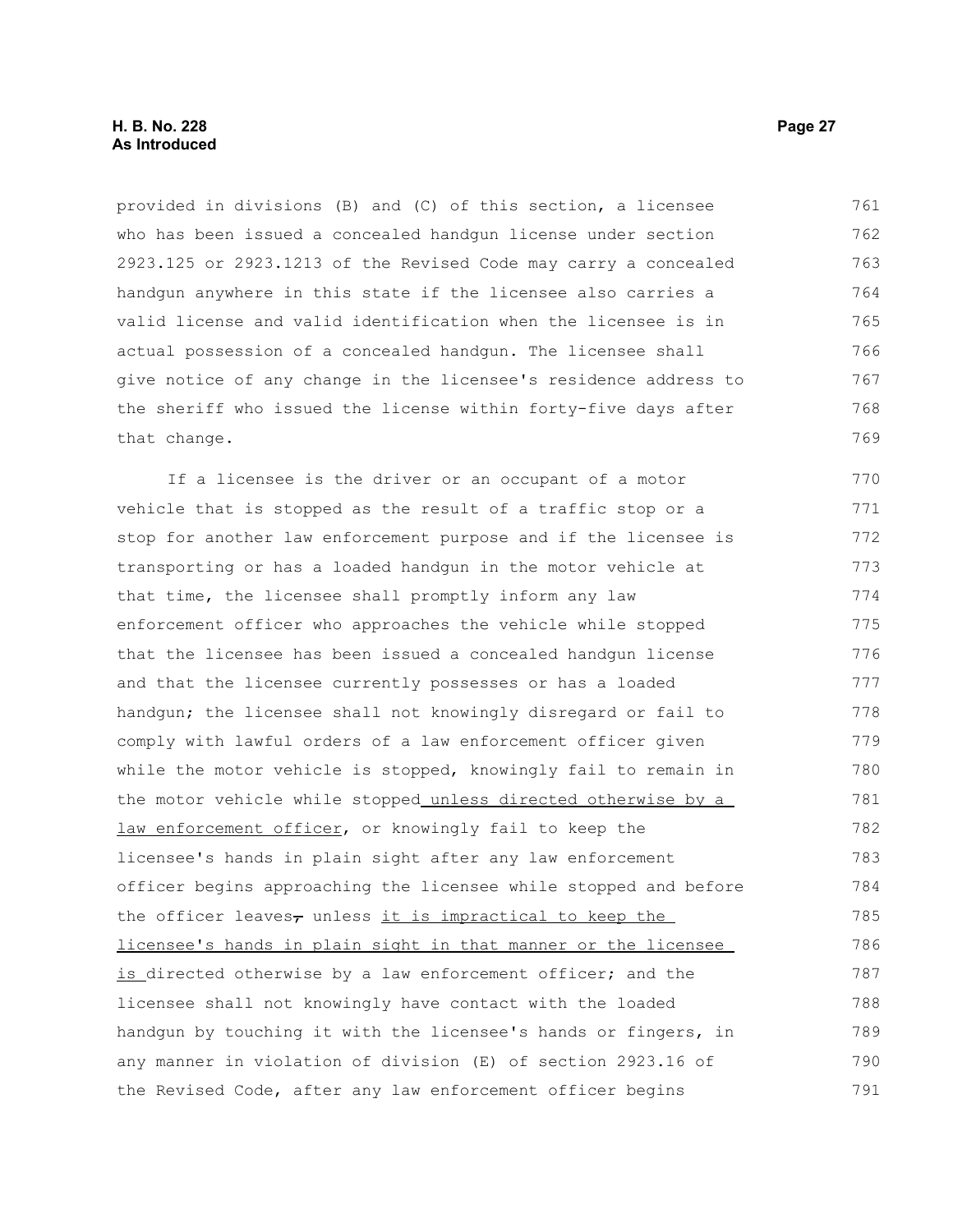### **H. B. No. 228 Page 28 As Introduced**

approaching the licensee while stopped and before the officer leaves. Additionally, if a licensee is the driver or an occupant of a commercial motor vehicle that is stopped by an employee of the motor carrier enforcement unit for the purposes defined in section 5503.34 of the Revised Code and  $\pm\text{f}$  the licensee is transporting or has a loaded handgun in the commercial motor vehicle at that time, the licensee shall promptly inform the employee of the unit who approaches the vehicle while stopped that the licensee has been issued a concealed handgun license and that the licensee currently possesses or has a loaded handgun. 792 793 794 795 796 797 798 799 800 801 802

If a licensee is stopped for a law enforcement purpose and if the licensee is carrying a concealed handgun at the time the officer approaches, the licensee shall promptly inform any law enforcement officer who approaches the licensee while stopped that the licensee has been issued a concealed handgun license and that the licensee currently is carrying a concealed handgun; the licensee shall not knowingly disregard or fail to comply with lawful orders of a law enforcement officer given while the licensee is stopped, or knowingly fail to keep the licensee's hands in plain sight after any law enforcement officer begins approaching the licensee while stopped and before the officer leaves<sub> $\tau$ </sub> unless it is impractical to keep the licensee's hands in plain sight in that manner or the licensee is directed otherwise by a law enforcement officer; and the licensee shall not knowingly remove, attempt to remove, grasp, or hold the loaded handgun or knowingly have contact with the loaded handgun by touching it with the licensee's hands or fingers, in any manner in violation of division (B) of section 2923.12 of the Revised Code, after any law enforcement officer begins approaching the licensee while stopped and before the officer leaves. 803 804 805 806 807 808 809 810 811 812 813 814 815 816 817 818 819 820 821 822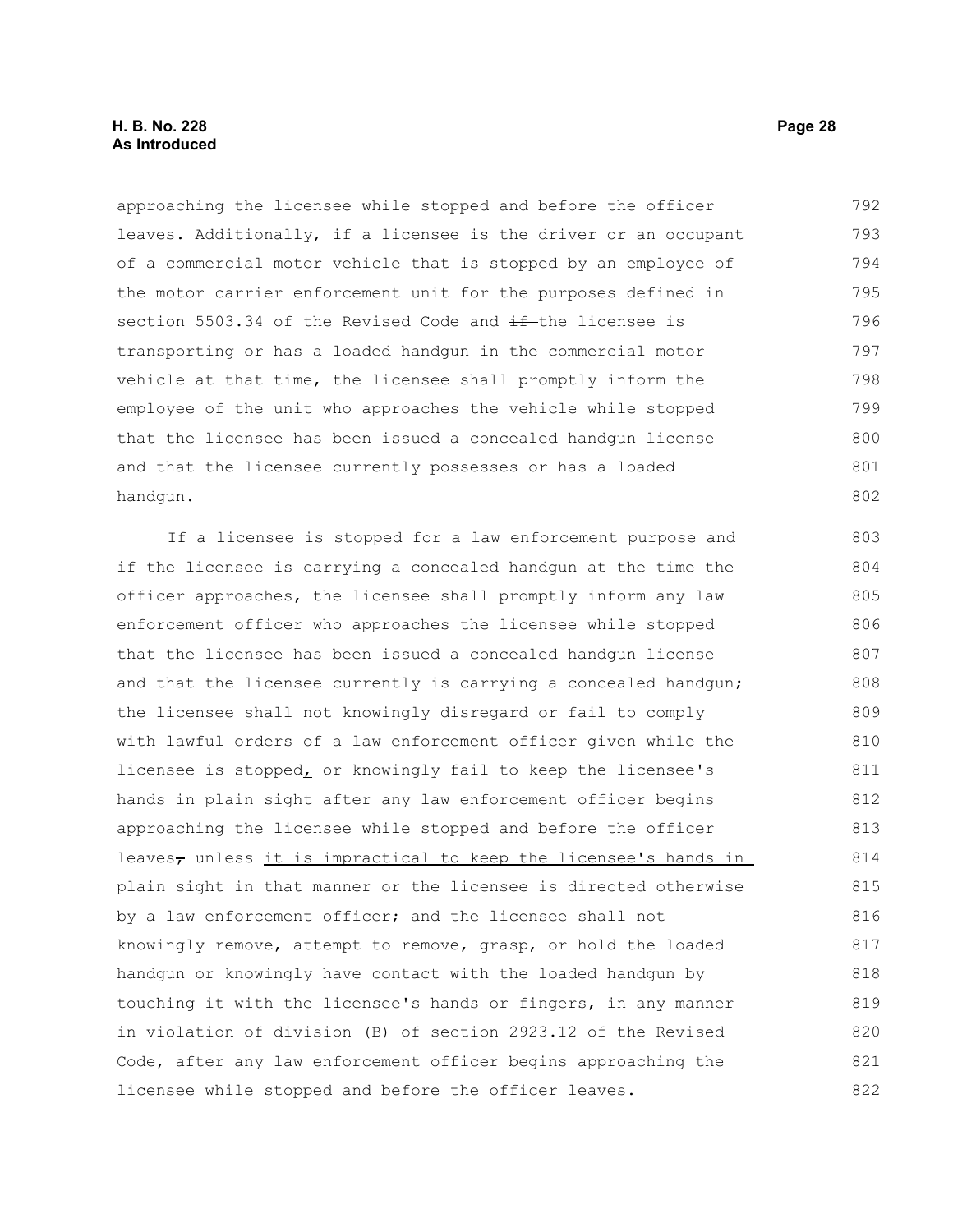#### **H. B. No. 228 Page 29 As Introduced**

(B) A valid concealed handgun license does not authorize the licensee to carry a concealed handgun in any manner prohibited under division (B) of section 2923.12 of the Revised Code or in any manner prohibited under section 2923.16 of the Revised Code. A valid license does not authorize the licensee to carry a concealed handgun into any of the following places: 823 824 825 826 827 828

(1) A police station, sheriff's office, or state highway patrol station, premises controlled by the bureau of criminal identification and investigation; a state correctional institution, jail, workhouse, or other detention facility; any area of an airport passenger terminal that is beyond a passenger or property screening checkpoint or to which access is restricted through security measures by the airport authority or a public agency; or an institution that is maintained, operated, managed, and governed pursuant to division (A) of section 5119.14 of the Revised Code or division (A)(1) of section 5123.03 of the Revised Code; 829 830 831 832 833 834 835 836 837 838 839

(2) A school safety zone if the licensee's carrying the concealed handgun is in violation of section 2923.122 of the Revised Code; 840 841 842

(3) A courthouse or another building or structure in which a courtroom is located $_{7}$  if the licensee's carrying the concealed handgun is in violation of section 2923.123 of the Revised Code; 843 844 845

(4) Any premises or open air arena for which a D permit has been issued under Chapter 4303. of the Revised Code if the licensee's carrying the concealed handgun is in violation of section 2923.121 of the Revised Code; 846 847 848 849

(5) Any premises owned or leased by any public or private college, university, or other institution of higher education, 850 851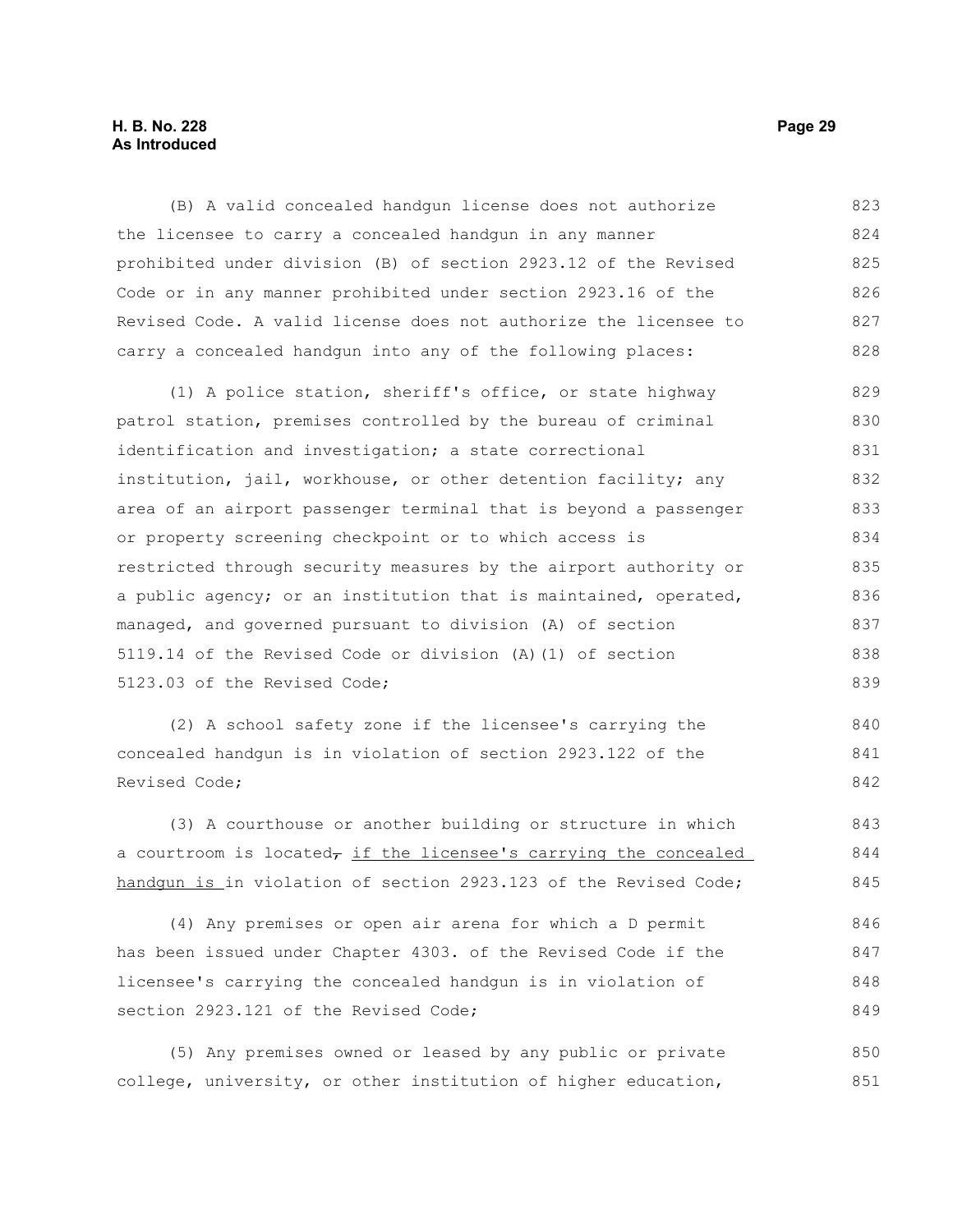unless the handgun is in a locked motor vehicle or the licensee is in the immediate process of placing the handgun in a locked motor vehicle or unless the licensee is carrying the concealed handgun pursuant to a written policy, rule, or other authorization that is adopted by the institution's board of trustees or other governing body and that authorizes specific individuals or classes of individuals to carry a concealed handgun on the premises; 852 853 854 855 856 857 858 859

(6) Any church, synagogue, mosque, or other place of worship, unless the church, synagogue, mosque, or other place of worship posts or permits otherwise; 860 861 862

(7) Any building that is a government facility of this state or a political subdivision of this state and that is not a building that is used primarily as a shelter, restroom, parking facility for motor vehicles, or rest facility and is not a courthouse or other building or structure in which a courtroom is located that is subject to division (B)(3) of this section, unless the governing body with authority over the building has enacted a statute, ordinance, or policy that permits a licensee to carry a concealed handgun into the building; 863 864 865 866 867 868 869 870 871

(8) A place in which federal law prohibits the carrying of handguns. 872 873

(C)(1) Nothing in this section shall negate or restrict a rule, policy, or practice of a private employer that is not a private college, university, or other institution of higher education concerning or prohibiting the presence of firearms on the private employer's premises or property, including motor vehicles owned by the private employer. Nothing in this section shall require a private employer of that nature to adopt a rule, policy, or practice concerning or prohibiting the presence of 874 875 876 877 878 879 880 881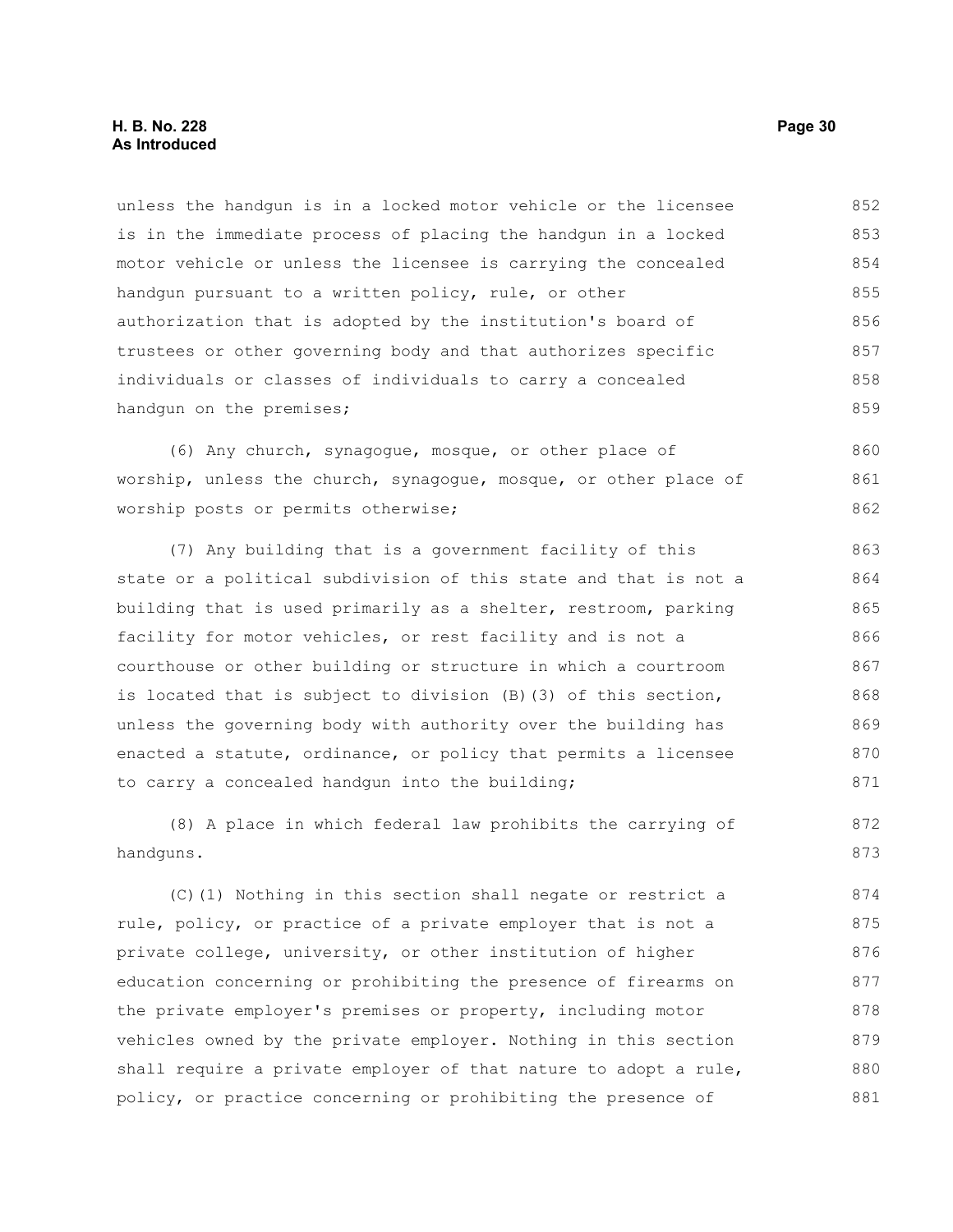firearms on the private employer's premises or property, including motor vehicles owned by the private employer. 882 883

(2)(a) A private employer shall be immune from liability in a civil action for any injury, death, or loss to person or property that allegedly was caused by or related to a licensee bringing a handgun onto the premises or property of the private employer, including motor vehicles owned by the private employer, unless the private employer acted with malicious purpose. A private employer is immune from liability in a civil action for any injury, death, or loss to person or property that allegedly was caused by or related to the private employer's decision to permit a licensee to bring, or prohibit a licensee from bringing, a handgun onto the premises or property of the private employer. 884 885 886 887 888 889 890 891 892 893 894 895

(b) A political subdivision shall be immune from liability in a civil action, to the extent and in the manner provided in Chapter 2744. of the Revised Code, for any injury, death, or loss to person or property that allegedly was caused by or related to a licensee bringing a handgun onto any premises or property owned, leased, or otherwise under the control of the political subdivision. As used in this division, "political subdivision" has the same meaning as in section 2744.01 of the Revised Code. 896 897 898 899 900 901 902 903 904

(c) An institution of higher education shall be immune from liability in a civil action for any injury, death, or loss to person or property that allegedly was caused by or related to a licensee bringing a handgun onto the premises of the institution, including motor vehicles owned by the institution, unless the institution acted with malicious purpose. An institution of higher education is immune from liability in a 905 906 907 908 909 910 911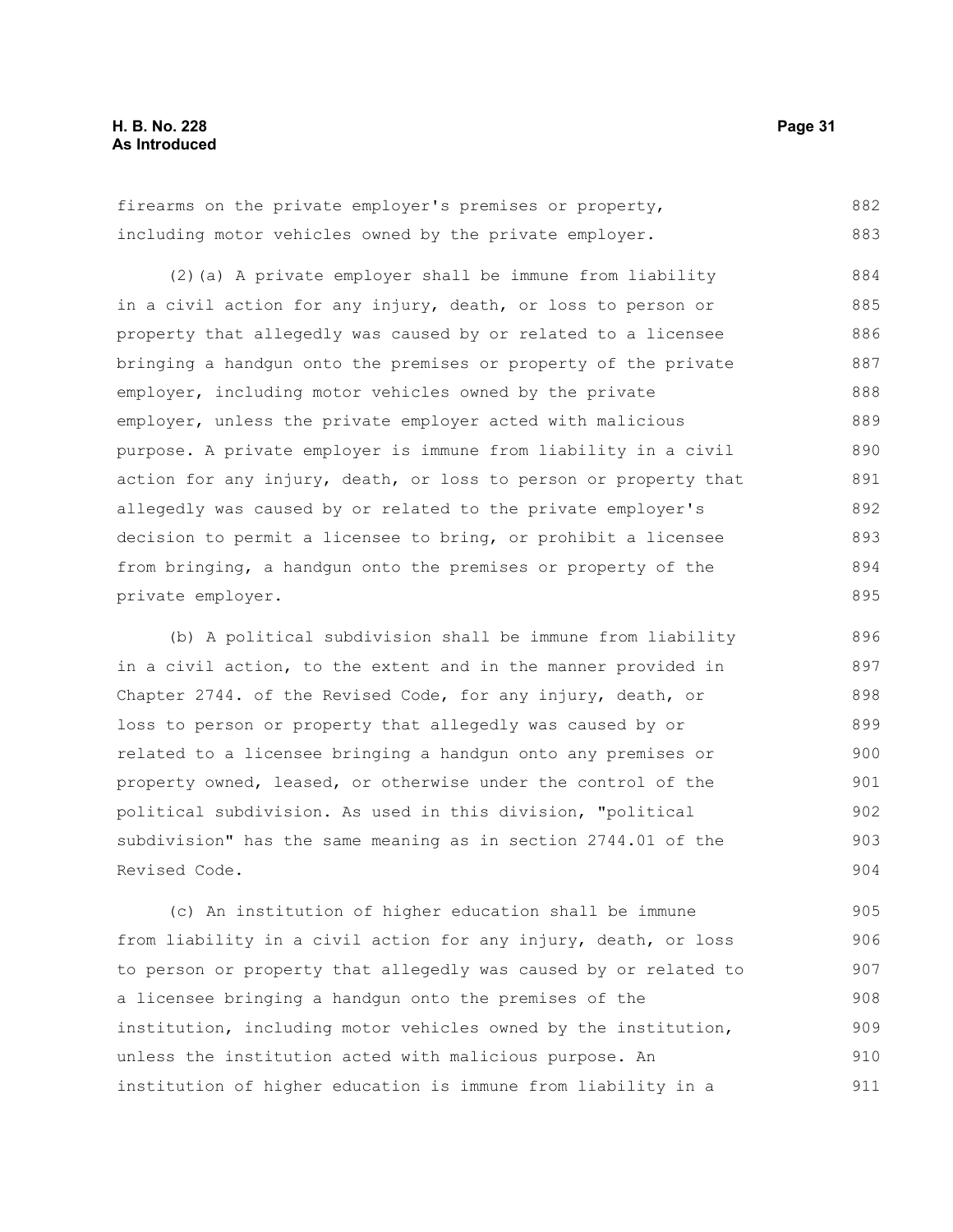#### **H. B. No. 228 Page 32 As Introduced**

civil action for any injury, death, or loss to person or property that allegedly was caused by or related to the institution's decision to permit a licensee or class of licensees to bring a handgun onto the premises of the institution. 912 913 914 915 916

(3)(a) Except as provided in division (C)(3)(b) of this section, the owner or person in control of private land or premises, and a private person or entity leasing land or premises owned by the state, the United States, or a political subdivision of the state or the United States, may post a sign in a conspicuous location on that land or on those premises prohibiting persons from carrying firearms or concealed firearms on or onto that land or those premises. Except as otherwise provided in this division, a person who knowingly violates a posted prohibition of that nature is guilty of criminal trespass in violation of division (A)(4) of section 2911.21 of the Revised Code and is guilty of a misdemeanor of the fourth degree. If a person knowingly violates a posted prohibition of that nature and the posted land or premises primarily was a parking lot or other parking facility, the person is not guilty of criminal trespass under section 2911.21 of the Revised Code or under any other criminal law of this state or criminal law, ordinance, or resolution of a political subdivision of this state, and instead is subject only to a civil cause of action for trespass based on the violation. 917 918 919 920 921 922 923 924 925 926 927 928 929 930 931 932 933 934 935 936

If a person knowingly violates a posted prohibition of the nature described in this division and the posted land or premises is a child day-care center, type A family day-care home, or type B family day-care home, unless the person is a licensee who resides in a type A family day-care home or type B family day-care home, the person is guilty of aggravated 937 938 939 940 941 942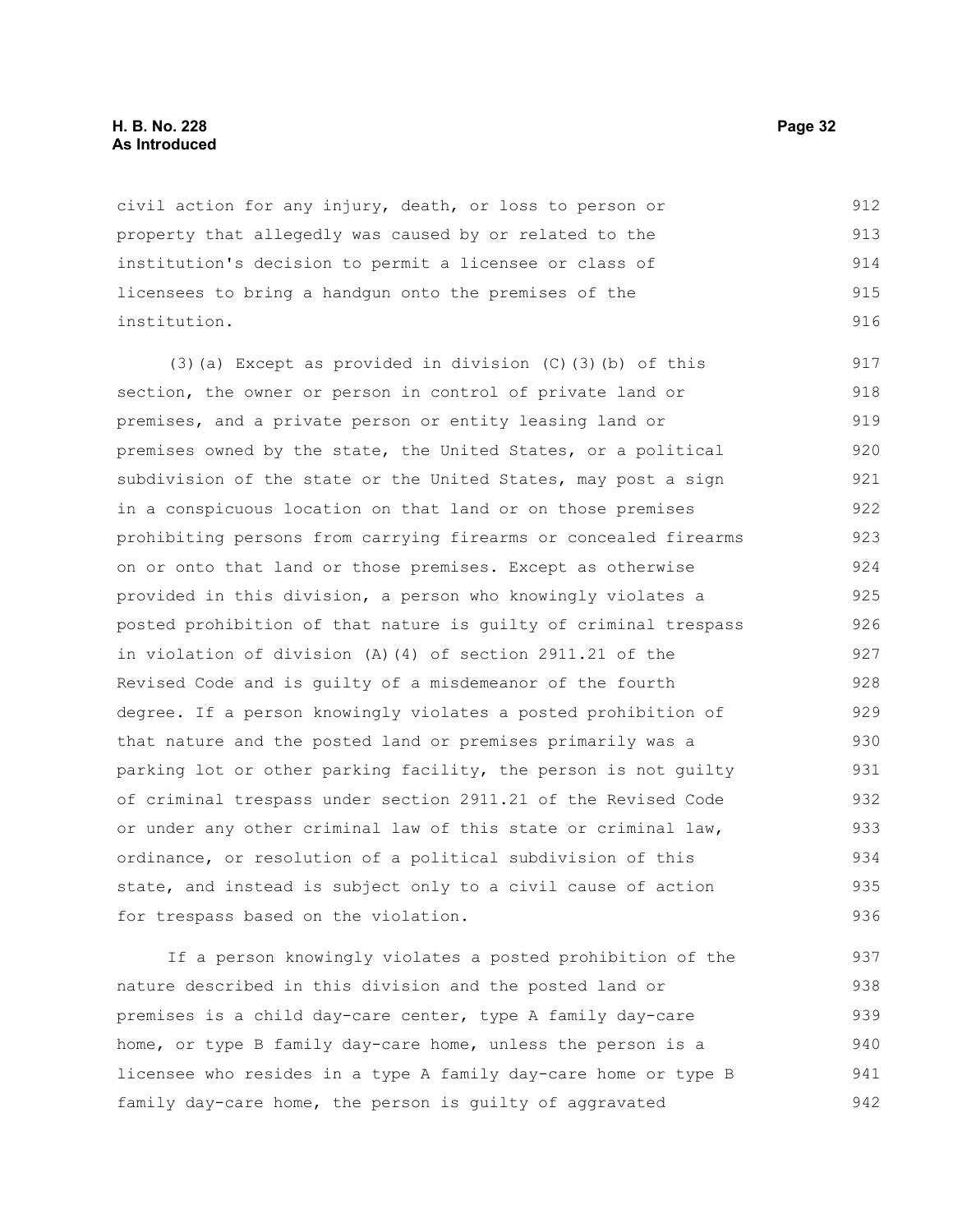trespass in violation of section 2911.211 of the Revised Code. Except as otherwise provided in this division, the offender is guilty of a misdemeanor of the first degree. If the person previously has been convicted of a violation of this division or of any offense of violence, if the weapon involved is a firearm that is either loaded or for which the offender has ammunition ready at hand, or if the weapon involved is dangerous ordnance, the offender is guilty of a felony of the fourth degree. 943 944 945 946 947 948 949 950

(b) A landlord may not prohibit or restrict a tenant who is a licensee and who on or after September 9, 2008, enters into a rental agreement with the landlord for the use of residential premises, and the tenant's guest while the tenant is present, from lawfully carrying or possessing a handgun on those residential premises. 951 952 953 954 955 956

(c) As used in division (C)(3) of this section:

(i) "Residential premises" has the same meaning as in section 5321.01 of the Revised Code, except "residential premises" does not include a dwelling unit that is owned or operated by a college or university. 958 959 960 961

(ii) "Landlord," "tenant," and "rental agreement" have the same meanings as in section 5321.01 of the Revised Code. 962 963

(D) A person who holds a valid concealed handgun license issued by another state that is recognized by the attorney general pursuant to a reciprocity agreement entered into pursuant to section 109.69 of the Revised Code or a person who holds a valid concealed handgun license under the circumstances described in division (B) of section 109.69 of the Revised Code has the same right to carry a concealed handgun in this state as a person who was issued a concealed handgun license under 964 965 966 967 968 969 970 971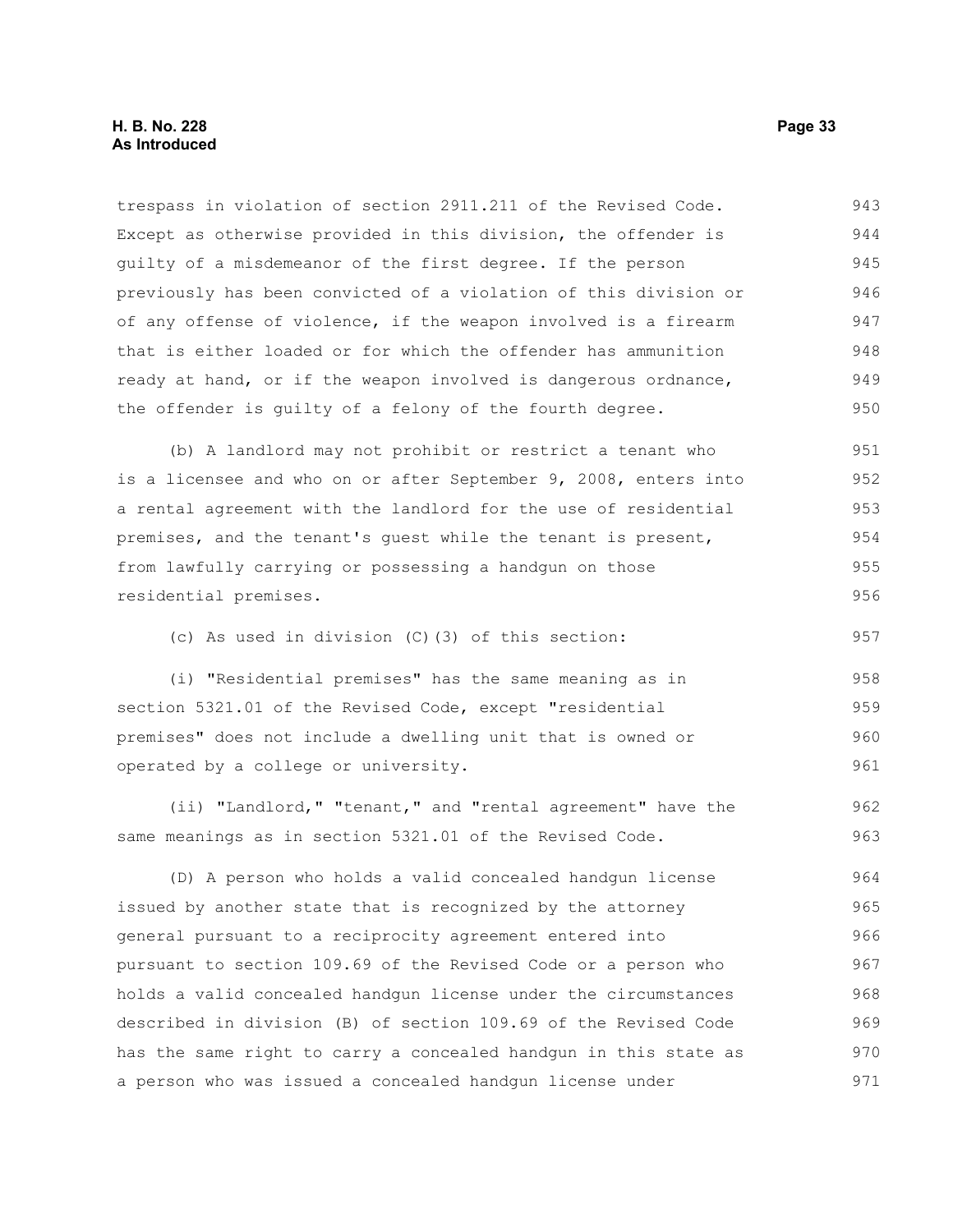section 2923.125 of the Revised Code and is subject to the same restrictions that apply to a person who carries a license issued under that section. 972 973 974

(E)(1) A peace officer has the same right to carry a concealed handgun in this state as a person who was issued a concealed handgun license under section 2923.125 of the Revised Code. For purposes of reciprocity with other states, a peace officer shall be considered to be a licensee in this state. 975 976 977 978 979

(2) An active duty member of the armed forces of the United States who is carrying a valid military identification card and documentation of successful completion of firearms training that meets or exceeds the training requirements described in division (G)(1) of section 2923.125 of the Revised Code has the same right to carry a concealed handgun in this state as a person who was issued a concealed handgun license under section 2923.125 of the Revised Code and is subject to the same restrictions as specified in this section. 980 981 982 983 984 985 986 987 988

(F)(1) A qualified retired peace officer who possesses a retired peace officer identification card issued pursuant to division (F)(2) of this section and a valid firearms requalification certification issued pursuant to division (F)(3) of this section has the same right to carry a concealed handgun in this state as a person who was issued a concealed handgun license under section 2923.125 of the Revised Code and is subject to the same restrictions that apply to a person who carries a license issued under that section. For purposes of reciprocity with other states, a qualified retired peace officer who possesses a retired peace officer identification card issued pursuant to division (F)(2) of this section and a valid firearms requalification certification issued pursuant to division (F)(3) 989 990 991 992 993 994 995 996 997 998 999 1000 1001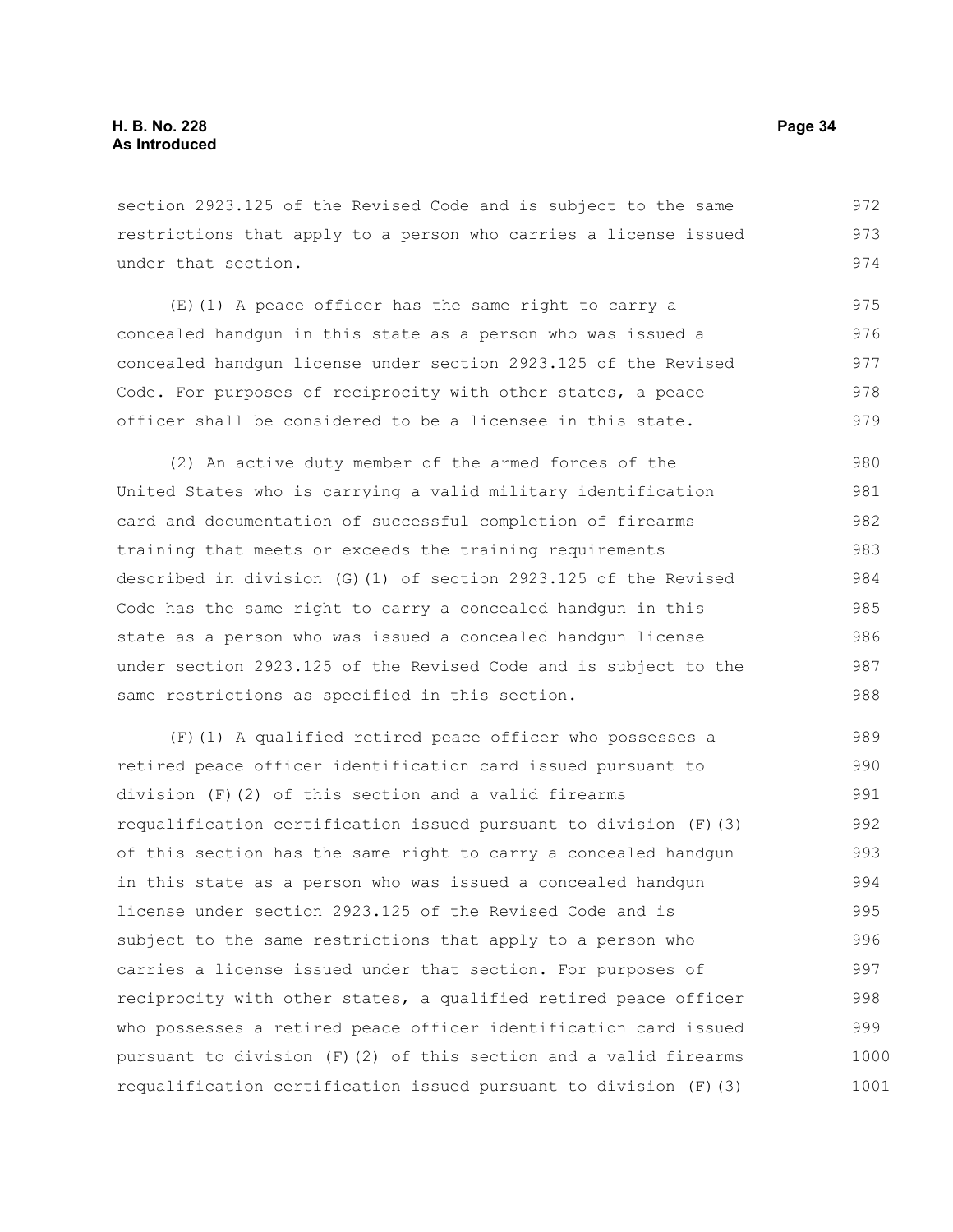of this section shall be considered to be a licensee in this state. 1002 1003

(2)(a) Each public agency of this state or of a political subdivision of this state that is served by one or more peace officers shall issue a retired peace officer identification card to any person who retired from service as a peace officer with that agency, if the issuance is in accordance with the agency's policies and procedures and if the person, with respect to the person's service with that agency, satisfies all of the following: 1004 1005 1006 1007 1008 1009 1010 1011

(i) The person retired in good standing from service as a peace officer with the public agency, and the retirement was not for reasons of mental instability. 1012 1013 1014

(ii) Before retiring from service as a peace officer with that agency, the person was authorized to engage in or supervise the prevention, detection, investigation, or prosecution of, or the incarceration of any person for, any violation of law and the person had statutory powers of arrest. 1015 1016 1017 1018 1019

(iii) At the time of the person's retirement as a peace officer with that agency, the person was trained and qualified to carry firearms in the performance of the peace officer's duties. 1020 1021 1022 1023

(iv) Before retiring from service as a peace officer with that agency, the person was regularly employed as a peace officer for an aggregate of fifteen years or more, or, in the alternative, the person retired from service as a peace officer with that agency, after completing any applicable probationary period of that service, due to a service-connected disability, as determined by the agency. 1024 1025 1026 1027 1028 1029 1030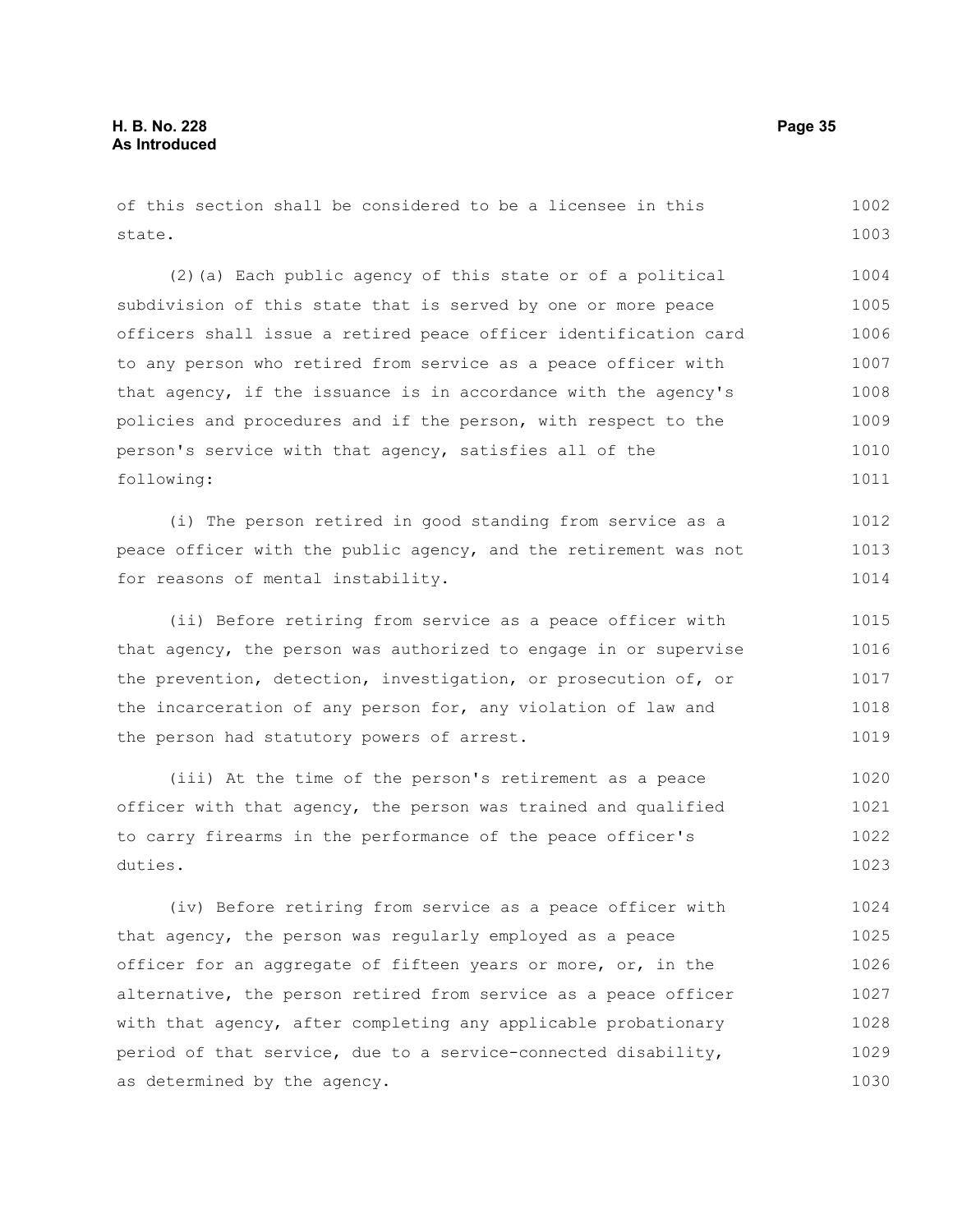## **H. B. No. 228 Page 36 As Introduced**

(b) A retired peace officer identification card issued to a person under division  $(F)(2)(a)$  of this section shall identify the person by name, contain a photograph of the person, identify the public agency of this state or of the political subdivision of this state from which the person retired as a peace officer and that is issuing the identification card, and specify that the person retired in good standing from service as a peace officer with the issuing public agency and satisfies the criteria set forth in divisions  $(F)$   $(2)$   $(a)$   $(i)$  to  $(iv)$  of this section. In addition to the required content specified in this division, a retired peace officer identification card issued to a person under division  $(F)(2)(a)$  of this section may include the firearms requalification certification described in division (F)(3) of this section, and if the identification card includes that certification, the identification card shall serve as the firearms requalification certification for the retired peace officer. If the issuing public agency issues credentials to active law enforcement officers who serve the agency, the agency may comply with division  $(F)(2)(a)$  of this section by issuing the same credentials to persons who retired from service as a peace officer with the agency and who satisfy the criteria set forth in divisions  $(F)(2)(a)(i)$  to (iv) of this section, provided that the credentials so issued to retired peace officers are stamped with the word "RETIRED." 1031 1032 1033 1034 1035 1036 1037 1038 1039 1040 1041 1042 1043 1044 1045 1046 1047 1048 1049 1050 1051 1052 1053 1054

(c) A public agency of this state or of a political subdivision of this state may charge persons who retired from service as a peace officer with the agency a reasonable fee for issuing to the person a retired peace officer identification card pursuant to division (F)(2)(a) of this section. 1055 1056 1057 1058 1059

(3) If a person retired from service as a peace officer with a public agency of this state or of a political subdivision 1060 1061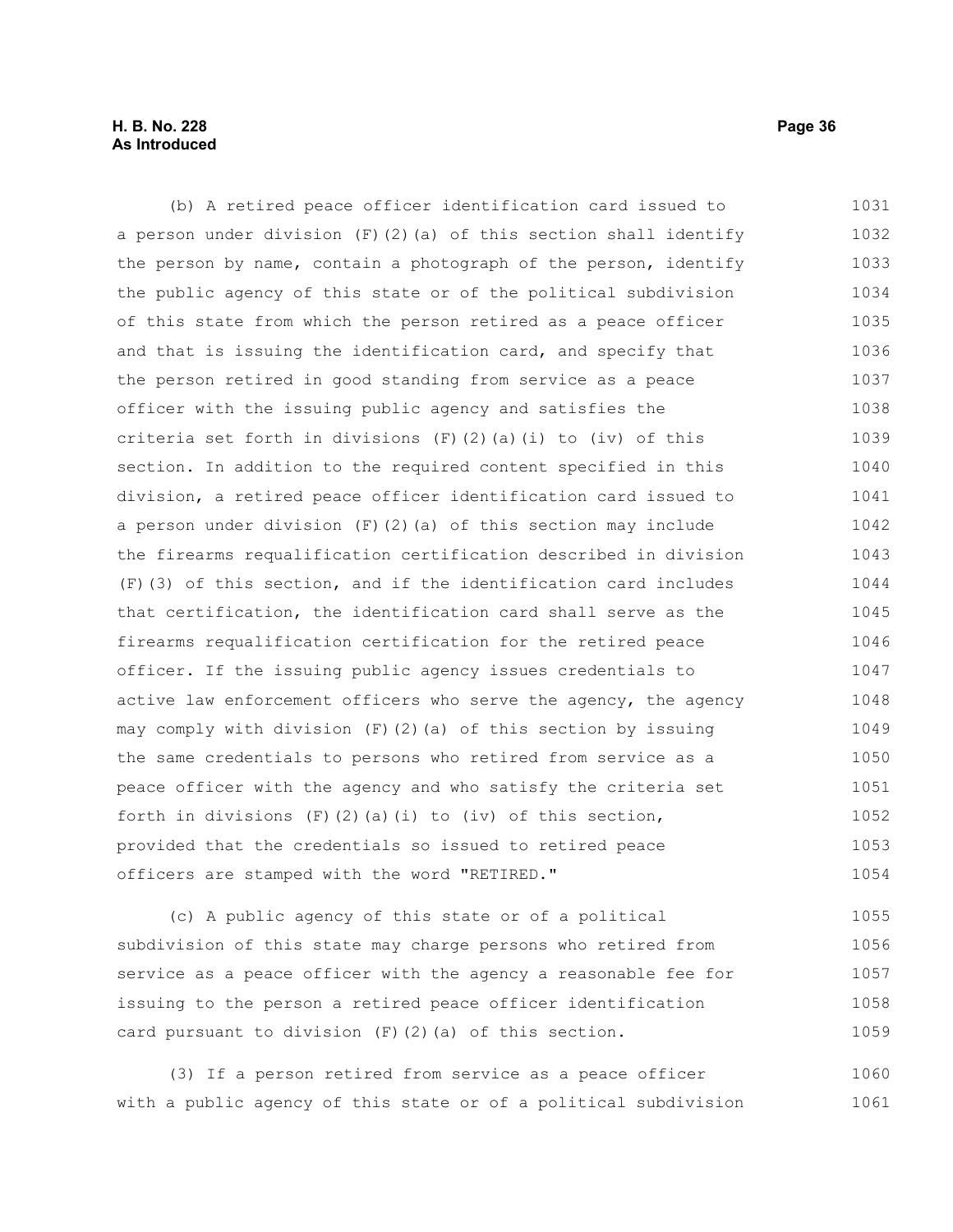#### **H. B. No. 228 Page 37 As Introduced**

of this state and the person satisfies the criteria set forth in divisions  $(F)(2)(a)(i)$  to (iv) of this section, the public agency may provide the retired peace officer with the opportunity to attend a firearms requalification program that is approved for purposes of firearms requalification required under section 109.801 of the Revised Code. The retired peace officer may be required to pay the cost of the course. 1062 1063 1064 1065 1066 1067 1068

If a retired peace officer who satisfies the criteria set forth in divisions  $(F)(2)(a)(i)$  to  $(iv)$  of this section attends a firearms requalification program that is approved for purposes of firearms requalification required under section 109.801 of the Revised Code, the retired peace officer's successful completion of the firearms requalification program requalifies the retired peace officer for purposes of division (F) of this section for five years from the date on which the program was successfully completed, and the requalification is valid during that five-year period. If a retired peace officer who satisfies the criteria set forth in divisions  $(F)(2)(a)(i)$  to  $(iv)$  of this section satisfactorily completes such a firearms requalification program, the retired peace officer shall be issued a firearms requalification certification that identifies the retired peace officer by name, identifies the entity that taught the program, specifies that the retired peace officer successfully completed the program, specifies the date on which the course was successfully completed, and specifies that the requalification is valid for five years from that date of successful completion. The firearms requalification certification for a retired peace officer may be included in the retired peace officer identification card issued to the retired peace officer under division (F)(2) of this section. 1069 1070 1071 1072 1073 1074 1075 1076 1077 1078 1079 1080 1081 1082 1083 1084 1085 1086 1087 1088 1089 1090 1091

A retired peace officer who attends a firearms 1092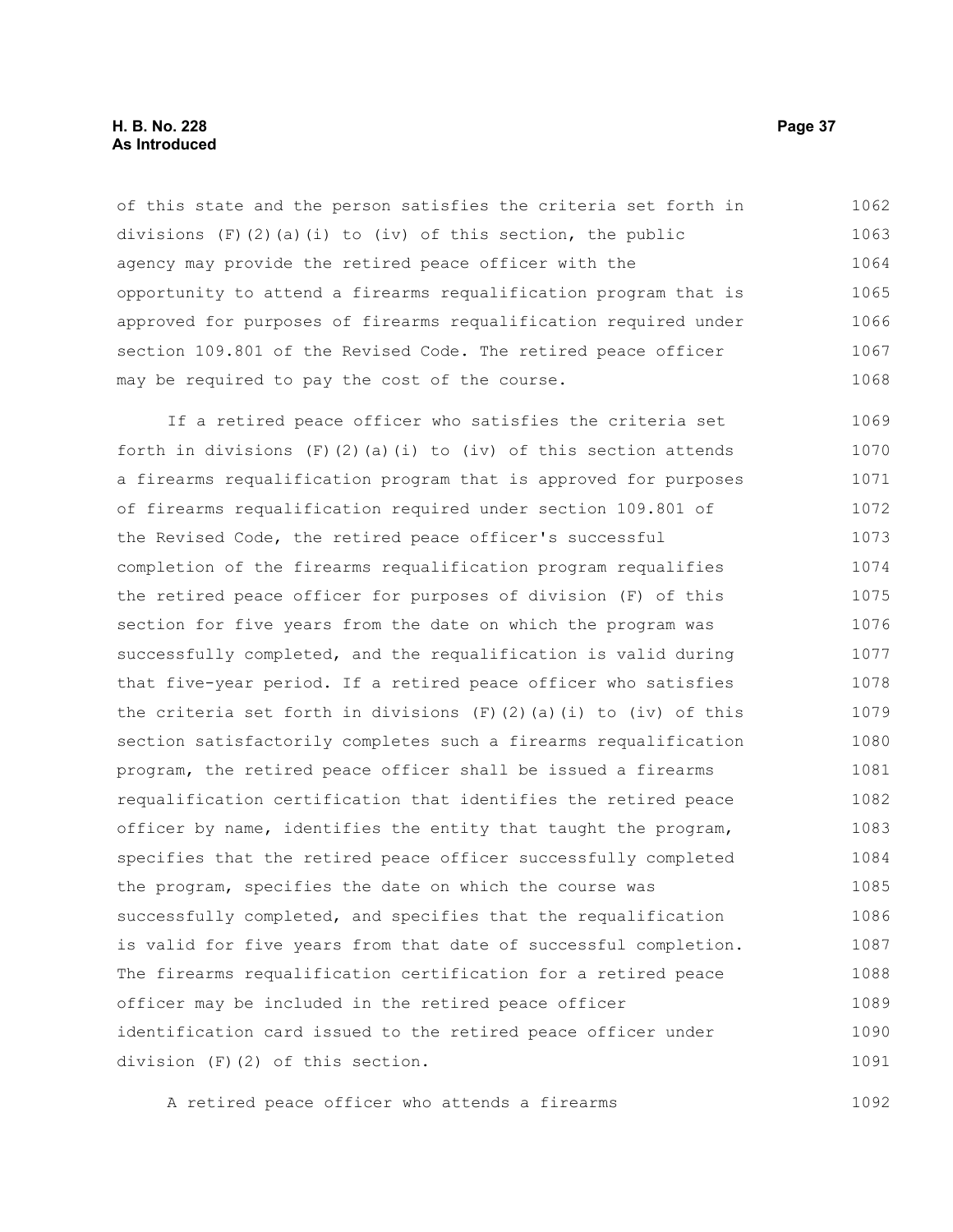requalification program that is approved for purposes of firearms requalification required under section 109.801 of the Revised Code may be required to pay the cost of the program. (G) As used in this section: (1) "Qualified retired peace officer" means a person who satisfies all of the following: (a) The person satisfies the criteria set forth in divisions  $(F)$   $(2)$   $(a)$   $(i)$  to  $(v)$  of this section. (b) The person is not under the influence of alcohol or another intoxicating or hallucinatory drug or substance. (c) The person is not prohibited by federal law from receiving firearms. (2) "Retired peace officer identification card" means an identification card that is issued pursuant to division (F)(2) of this section to a person who is a retired peace officer. (3) "Government facility of this state or a political subdivision of this state" means any of the following: (a) A building or part of a building that is owned or leased by the government of this state or a political subdivision of this state and where employees of the government of this state or the political subdivision regularly are present for the purpose of performing their official duties as employees of the state or political subdivision; (b) The office of a deputy registrar serving pursuant to Chapter 4503. of the Revised Code that is used to perform deputy registrar functions. (4) "Governing body" has the same meaning as in section 1093 1094 1095 1096 1097 1098 1099 1100 1101 1102 1103 1104 1105 1106 1107 1108 1109 1110 1111 1112 1113 1114 1115 1116 1117 1118 1119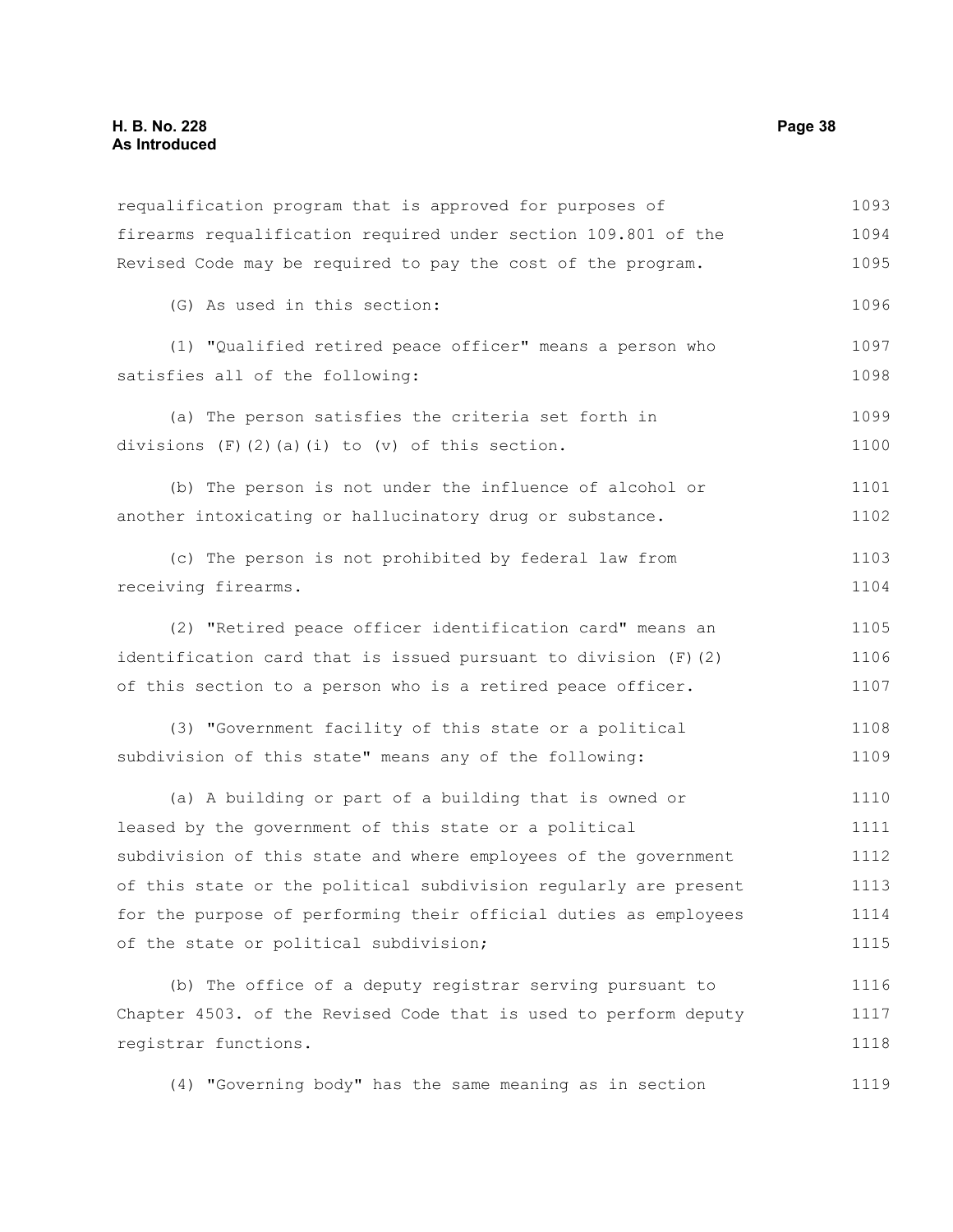| 154.01 of the Revised Code.                                      | 1120 |
|------------------------------------------------------------------|------|
| Sec. 2923.16. (A) No person shall knowingly discharge a          | 1121 |
| firearm while in or on a motor vehicle.                          | 1122 |
| (B) No person shall knowingly transport or have a loaded         | 1123 |
| firearm in a motor vehicle in such a manner that the firearm is  | 1124 |
| accessible to the operator or any passenger without leaving the  | 1125 |
| vehicle.                                                         | 1126 |
| (C) No person shall knowingly transport or have a firearm        | 1127 |
| in a motor vehicle, unless the person may lawfully possess that  | 1128 |
| firearm under applicable law of this state or the United States, | 1129 |
| the firearm is unloaded, and the firearm is carried in one of    | 1130 |
| the following ways:                                              | 1131 |
| (1) In a closed package, box, or case;                           | 1132 |
| (2) In a compartment that can be reached only by leaving         | 1133 |
| the vehicle;                                                     | 1134 |
| (3) In plain sight and secured in a rack or holder made          | 1135 |
| for the purpose;                                                 | 1136 |
| (4) If the firearm is at least twenty-four inches in             | 1137 |
| overall length as measured from the muzzle to the part of the    | 1138 |
| stock furthest from the muzzle and if the barrel is at least     | 1139 |
| eighteen inches in length, either in plain sight with the action | 1140 |
| open or the weapon stripped, or, if the firearm is of a type on  | 1141 |
| which the action will not stay open or which cannot easily be    | 1142 |
| stripped, in plain sight.                                        | 1143 |
| (D) No person shall knowingly transport or have a loaded         | 1144 |
| handgun in a motor vehicle if, at the time of that               | 1145 |
| transportation or possession, any of the following applies:      | 1146 |
| (1) The person is under the influence of alcohol, a drug         | 1147 |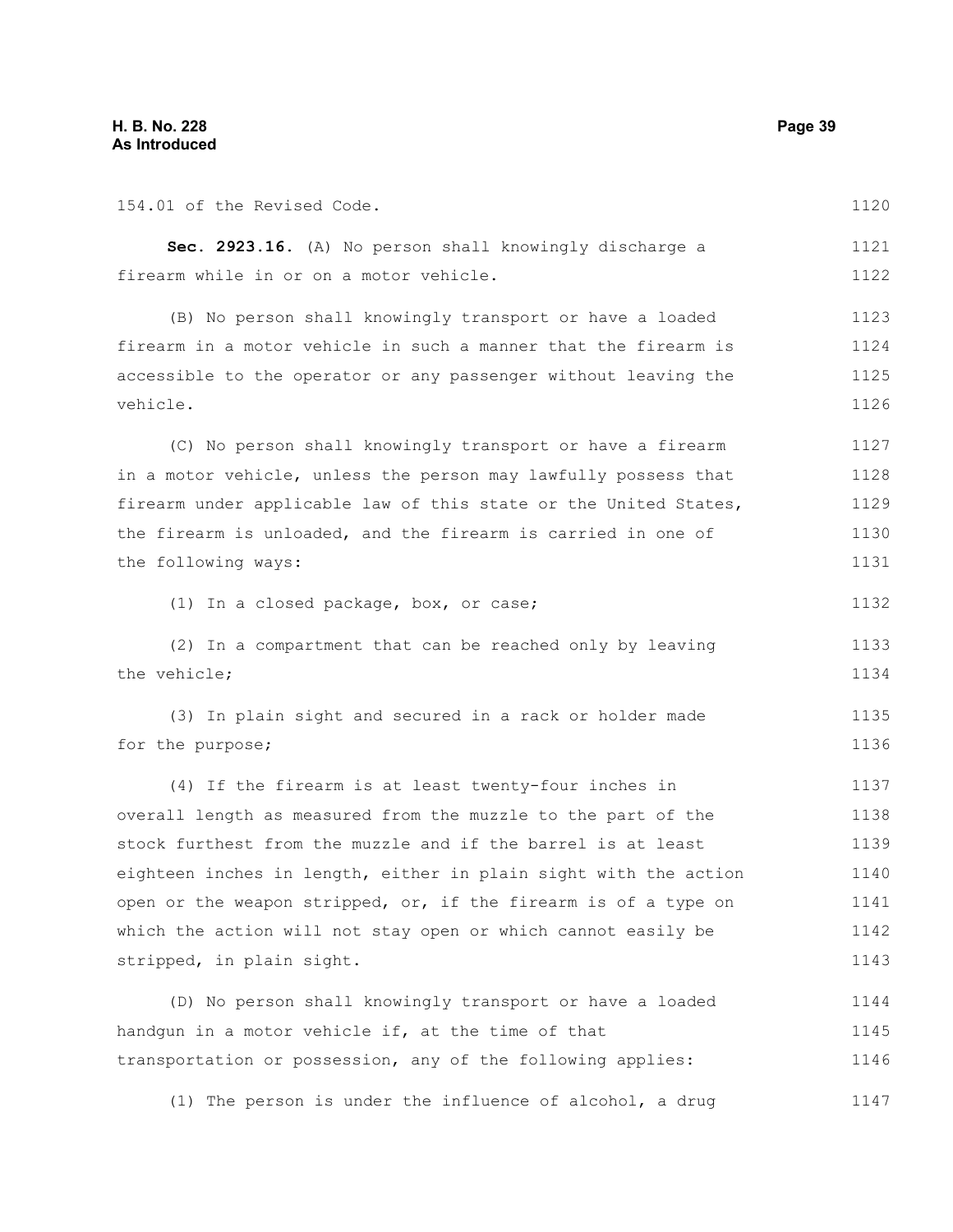of abuse, or a combination of them.

(2) The person's whole blood, blood serum or plasma, 1149 1150

breath, or urine contains a concentration of alcohol, a listed controlled substance, or a listed metabolite of a controlled substance prohibited for persons operating a vehicle, as specified in division (A) of section 4511.19 of the Revised Code, regardless of whether the person at the time of the transportation or possession as described in this division is the operator of or a passenger in the motor vehicle. 1151 1152 1153 1154 1155 1156

(E) No person who has been issued a concealed handgun license or who is an active duty member of the armed forces of the United States and is carrying a valid military identification card and documentation of successful completion of firearms training that meets or exceeds the training requirements described in division (G)(1) of section 2923.125 of the Revised Code, who is the driver or an occupant of a motor vehicle that is stopped as a result of a traffic stop or a stop for another law enforcement purpose or is the driver or an occupant of a commercial motor vehicle that is stopped by an employee of the motor carrier enforcement unit for the purposes defined in section 5503.34 of the Revised Code, and who is transporting or has a loaded handgun in the motor vehicle or commercial motor vehicle in any manner, shall do any of the following: 1157 1158 1159 1160 1161 1162 1163 1164 1165 1166 1167 1168 1169 1170 1171

(1) Fail to promptly inform any law enforcement officer who approaches the vehicle while stopped that the person has been issued a concealed handgun license or is authorized to carry a concealed handgun as an active duty member of the armed forces of the United States and that the person then possesses or has a loaded handgun in the motor vehicle; 1172 1173 1174 1175 1176 1177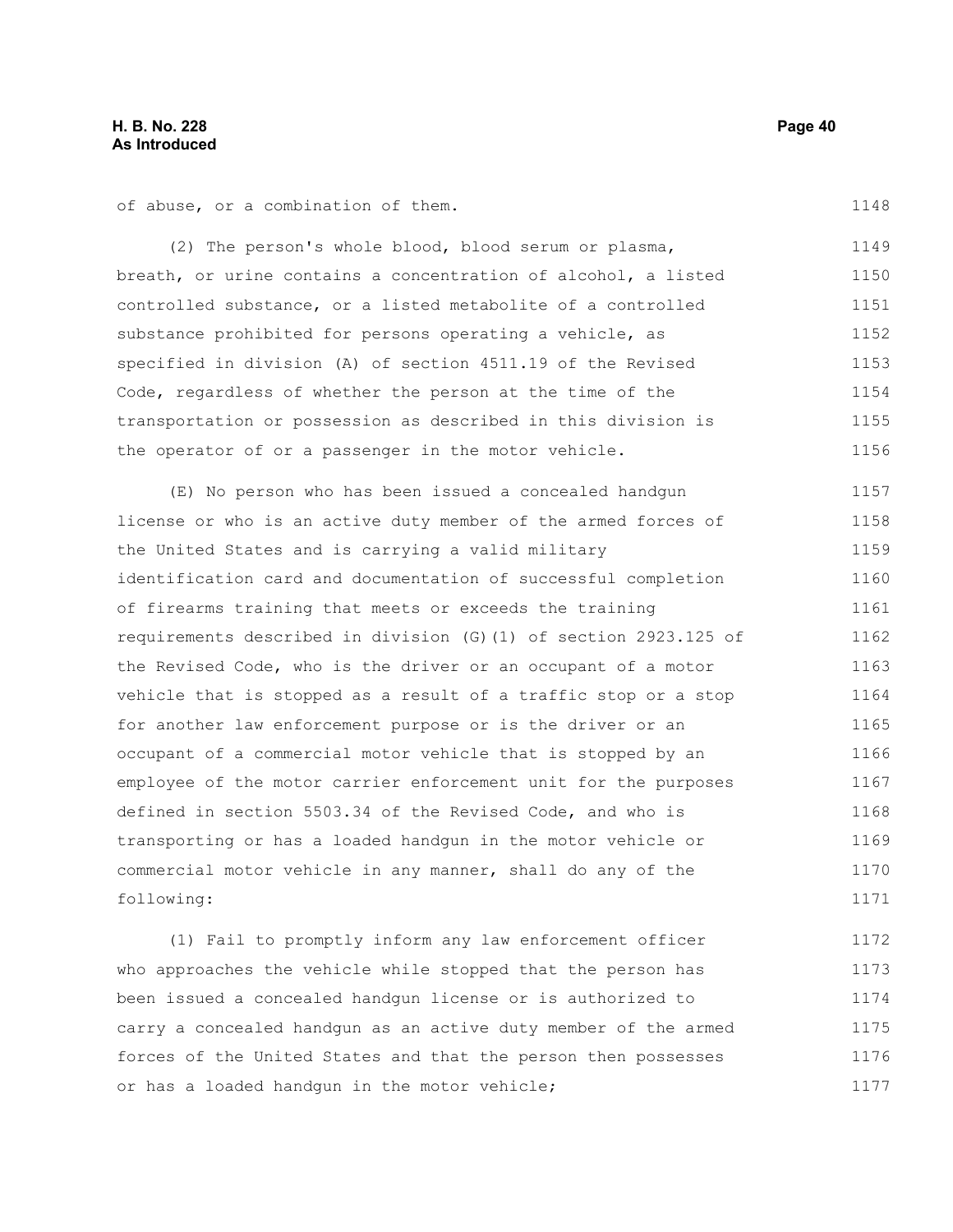(2) Fail to promptly inform the employee of the motor carrier enforcement unit who approaches the vehicle while stopped that the person has been issued a concealed handgun license or is authorized to carry a concealed handgun as an active duty member of the armed forces of the United States and that the person then possesses or has a loaded handgun in the commercial motor vehicle; 1178 1179 1180 1181 1182 1183 1184

(3) Knowingly fail to remain in the motor vehicle while stopped or knowingly fail to keep the person's hands in plainsight at any time after any law enforcement officer beginsapproaching the person while stopped and before the law enforcement officer leaves, unless the failure is pursuant to and in accordance with directions given by a law enforcement officer; 1185 1186 1187 1188 1189 1190 1191

(4) Knowingly have contact with the loaded handgun by touching it with the person's hands or fingers in the motor vehicle at any time after the law enforcement officer begins approaching and before the law enforcement officer leaves, unless the person has contact with the loaded handgun pursuant to and in accordance with directions given by the law enforcement officer; 1192 1193 1194 1195 1196 1197 1198

(5) Knowingly disregard or fail to comply with any lawful order of any law enforcement officer given while the motor vehicle is stopped, including, but not limited to, a specific order to the person to keep the person's hands in plain sight. 1199 1200 1201 1202

(F)(1) Divisions (A),  $(B)$ ,  $(C)$ , and  $(E)$  of this section do not apply to any of the following: 1203 1204

(a) An officer, agent, or employee of this or any other state or the United States, or a law enforcement officer, when 1205 1206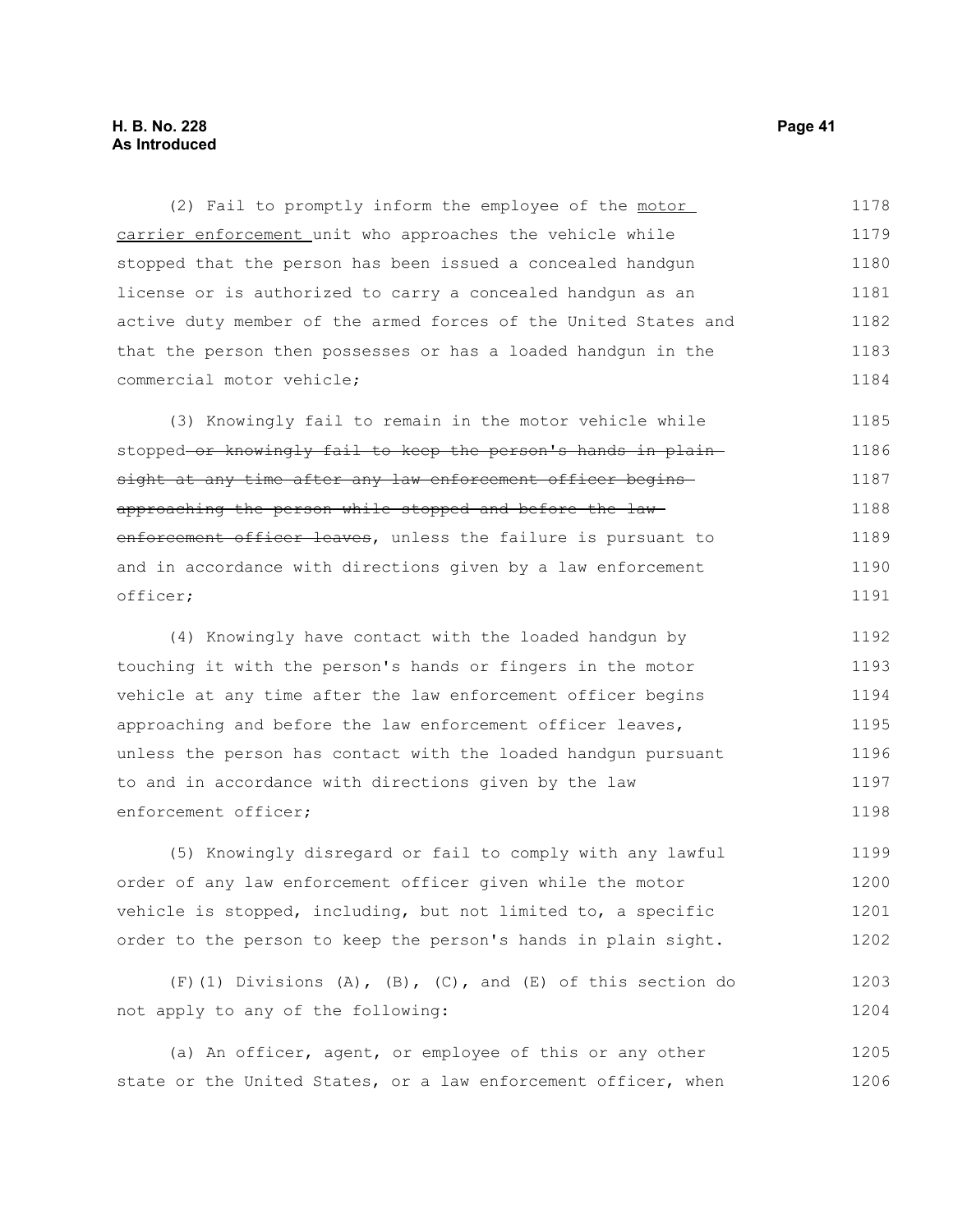authorized to carry or have loaded or accessible firearms in motor vehicles and acting within the scope of the officer's, agent's, or employee's duties; 1207 1208 1209

(b) Any person who is employed in this state, who is authorized to carry or have loaded or accessible firearms in motor vehicles, and who is subject to and in compliance with the requirements of section 109.801 of the Revised Code, unless the appointing authority of the person has expressly specified that the exemption provided in division  $(F)(1)(b)$  of this section does not apply to the person. 1210 1211 1212 1213 1214 1215 1216

(2) Division (A) of this section does not apply to a person if all of the following circumstances apply: 1217 1218

(a) The person discharges a firearm from a motor vehicle at a coyote or groundhog, the discharge is not during the deer gun hunting season as set by the chief of the division of wildlife of the department of natural resources, and the discharge at the coyote or groundhog, but for the operation of this section, is lawful. 1219 1220 1221 1222 1223 1224

(b) The motor vehicle from which the person discharges the firearm is on real property that is located in an unincorporated area of a township and that either is zoned for agriculture or is used for agriculture. 1225 1226 1227 1228

(c) The person owns the real property described in division  $(F)(2)(b)$  of this section, is the spouse or a child of another person who owns that real property, is a tenant of another person who owns that real property, or is the spouse or a child of a tenant of another person who owns that real property. 1229 1230 1231 1232 1233 1234

(d) The person does not discharge the firearm in any of 1235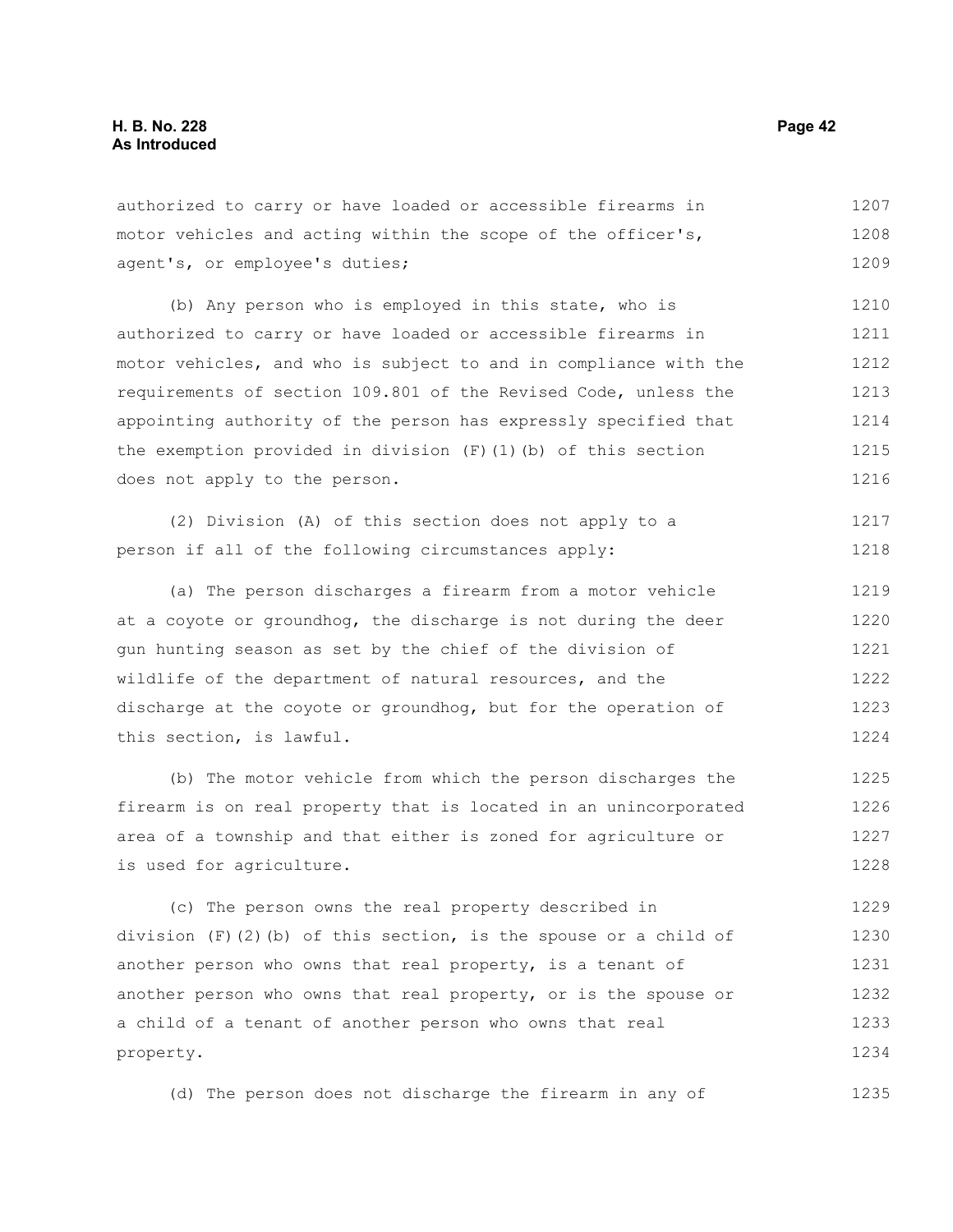the following manners: (i) While under the influence of alcohol, a drug of abuse, or alcohol and a drug of abuse; (ii) In the direction of a street, highway, or other public or private property used by the public for vehicular traffic or parking; (iii) At or into an occupied structure that is a permanent or temporary habitation; (iv) In the commission of any violation of law, including, but not limited to, a felony that includes, as an essential element, purposely or knowingly causing or attempting to cause the death of or physical harm to another and that was committed by discharging a firearm from a motor vehicle. (3) Division (A) of this section does not apply to a person if all of the following apply: (a) The person possesses a valid electric-powered allpurpose vehicle permit issued under section 1533.103 of the Revised Code by the chief of the division of wildlife. (b) The person discharges a firearm at a wild quadruped or game bird as defined in section 1531.01 of the Revised Code during the open hunting season for the applicable wild quadruped or game bird. (c) The person discharges a firearm from a stationary electric-powered all-purpose vehicle as defined in section 1531.01 of the Revised Code or a motor vehicle that is parked on a road that is owned or administered by the division of wildlife, provided that the road is identified by an electricpowered all-purpose vehicle sign. 1236 1237 1238 1239 1240 1241 1242 1243 1244 1245 1246 1247 1248 1249 1250 1251 1252 1253 1254 1255 1256 1257 1258 1259 1260 1261 1262 1263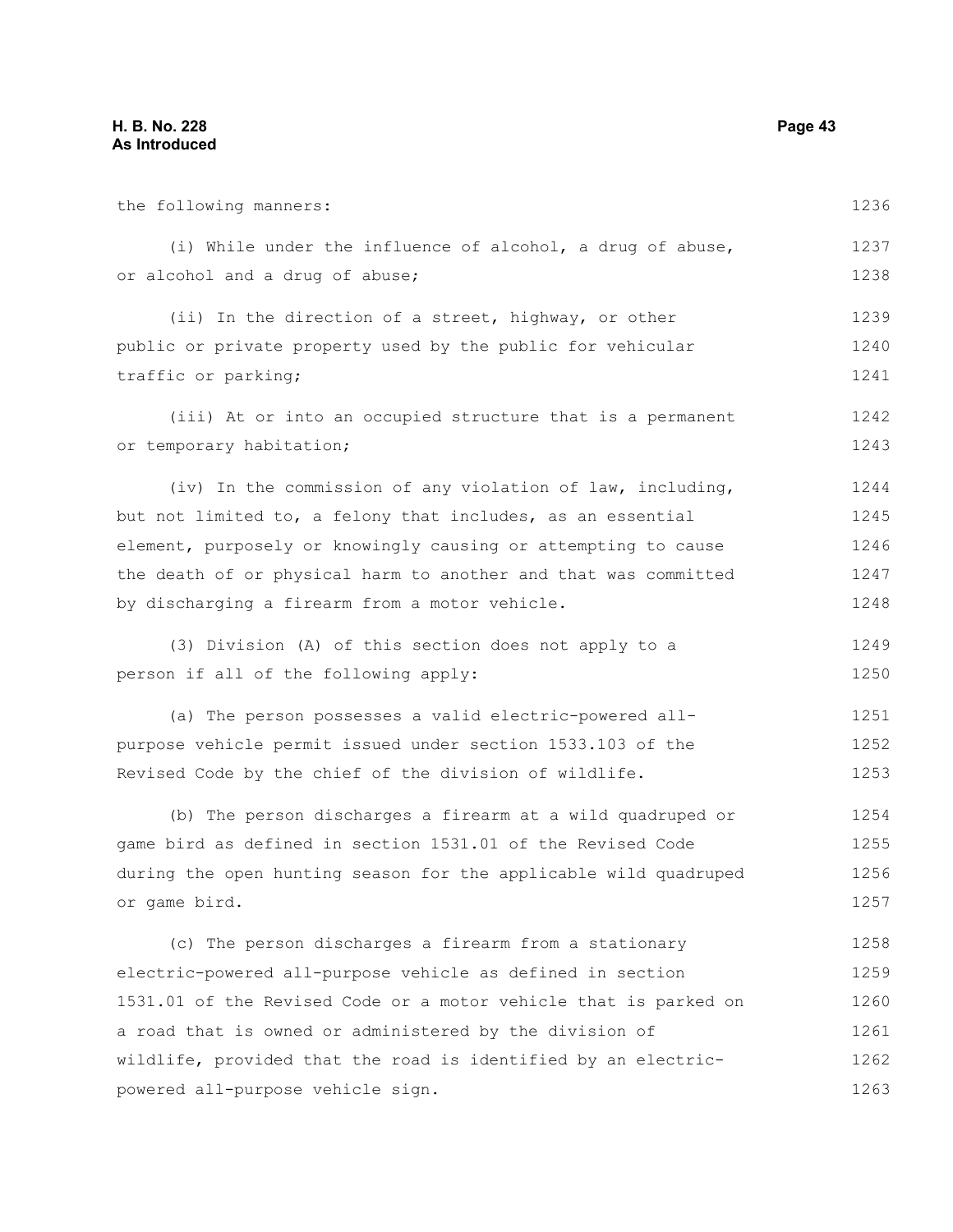(d) The person does not discharge the firearm in any of the following manners: (i) While under the influence of alcohol, a drug of abuse, or alcohol and a drug of abuse; (ii) In the direction of a street, a highway, or other public or private property that is used by the public for vehicular traffic or parking; (iii) At or into an occupied structure that is a permanent or temporary habitation; (iv) In the commission of any violation of law, including, but not limited to, a felony that includes, as an essential element, purposely or knowingly causing or attempting to cause the death of or physical harm to another and that was committed by discharging a firearm from a motor vehicle. (4) Divisions (B) and (C) of this section do not apply to a person if all of the following circumstances apply: (a) At the time of the alleged violation of either of those divisions, the person is the operator of or a passenger in a motor vehicle. (b) The motor vehicle is on real property that is located in an unincorporated area of a township and that either is zoned for agriculture or is used for agriculture. (c) The person owns the real property described in division (D)(4)(b) of this section, is the spouse or a child of another person who owns that real property, is a tenant of another person who owns that real property, or is the spouse or a child of a tenant of another person who owns that real property. 1264 1265 1266 1267 1268 1269 1270 1271 1272 1273 1274 1275 1276 1277 1278 1279 1280 1281 1282 1283 1284 1285 1286 1287 1288 1289 1290 1291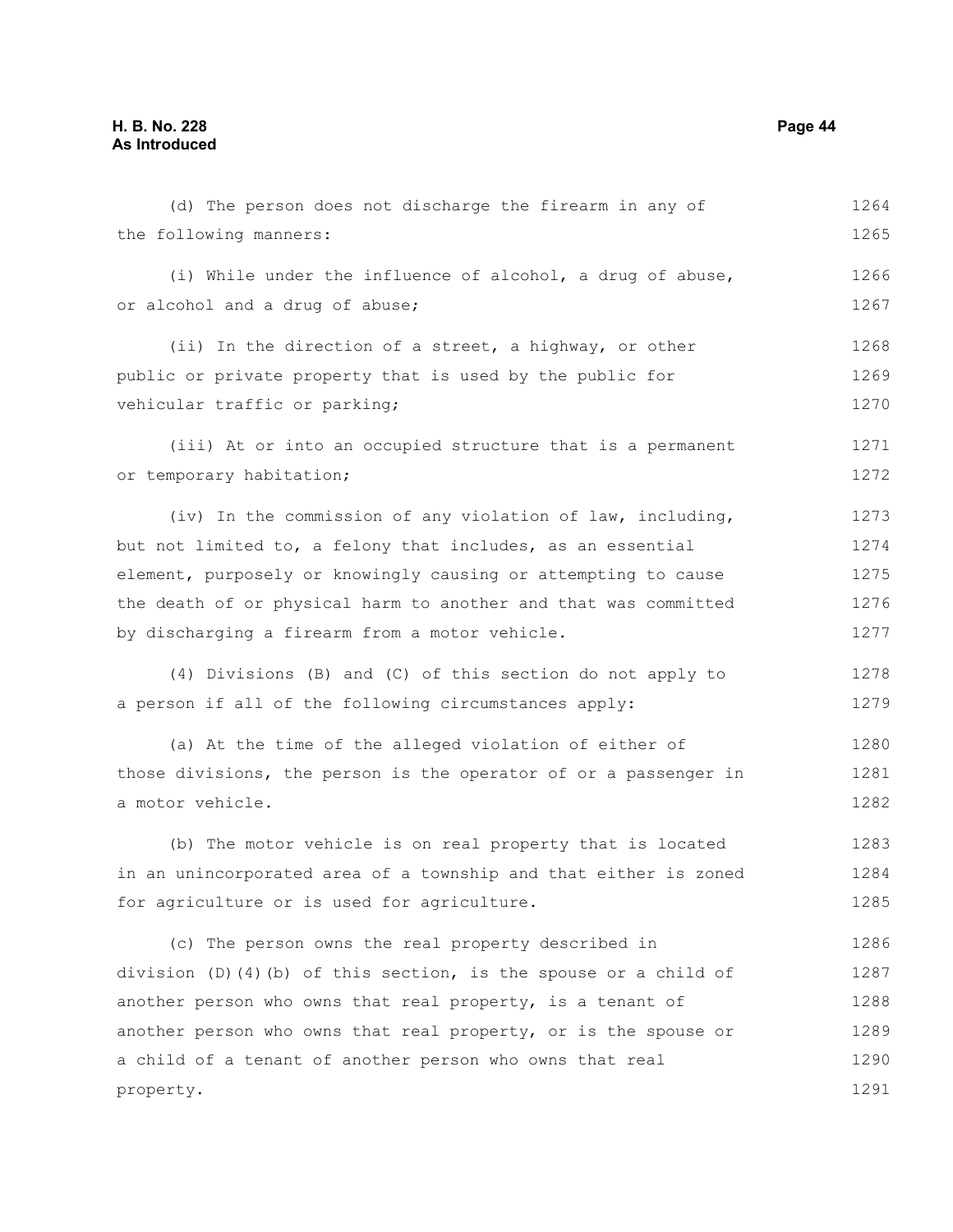(d) The person, prior to arriving at the real property described in division (D)(4)(b) of this section, did not transport or possess a firearm in the motor vehicle in a manner prohibited by division (B) or (C) of this section while the motor vehicle was being operated on a street, highway, or other public or private property used by the public for vehicular traffic or parking. 1292 1293 1294 1295 1296 1297 1298

(5) Divisions (B) and (C) of this section do not apply to a person who transports or possesses a handgun in a motor vehicle if, at the time of that transportation or possession, both of the following apply: 1299 1300 1301 1302

(a) The person transporting or possessing the handgun is either carrying a valid concealed handgun license or is an active duty member of the armed forces of the United States and is carrying a valid military identification card and documentation of successful completion of firearms training that meets or exceeds the training requirements described in division (G)(1) of section 2923.125 of the Revised Code. 1303 1304 1305 1306 1307 1308 1309

(b) The person transporting or possessing the handgun is not knowingly in a place described in division (B) of section 2923.126 of the Revised Code. 1310 1311 1312

(6) Divisions (B) and (C) of this section do not apply to a person if all of the following apply: 1313 1314

(a) The person possesses a valid electric-powered allpurpose vehicle permit issued under section 1533.103 of the Revised Code by the chief of the division of wildlife. 1315 1316 1317

(b) The person is on or in an electric-powered all-purpose vehicle as defined in section 1531.01 of the Revised Code or a motor vehicle during the open hunting season for a wild 1318 1319 1320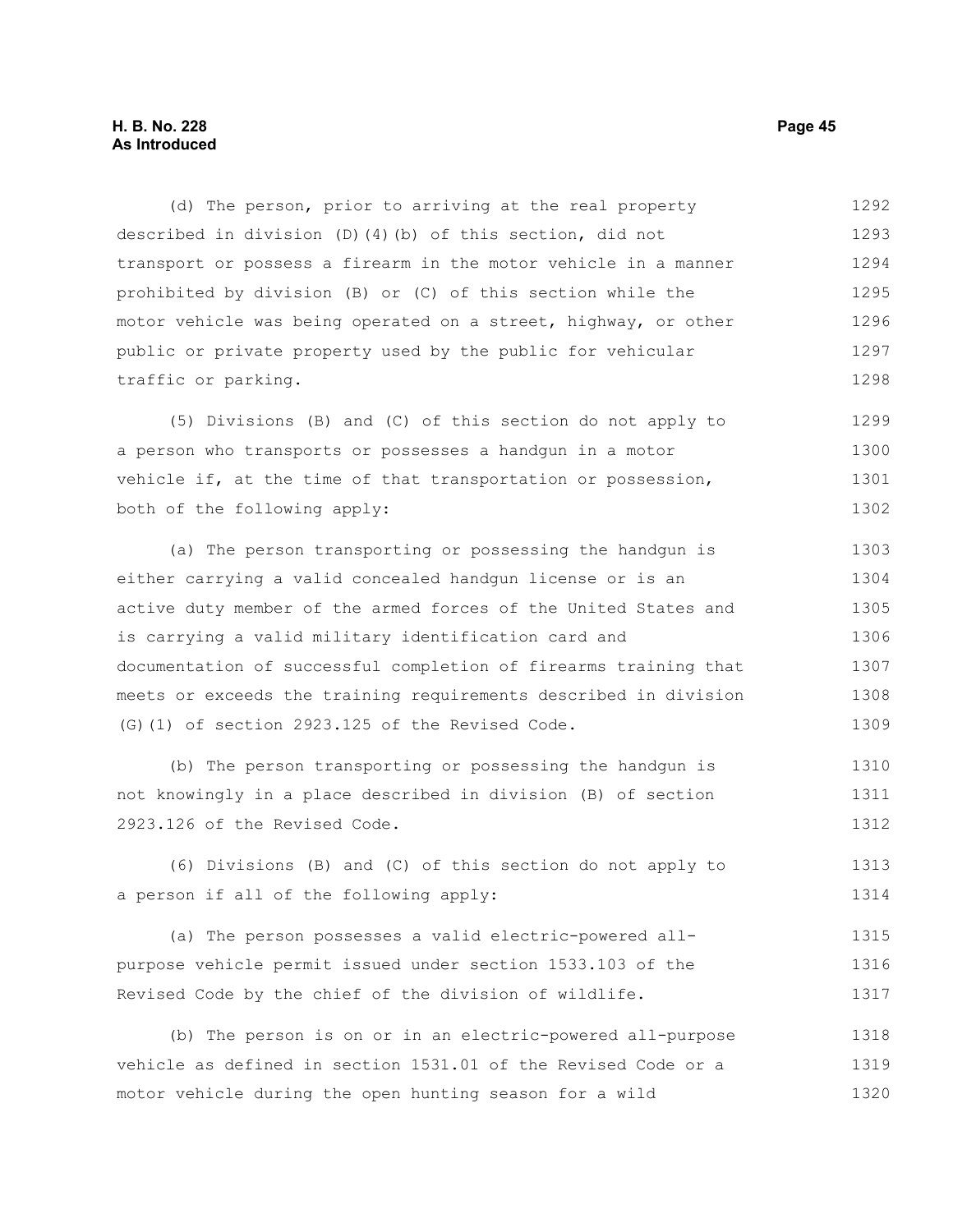quadruped or game bird.

(c) The person is on or in an electric-powered all-purpose vehicle as defined in section 1531.01 of the Revised Code or a motor vehicle that is parked on a road that is owned or administered by the division of wildlife, provided that the road is identified by an electric-powered all-purpose vehicle sign. 1322 1323 1324 1325 1326

(7) Nothing in this section prohibits or restricts a person from possessing, storing, or leaving a firearm in a locked motor vehicle that is parked in the state underground parking garage at the state capitol building or in the parking garage at the Riffe center for government and the arts in Columbus, if the person's transportation and possession of the firearm in the motor vehicle while traveling to the premises or facility was not in violation of division (A), (B), (C), (D), or (E) of this section or any other provision of the Revised Code. 1327 1328 1329 1330 1331 1332 1333 1334 1335

(G)(1) The affirmative defenses authorized in divisions (D)(1) and (2) of section 2923.12 of the Revised Code are affirmative defenses to a charge under division (B) or (C) of this section that involves a firearm other than a handgun. 1336 1337 1338 1339

(2) It is an affirmative defense to a charge under division (B) or (C) of this section of improperly handling firearms in a motor vehicle that the actor transported or had the firearm in the motor vehicle for any lawful purpose and while the motor vehicle was on the actor's own property, provided that this affirmative defense is not available unless the person, immediately prior to arriving at the actor's own property, did not transport or possess the firearm in a motor vehicle in a manner prohibited by division (B) or (C) of this section while the motor vehicle was being operated on a street, highway, or other public or private property used by the public 1340 1341 1342 1343 1344 1345 1346 1347 1348 1349 1350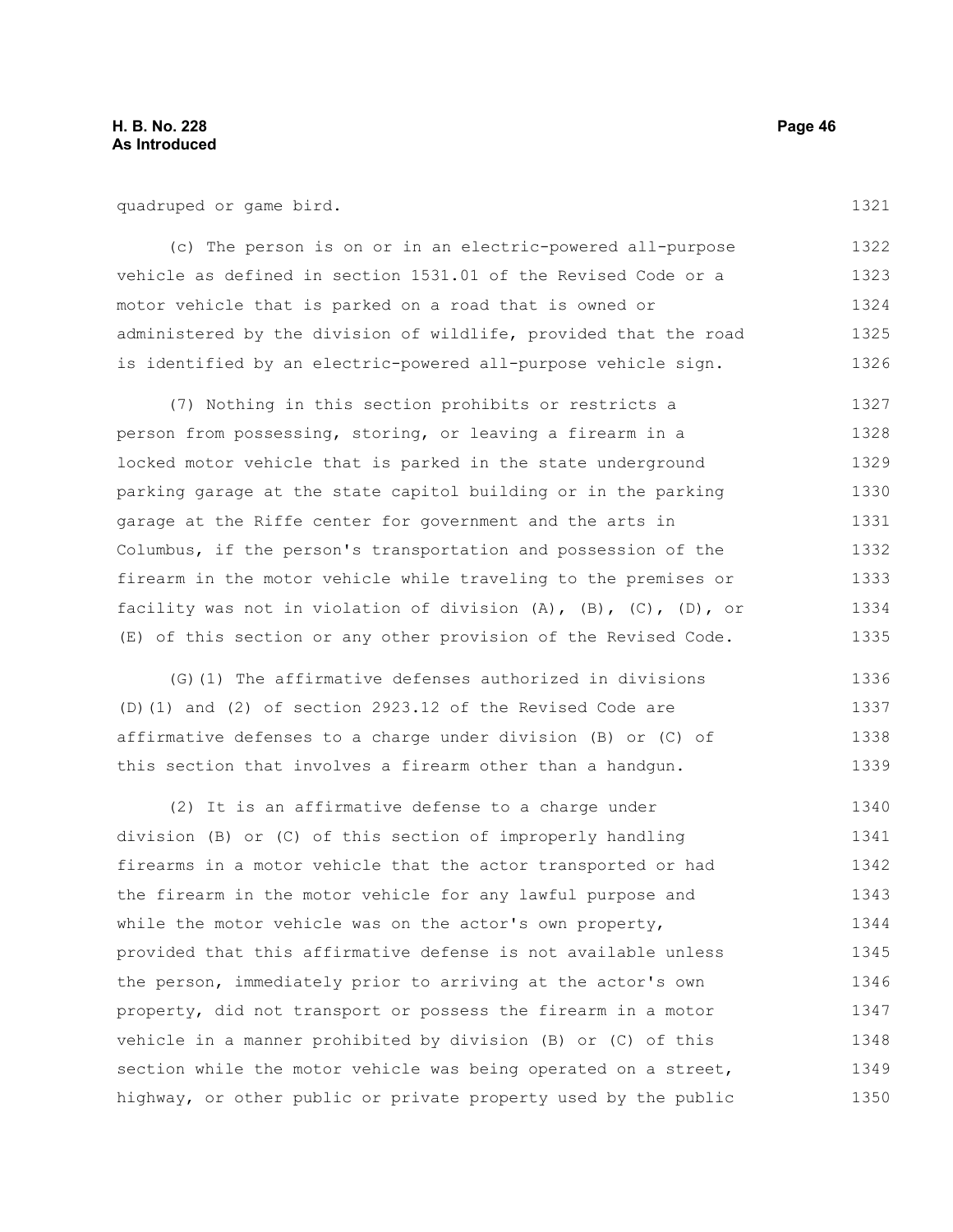for vehicular traffic.

1351

(H)(1) No person who is charged with a violation of division (B), (C), or (D) of this section shall be required to obtain a concealed handgun license as a condition for the dismissal of the charge. 1352 1353 1354 1355

(2)(a) If a person is convicted of, was convicted of, pleads guilty to, or has pleaded guilty to a violation of division (E) of this section as it existed prior to September 30, 2011, and if the conduct that was the basis of the violation no longer would be a violation of division (E) of this section on or after September 30, 2011, the person may file an application under section 2953.37 of the Revised Code requesting the expungement of the record of conviction. 1356 1357 1358 1359 1360 1361 1362 1363

If a person is convicted of, was convicted of, pleads guilty to, or has pleaded guilty to a violation of division (B) or (C) of this section as the division existed prior to September 30, 2011, and if the conduct that was the basis of the violation no longer would be a violation of division (B) or (C) of this section on or after September 30, 2011, due to the application of division (F)(5) of this section as it exists on and after September 30, 2011, the person may file an application under section 2953.37 of the Revised Code requesting the expungement of the record of conviction. 1364 1365 1366 1367 1368 1369 1370 1371 1372 1373

(b) The attorney general shall develop a public media advisory that summarizes the expungement procedure established under section 2953.37 of the Revised Code and the offenders identified in division (H)(2)(a) of this section who are authorized to apply for the expungement. Within thirty days after September 30, 2011, the attorney general shall provide a copy of the advisory to each daily newspaper published in this 1374 1375 1376 1377 1378 1379 1380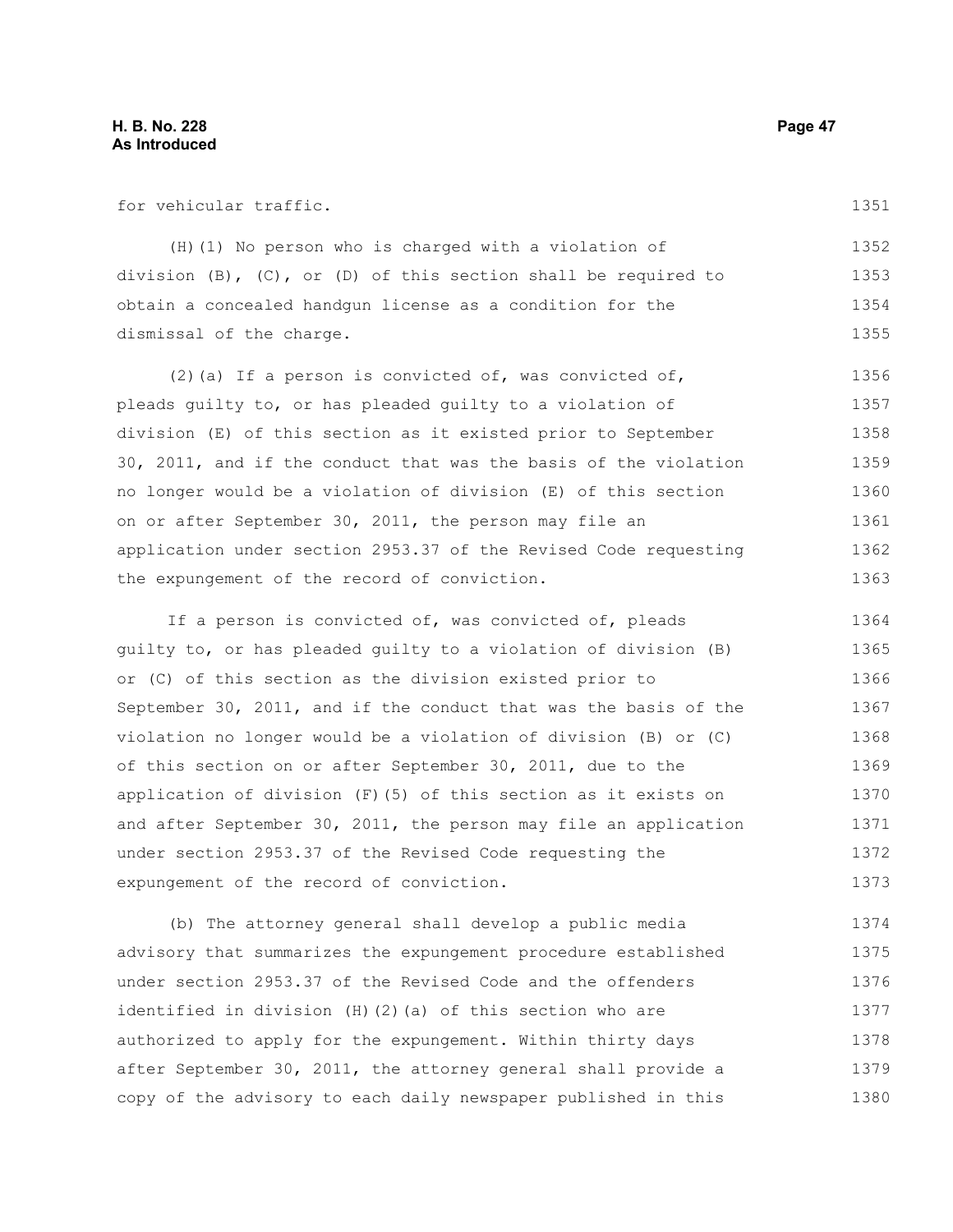| state and each television station that broadcasts in this state.          | 1381 |
|---------------------------------------------------------------------------|------|
| The attorney general may provide the advisory in a tangible               | 1382 |
| form, an electronic form, or in both tangible and electronic              | 1383 |
| forms.                                                                    | 1384 |
| (I) Whoever violates this section is guilty of improperly                 | 1385 |
| handling firearms in a motor vehicle-                                     | 1386 |
| Violation and shall be punished as described in division                  | 1387 |
| $(1)$ $(1)$ , $(2)$ , $(3)$ , $(4)$ , or $(5)$ of this section:           | 1388 |
| (1) A violation of division (A) of this section is a                      | 1389 |
| felony of the fourth degree.                                              | 1390 |
| Violation-(2) Except as otherwise provided in this                        | 1391 |
| division, a violation of division (C) of this section is a minor          | 1392 |
| misdemeanor. A violation of division (C) of this section                  | 1393 |
| committed in circumstances in which the offender committed any            | 1394 |
| other offense while transporting or having the firearm in the             |      |
| motor vehicle is a misdemeanor of the fourth degree.                      | 1396 |
| (3) A violation of division (D) of this section is a                      | 1397 |
| felony of the fifth degree or, if the loaded handgun is                   | 1398 |
| concealed on the person's person, a felony of the fourth degree.          | 1399 |
| Except-                                                                   | 1400 |
| (4) Except as otherwise provided in this division, a                      | 1401 |
| violation of division $(E)(1)$ , $(2)$ , $(3)$ , $(4)$ , or $(5)$ of this | 1402 |
| section is a minor misdemeanor. Except as otherwise provided in           | 1403 |
| this division, a violation of division $(E)$ (1) or (2) of this           | 1404 |
| section committed in circumstances in which the offender                  | 1405 |
| committed any other offense while transporting or having the              | 1406 |
| loaded handqun in the motor vehicle is a misdemeanor of the               | 1407 |
| first degree, and, in addition to any other penalty or sanction           | 1408 |
| imposed for the violation, the offender's concealed handgun               | 1409 |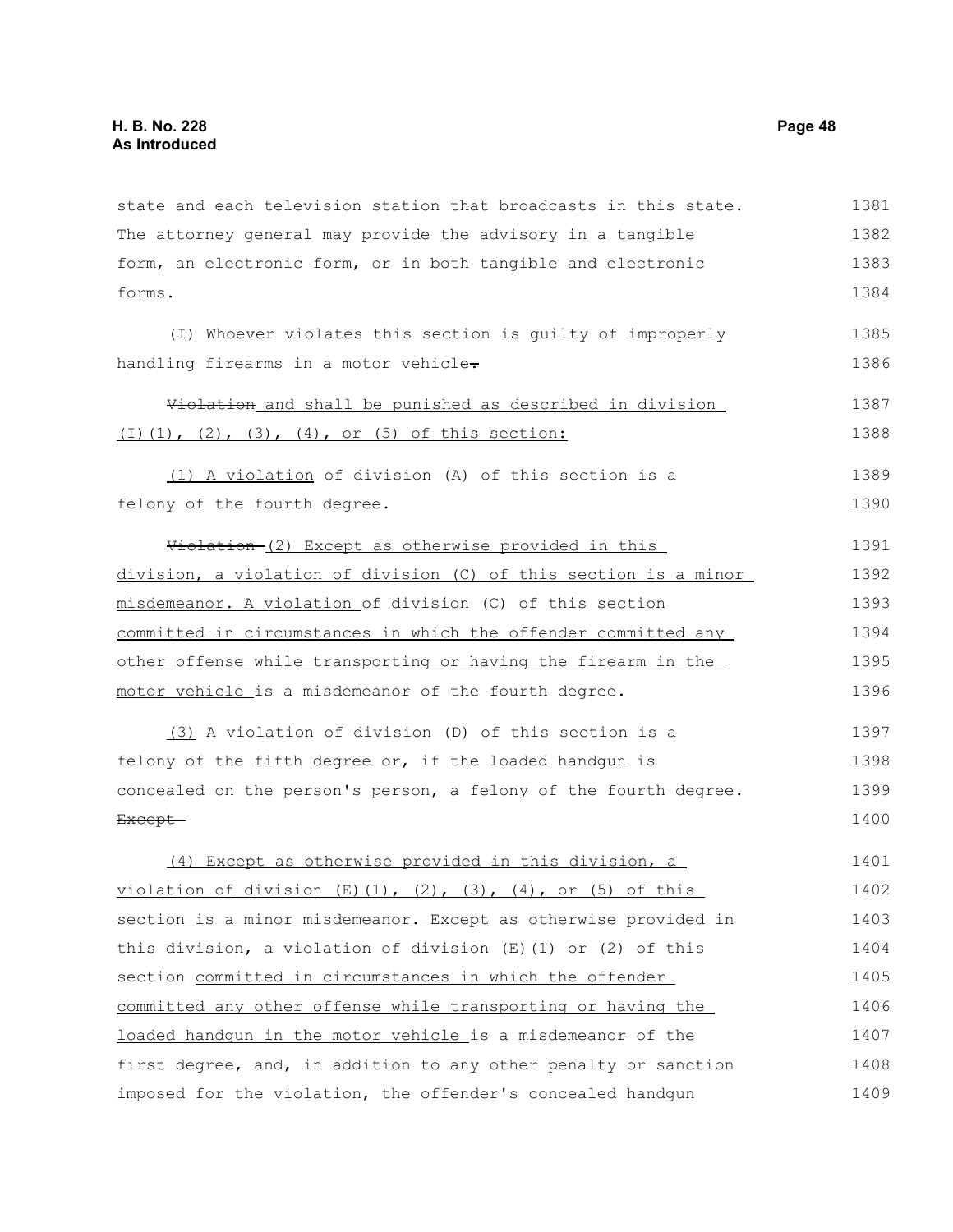### **H. B. No. 228 Page 49 As Introduced**

license shall be suspended pursuant to division (A)(2) of section 2923.128 of the Revised Code. <del>If R</del>egardless of the circumstances of the offender's conduct, if at the time of the stop of the offender for a traffic stop, for another law enforcement purpose, or for a purpose defined in section 5503.34 of the Revised Code that was the basis of the violation any law enforcement officer involved with the stop or the employee of the motor carrier enforcement unit who made the stop had actual knowledge of the offender's status as a licensee, a violation of division  $(E)$  (1) or (2) of this section is a minor misdemeanor, and the offender's concealed handgun license shall not be suspended pursuant to division (A)(2) of section 2923.128 of the Revised Code. A violation of division (E)(4) of this section committed in circumstances in which the offender committed any other offense while transporting or having the loaded handgun in the motor vehicle is a felony of the fifth degree. A violation of division (E)(3) or (5) of this section committed in circumstances in which the offender committed any other offense while transporting or having the loaded handgun in the motor vehicle is a misdemeanor of the first degree or, if the offender previously has been convicted of or pleaded guilty to a violation of division (E)(3) or (5) of this section, a felony of the fifth degree. In addition to any other penalty or sanction imposed for a misdemeanor violation of division (E)(3) or (5) of this section, the offender's concealed handgun license shall be suspended pursuant to division (A)(2) of section 2923.128 of the Revised Code. A (5) Except as otherwise provided in this division, a 1410 1411 1412 1413 1414 1415 1416 1417 1418 1419 1420 1421 1422 1423 1424 1425 1426 1427 1428 1429 1430 1431 1432 1433 1434 1435 1436 1437

violation of division (B) of this section is a minor misdemeanor. A violation of division (B) of this section committed in circumstances in which the offender committed any 1438 1439 1440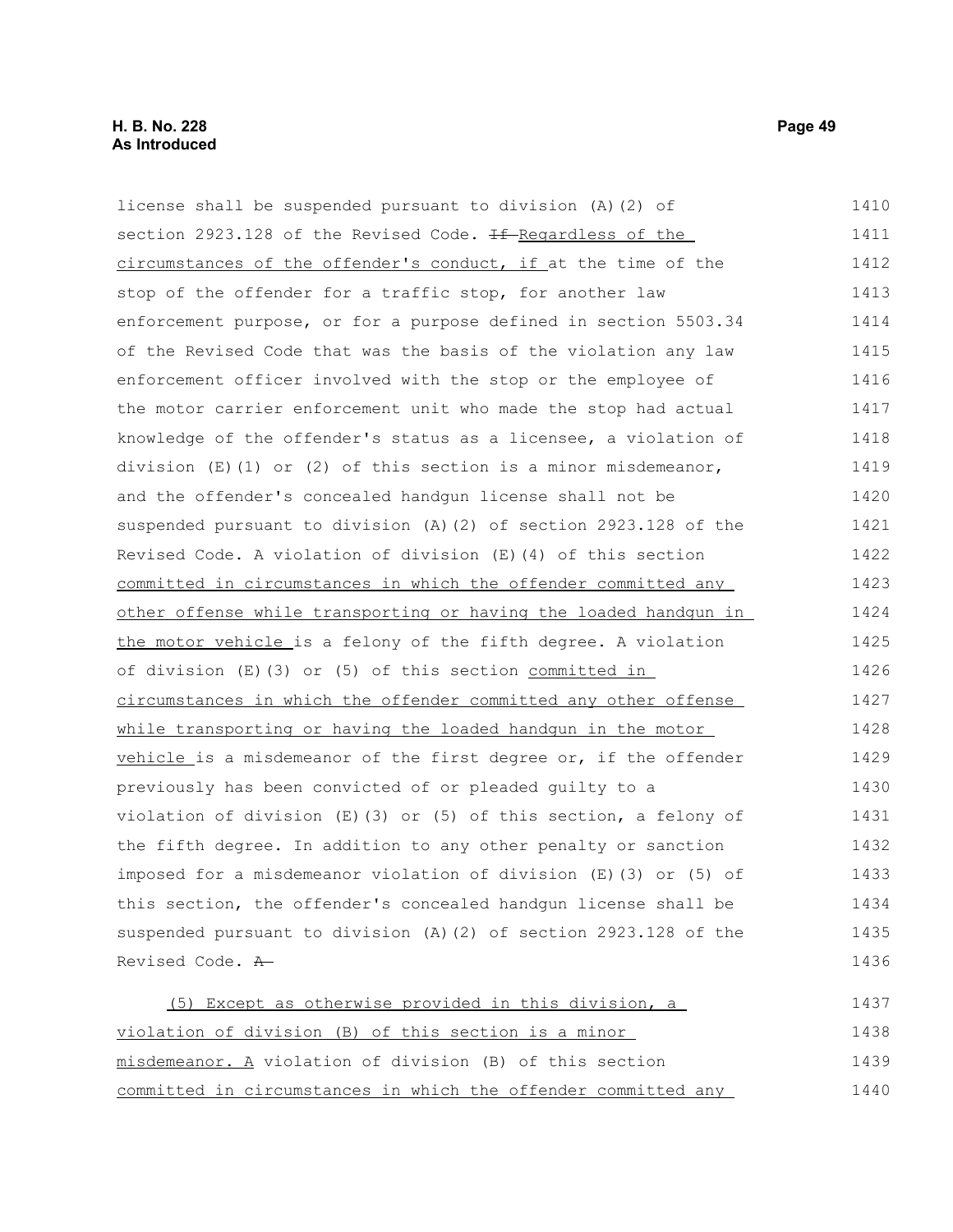other offense while transporting or having the loaded firearm in the motor vehicle is a felony of the fourth degree. (J) If a law enforcement officer stops a motor vehicle for a traffic stop or any other purpose, if any person in the motor vehicle surrenders a firearm to the officer, either voluntarily or pursuant to a request or demand of the officer, and if the officer does not charge the person with a violation of this section or arrest the person for any offense, the person is not otherwise prohibited by law from possessing the firearm, and the firearm is not contraband, the officer shall return the firearm to the person at the termination of the stop. If a court orders a law enforcement officer to return a firearm to a person pursuant to the requirement set forth in this division, division (B) of section 2923.163 of the Revised Code applies. (K) As used in this section: (1) "Motor vehicle," "street," and "highway" have the same meanings as in section 4511.01 of the Revised Code. (2) "Occupied structure" has the same meaning as in section 2909.01 of the Revised Code. (3) "Agriculture" has the same meaning as in section 519.01 of the Revised Code. (4) "Tenant" has the same meaning as in section 1531.01 of the Revised Code. (5)(a) "Unloaded" means, with respect to a firearm other than a firearm described in division (K)(6) of this section, that no ammunition is in the firearm in question, no magazine or 1442 1443 1444 1445 1446 1447 1448 1449 1450 1451 1452 1453 1454 1455 1456 1457 1458 1459 1460 1461 1462 1463 1464 1465 1466

speed loader containing ammunition is inserted into the firearm in question, and one of the following applies: 1467 1468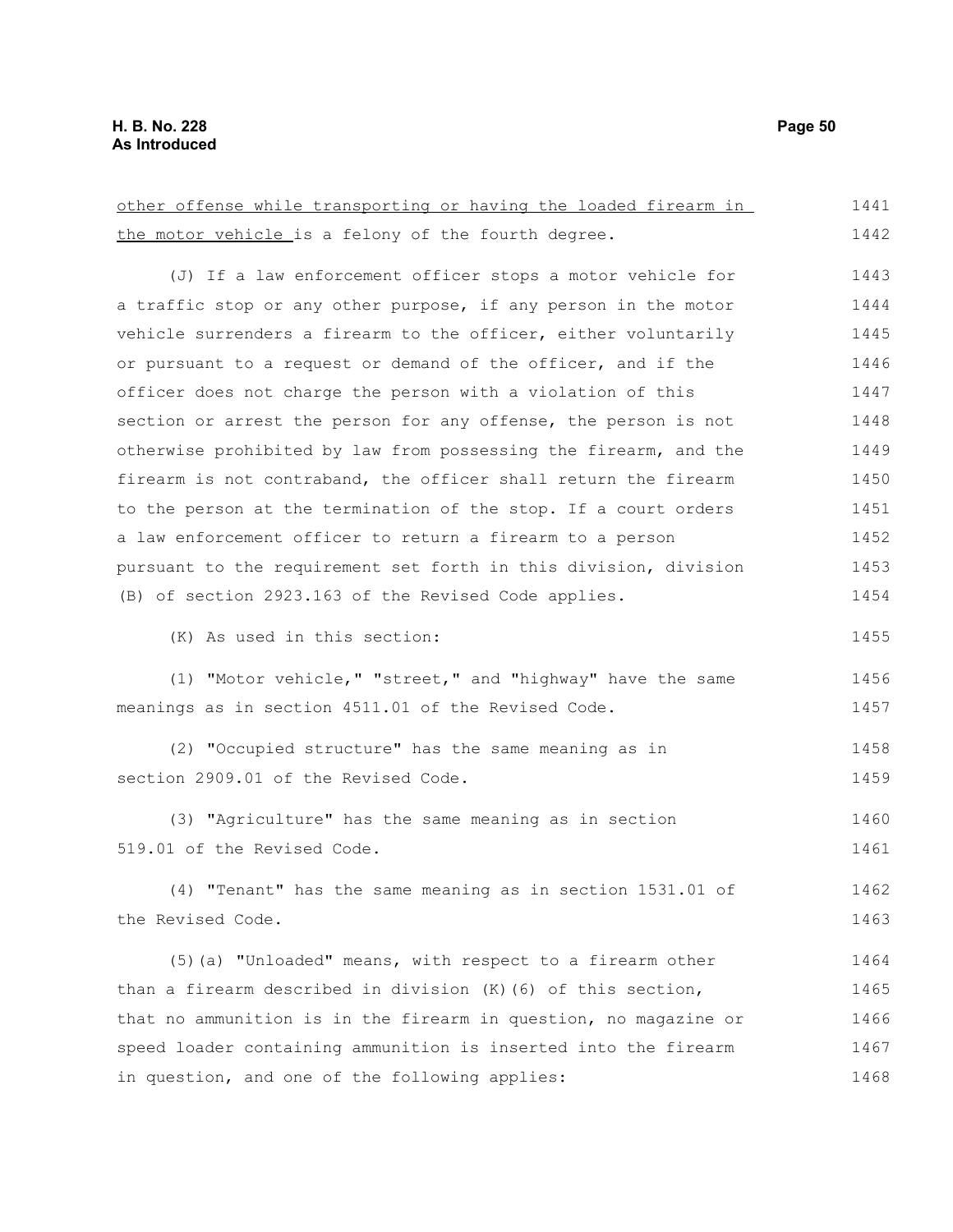(i) There is no ammunition in a magazine or speed loader that is in the vehicle in question and that may be used with the firearm in question. 1469 1470 1471

(ii) Any magazine or speed loader that contains ammunition and that may be used with the firearm in question is stored in a compartment within the vehicle in question that cannot be accessed without leaving the vehicle or is stored in a container that provides complete and separate enclosure. 1472 1473 1474 1475 1476

(b) For the purposes of division  $(K)$  (5)(a)(ii) of this section, a "container that provides complete and separate enclosure" includes, but is not limited to, any of the following: 1477 1478 1479 1480

(i) A package, box, or case with multiple compartments, as long as the loaded magazine or speed loader and the firearm in question either are in separate compartments within the package, box, or case, or, if they are in the same compartment, the magazine or speed loader is contained within a separate enclosure in that compartment that does not contain the firearm and that closes using a snap, button, buckle, zipper, hook and loop closing mechanism, or other fastener that must be opened to access the contents or the firearm is contained within a separate enclosure of that nature in that compartment that does not contain the magazine or speed loader; 1481 1482 1483 1484 1485 1486 1487 1488 1489 1490 1491

(ii) A pocket or other enclosure on the person of the person in question that closes using a snap, button, buckle, zipper, hook and loop closing mechanism, or other fastener that must be opened to access the contents. 1492 1493 1494 1495

(c) For the purposes of divisions (K)(5)(a) and (b) of this section, ammunition held in stripper-clips or in en-bloc 1496 1497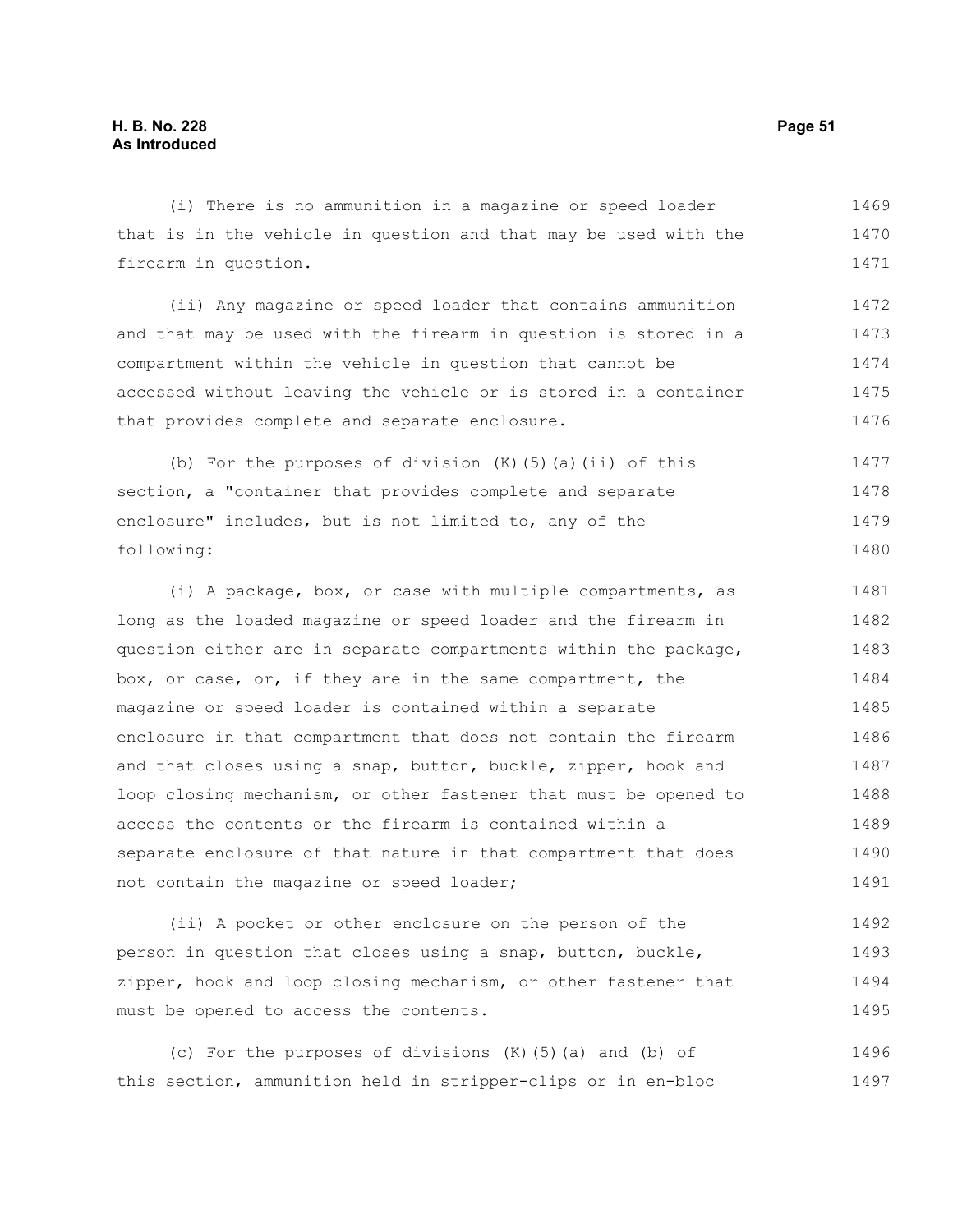1523

clips is not considered ammunition that is loaded into a magazine or speed loader. (6) "Unloaded" means, with respect to a firearm employing a percussion cap, flintlock, or other obsolete ignition system, when the weapon is uncapped or when the priming charge is removed from the pan. (7) "Commercial motor vehicle" has the same meaning as in division (A) of section 4506.25 of the Revised Code. (8) "Motor carrier enforcement unit" means the motor carrier enforcement unit in the department of public safety, division of state highway patrol, that is created by section 5503.34 of the Revised Code. (L) Divisions (K)(5)(a) and (b) of this section do not affect the authority of a person who is carrying a valid concealed handgun license to have one or more magazines or speed loaders containing ammunition anywhere in a vehicle, without being transported as described in those divisions, as long as no ammunition is in a firearm, other than a handgun, in the vehicle other than as permitted under any other provision of this chapter. A person who is carrying a valid concealed handgun 1498 1499 1500 1501 1502 1503 1504 1505 1506 1507 1508 1509 1510 1511 1512 1513 1514 1515 1516 1517

license may have one or more magazines or speed loaders containing ammunition anywhere in a vehicle without further restriction, as long as no ammunition is in a firearm, other than a handgun, in the vehicle other than as permitted under any provision of this chapter. 1518 1519 1520 1521 1522

**Sec. 2953.37.** (A) As used in this section:

(1) "Expunge" means to destroy, delete, and erase a record as appropriate for the record's physical or electronic form or characteristic so that the record is permanently irretrievable. 1524 1525 1526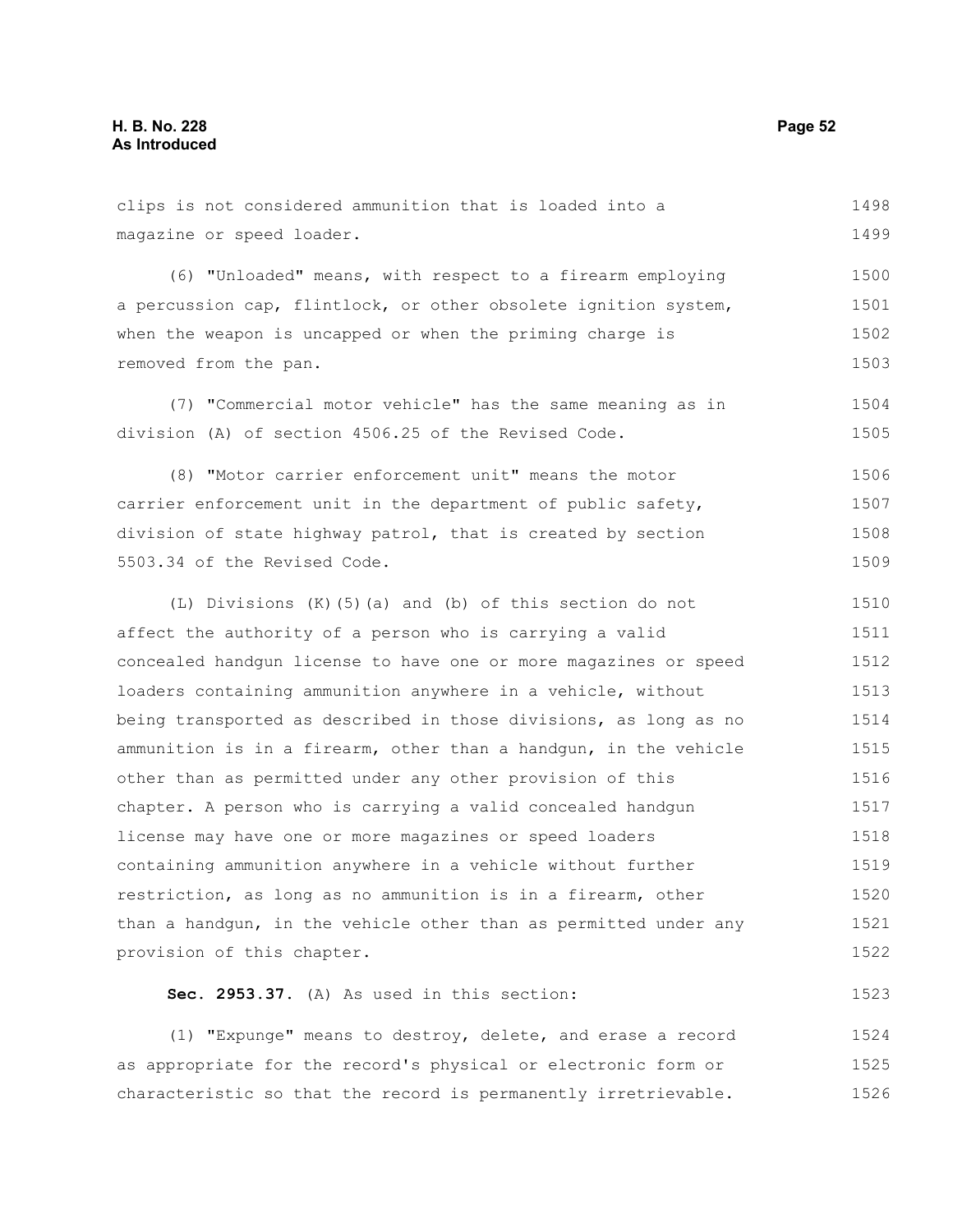(2) "Official records" has the same meaning as in section 2953.51 of the Revised Code. (3) "Prosecutor" has the same meaning as in section 2953.31 of the Revised Code. (4) "Record of conviction" means the record related to a conviction of or plea of guilty to an offense. (B) Any person who is convicted of, was convicted of, pleads guilty to, or has pleaded guilty to a violation of division  $(B)$ ,  $(C)$ , or  $(E)$  of section 2923.16 of the Revised Code as the division existed prior to September 30, 2011, and who is authorized by division  $(H)(2)(a)$  of that section to file an application under this section for the expungement of the conviction record may apply to the sentencing court for the expungement of the record of conviction. The person may file the application at any time on or after September 30, 2011. The application shall do all of the following: (1) Identify the applicant, the offense for which the expungement is sought, the date of the conviction of or plea of guilty to that offense, and the court in which the conviction occurred or the plea of guilty was entered; (2) Include evidence that the offense was a violation of division  $(B)$ ,  $(C)$ , or  $(E)$  of section 2923.16 of the Revised Code as the division existed prior to September 30, 2011, and that the applicant is authorized by division (H)(2)(a) of that 1527 1528 1529 1530 1531 1532 1533 1534 1535 1536 1537 1538 1539 1540 1541 1542 1543 1544 1545 1546 1547 1548 1549 1550

(3) Include a request for expungement of the record of conviction of that offense under this section. 1552 1553

section to file an application under this section;

(C) Upon the filing of an application under division (B) of this section and the payment of the fee described in division 1554 1555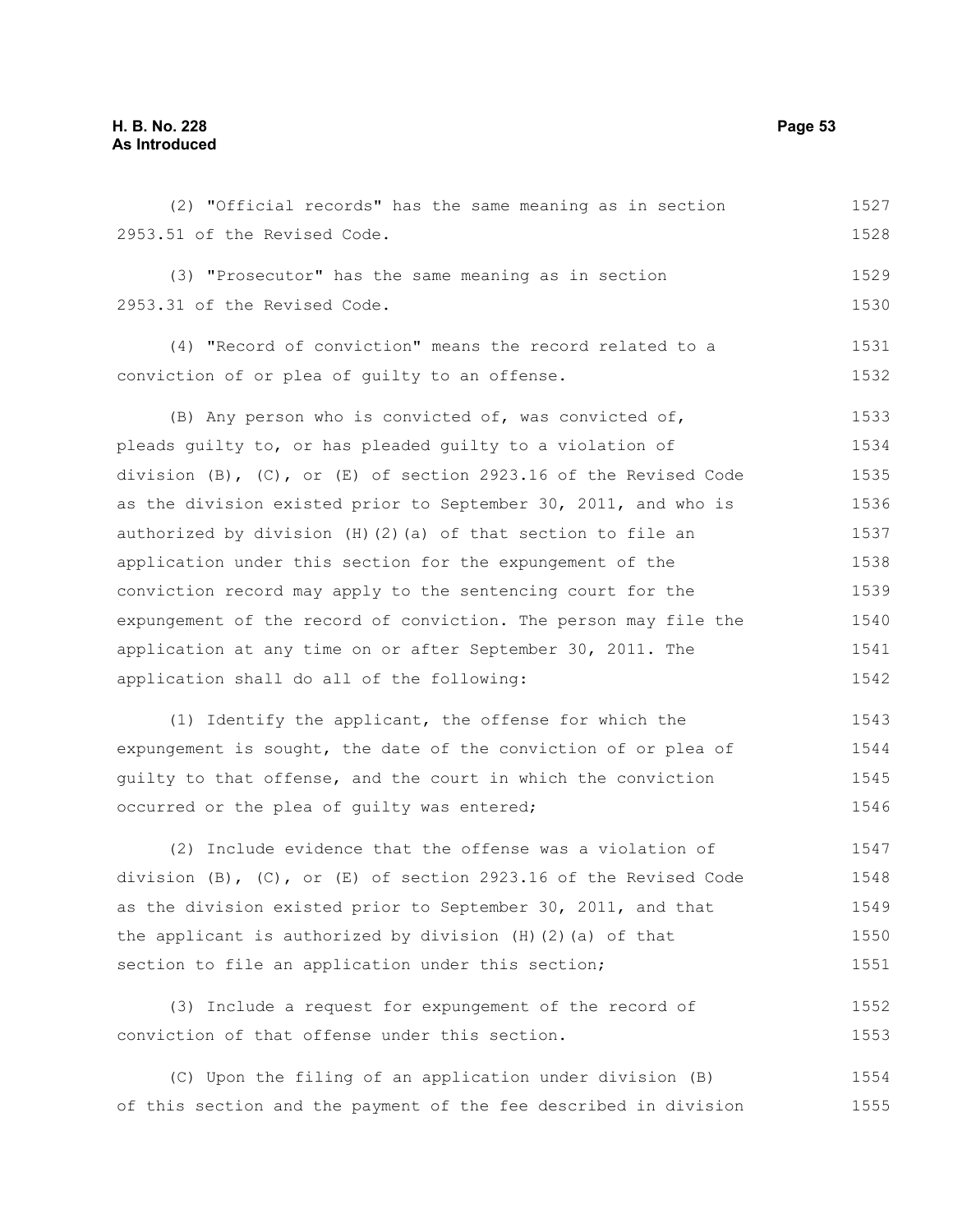(D)(3) of this section if applicable, the court shall set a date for a hearing and shall notify the prosecutor for the case of the hearing on the application. The prosecutor may object to the granting of the application by filing an objection with the court prior to the date set for the hearing. The prosecutor shall specify in the objection the reasons for believing a denial of the application is justified. The court shall direct its regular probation officer, a state probation officer, or the department of probation of the county in which the applicant resides to make inquiries and written reports as the court requires concerning the applicant. The court shall hold the hearing scheduled under this division. 1556 1557 1558 1559 1560 1561 1562 1563 1564 1565 1566 1567

(D)(1) At the hearing held under division (C) of this section, the court shall do each of the following:

(a) Determine whether the applicant has been convicted of or pleaded guilty to a violation of division (E) of section 2923.16 of the Revised Code as the division existed prior to September 30, 2011, and whether the conduct that was the basis of the violation no longer would be a violation of that division on or after September 30, 2011; 1570 1571 1572 1573 1574 1575

(b) Determine whether the applicant has been convicted of or pleaded guilty to a violation of division (B) or (C) of section 2923.16 of the Revised Code as the division existed prior to September 30, 2011, and whether the conduct that was the basis of the violation no longer would be a violation of that division on or after September 30, 2011, due to the application of division (F)(5) of that section as it exists on and after September 30, 2011; 1576 1577 1578 1579 1580 1581 1582 1583

(c) If the prosecutor has filed an objection in accordance with division (C) of this section, consider the reasons against 1584 1585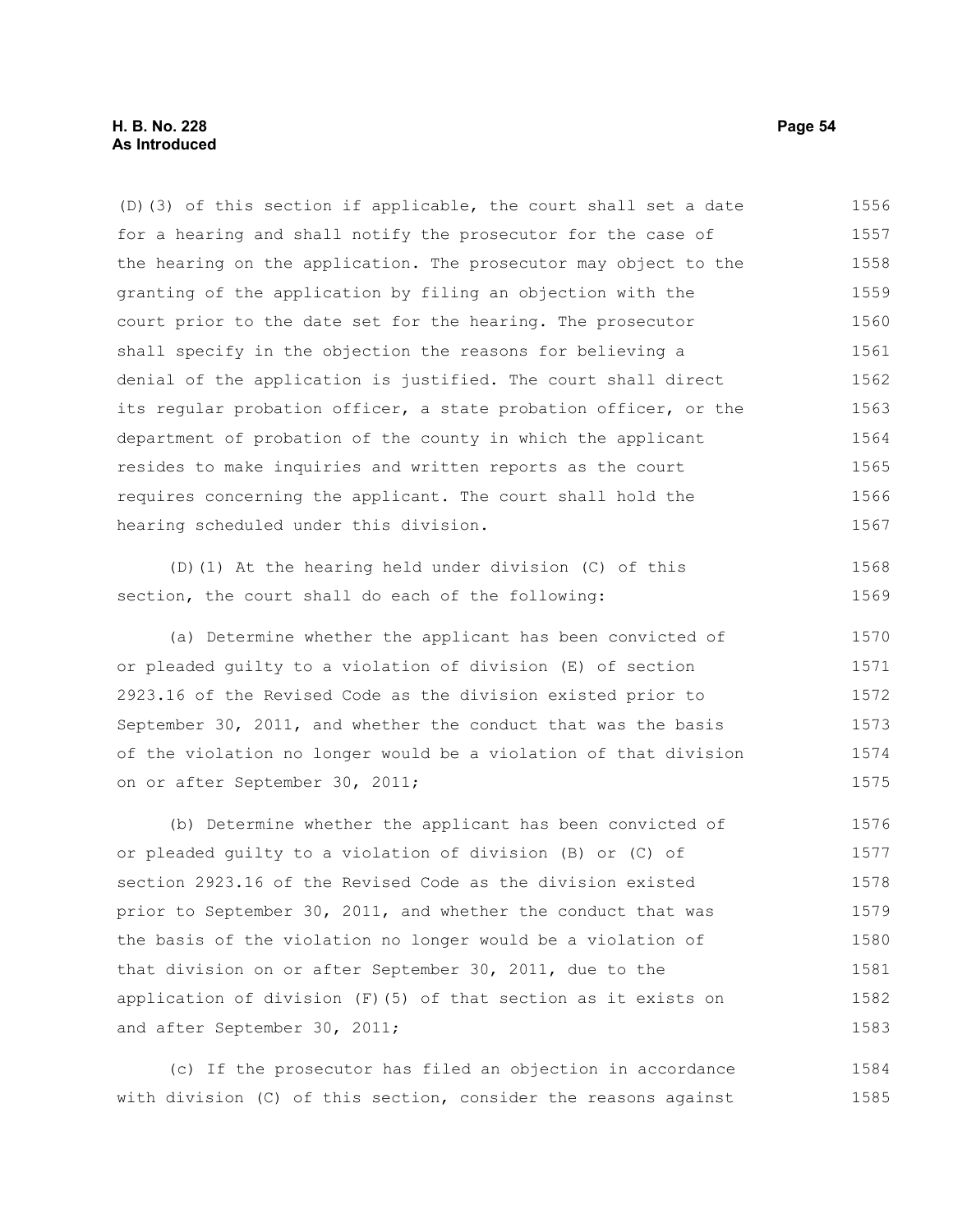#### granting the application specified by the prosecutor in the objection; (d) Weigh the interests of the applicant in having the records pertaining to the applicant's conviction or guilty plea expunged against the legitimate needs, if any, of the government to maintain those records. (2)(a) The court may order the expungement of all official records pertaining to the case and the deletion of all index references to the case and, if it does order the expungement, shall send notice of the order to each public office or agency that the court has reason to believe may have an official record pertaining to the case if the court, after complying with division (D)(1) of this section, determines both of the following: (i) That the applicant has been convicted of or pleaded guilty to a violation of division (E) of section 2923.16 of the Revised Code as it existed prior to September 30, 2011, and the conduct that was the basis of the violation no longer would be a violation of that division on or after September 30, 2011, or that the applicant has been convicted of or pleaded guilty to a violation of division (B) or (C) of section 2923.16 of the 1586 1587 1588 1589 1590 1591 1592 1593 1594 1595 1596 1597 1598 1599 1600 1601 1602 1603 1604 1605 1606

Revised Code as the division existed prior to September 30, 2011, and the conduct that was the basis of the violation no longer would be a violation of that division on or after September 30, 2011, due to the application of division (F)(5) of that section as it exists on and after September 30, 2011; 1607 1608 1609 1610 1611

(ii) That the interests of the applicant in having the records pertaining to the applicant's conviction or guilty plea expunged are not outweighed by any legitimate needs of the government to maintain those records. 1612 1613 1614 1615